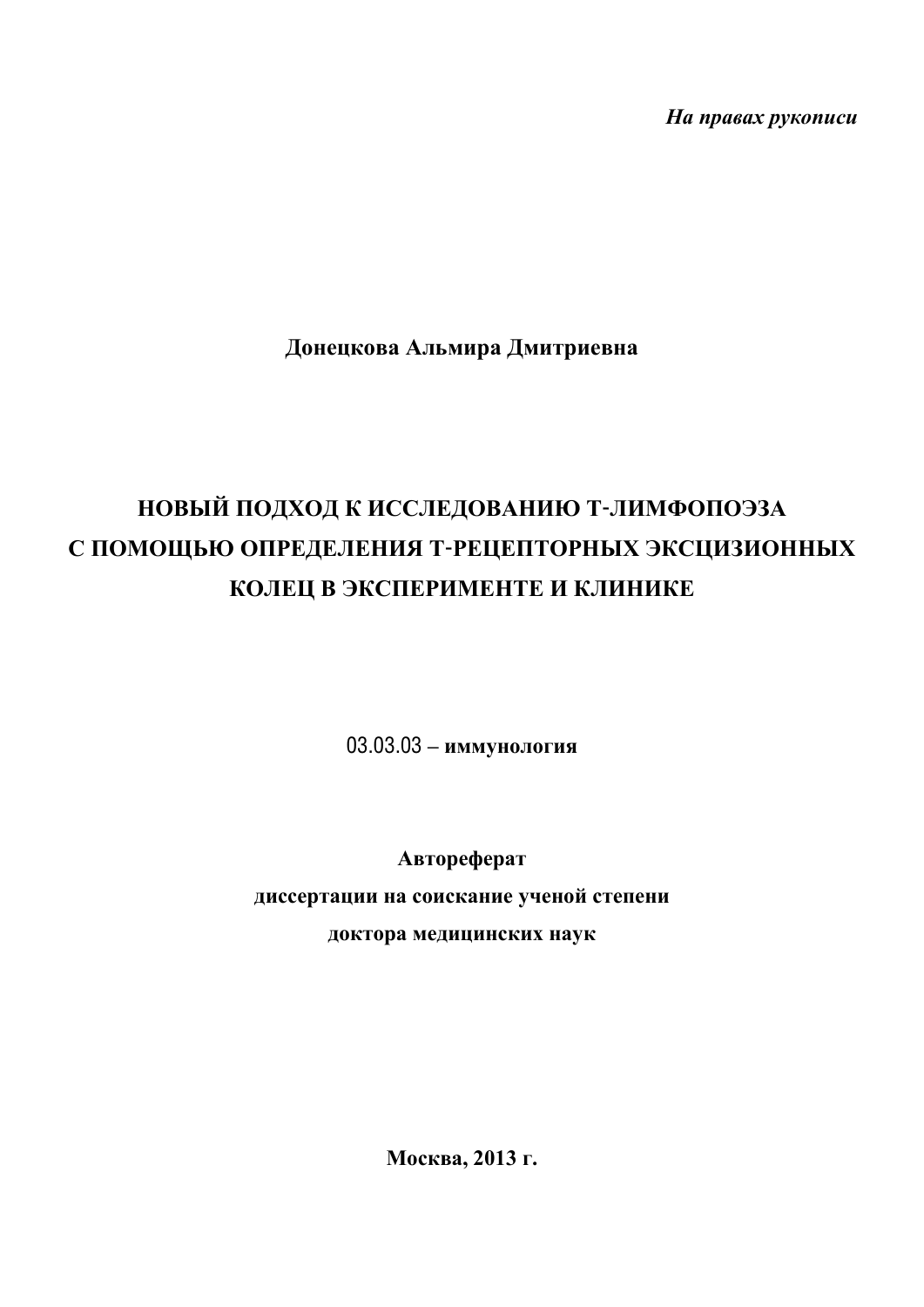Работа выполнена в Федеральном государственном бюджетном учреждении «Государственный научный центр «Институт иммунологии» Федерального **мелико-биологического агентства** 

| Научный консультант:   | Ярилин Александр Александрович,<br>доктор медицинских наук, профессор                                                                                                                                                                                          |  |  |  |
|------------------------|----------------------------------------------------------------------------------------------------------------------------------------------------------------------------------------------------------------------------------------------------------------|--|--|--|
| Официальные оппоненты: | Кадагидзе Заира Григорьевна, доктор медицинских<br>наук, профессор, заведующая централизованным<br>клинико-лабораторным отделом ФГБУ «Российский<br>онкологический научный центр им. Н.Н. Блохина»<br><b>PAMH</b>                                              |  |  |  |
|                        | Суслов Анатолий Петрович, доктор медицинских<br>профессор, заведующий лабораторией<br>наук,<br>медиаторов и эффекторов иммунитета ГУ «Научно-<br>исследовательский институт эпидемиологии<br>$\boldsymbol{\mathsf{M}}$<br>микробиологии им. Н.Ф. Гамалеи» РАМН |  |  |  |
|                        | Ганковская Людмила Викторовна,<br>доктор<br>медицинских наук, профессор, и.о. заведующей<br>кафедрой иммунологии ГБОУ ВПО «Российский<br>национальный исследовательский медицинский<br>университет им. Н.И. Пирогова» Министерства                             |  |  |  |

Ведущая организация: ФБУН «Московский научно-исследовательский институт эпидемиологии и микробиологии им. Г.Н. Габричевского» Роспотребнадзора

здравоохранения и социального развития РФ

Защита диссертации состоится «\_\_\_\_» \_\_\_\_\_\_\_\_ 2014 г. в 14 часов на заседании совета по защите докторских и кандидатских диссертаций Д 208.017.01 в ФГБУ «ГНЦ Институт иммунологии» ФМБА России по адресу: 115478, Москва, Каширское шоссе, д. 24, к. 2. Факс: (499) 617-10-27.

С диссертацией можно ознакомиться в библиотеке ФГБУ «ГНЦ Институт иммунологии» ФМБА России.

 $A$ втореферат разослан « » 2014 г.

Ученый секретарь совета по защите докторских и кандидатских диссертаций, доктор биологических наук и и поставляет и при принятно трудима Георгий Олегович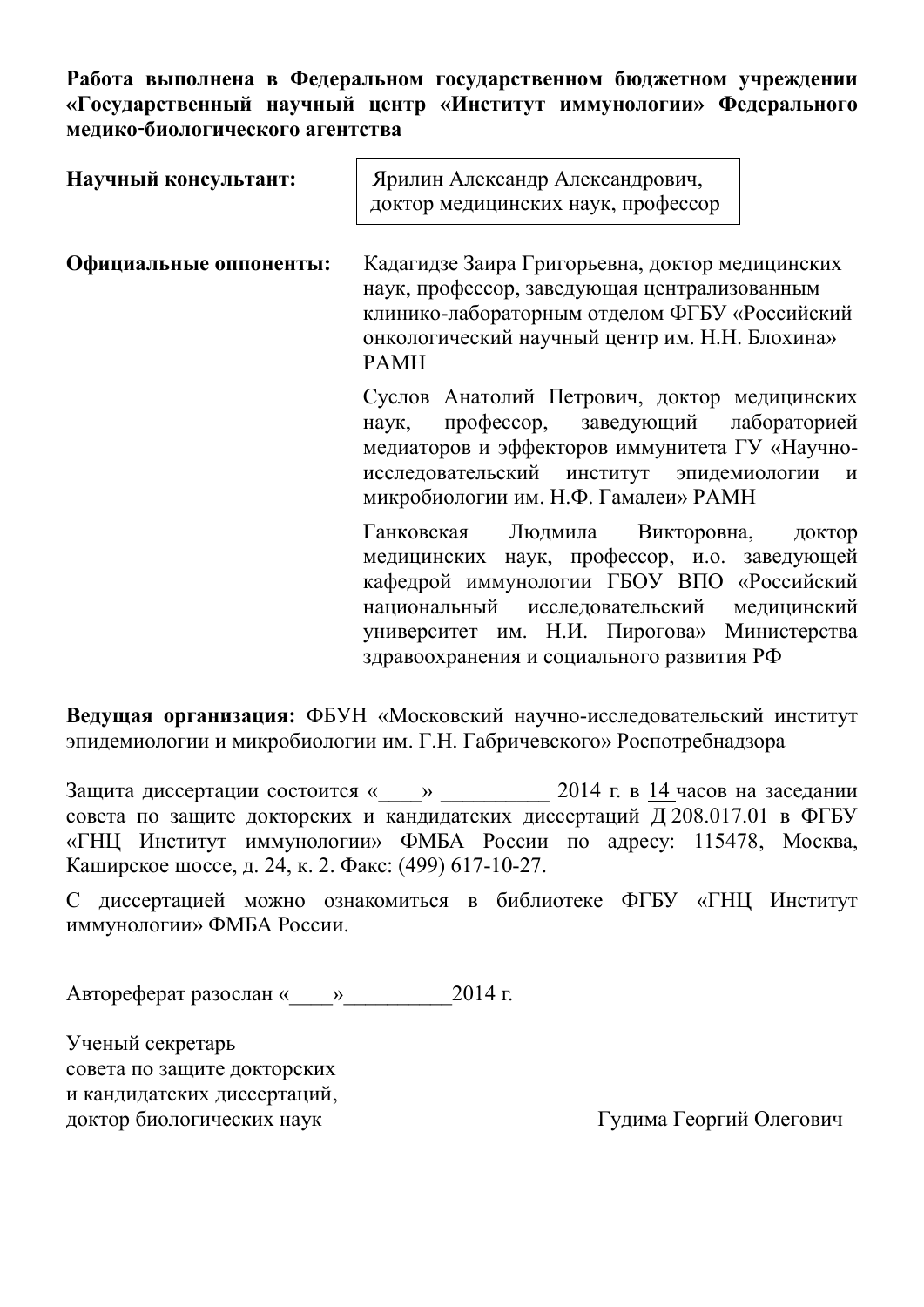# ОБЩАЯ ХАРАКТЕРИСТИКА РАБОТЫ

#### Актуальность исследования

Актуальность темы определяется исключительно важной и разносторонней ролью, которую играет тимус в физиологии и патологии иммунной системы, его ключевым местом в патогенезе многих заболеваний. В тимусе происходит созревание Т-лимфоцитов, в том числе его основное событие - перестройка генов, кодирующих полипептидные цепи Т-клеточного рецептора (TCR). В процессе перестройки генов TCR происходит сближение пространственно разделенных генетических сегментов. Находящийся между ними генетический материал вырезается и замыкается в кольцо, которое хранится в эписомах. При делении Тклеток эти кольца, названные TREC (T-cell receptor excision circles, T-рецепторные эксцизионные кольца), не делятся. Присутствие TREC в Т-клетках является свидетелем реаранжировки генов TCR, а их содержание на уровне популяции Тклеток служит мерой содержания в ней особой фракции Т-клеток – недавних эмигрантов из тимуса (RTE – recent thymic emigrants). Значительный интерес к этой фракции клеток появился лишь в последние десятилетия, и наши знания о них отнюдь нельзя считать полными. Существующие в настоящее время воззрения относительно назначения недавних эмигрантов из тимуса состоят в том, что эти клетки ответственны за формирование популяции периферических Т-лимфоцитов и заселение вторичных лимфоидных органов после рождения, вносят вклад в поддержание численности Т-клеток у взрослых, а в условиях лимфопении являются источником восстановления Т-клеточного гомеостаза. Недавние эмигранты их тимуса представляют собой стадию развития, предназначенную для адаптации Тклеток в периферическом отделе иммунной системы и «тонкой доводки» антигенраспознающего репертуара.

За последние десятилетия арсенал методов анализа структуры и функции иммунной системы чрезвычайно расширился. Помимо проточной цитофлуориметрии с ее практически безграничными возможностями в области анализа субпопуляций лимфоцитов, разработаны методы ПЦР-анализа ключевых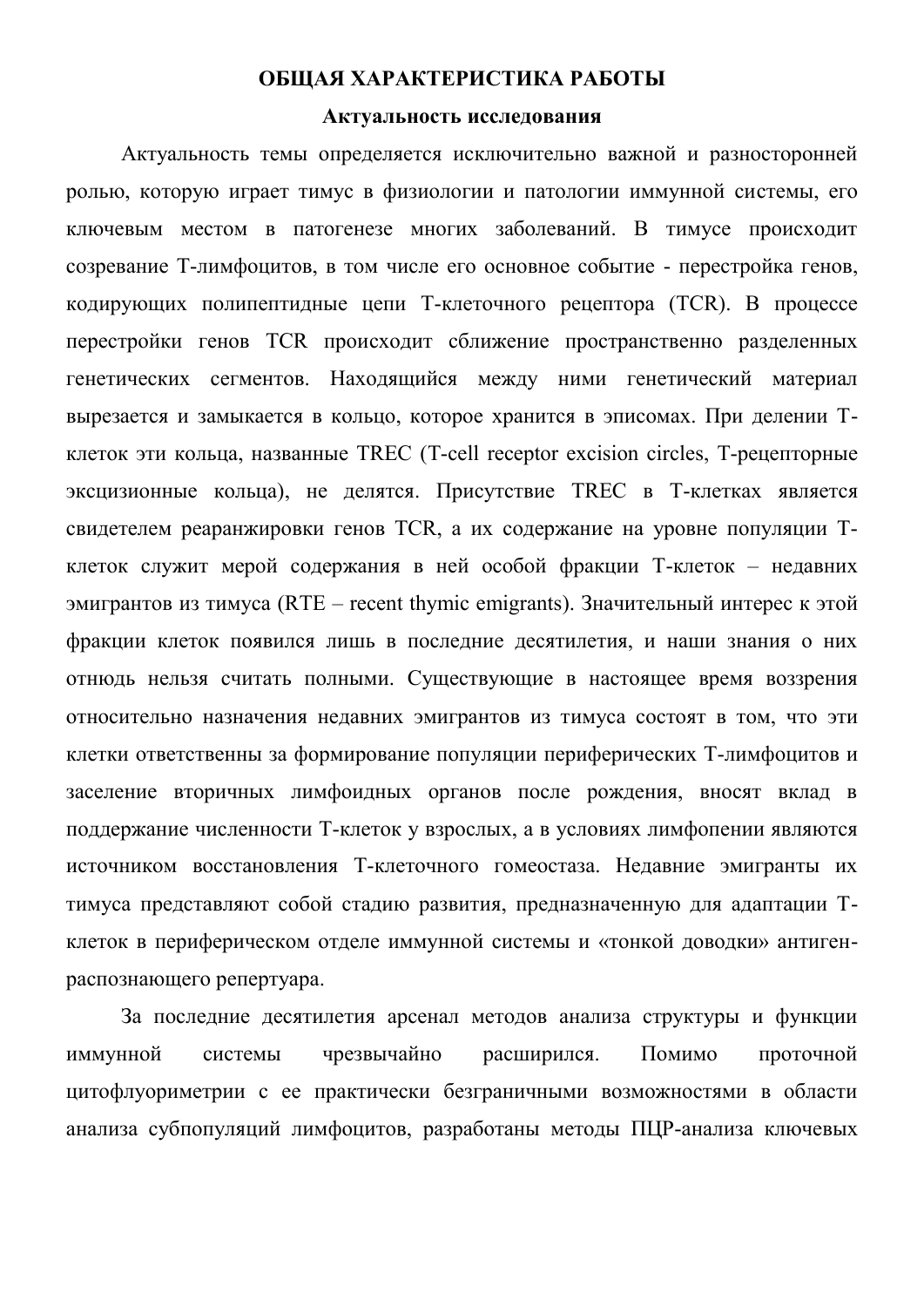генов Т-клеток, важных для понимания развития Т-лимфоцитов и взаимоотношения между тимусом и вторичными лимфоидными органами.

В 1998 г. был разработан методический подход, который позволяет решить задачу по оценке (в том числе, в условиях клиники) функции тимуса [Douek D.C. et al., 1998]. Функция тимуса определяется по содержанию в периферических Тлимфоцитах Т-рецепторных эксцизионных колец. Наиболее высокое содержание TREC свойственно недавним эмигрантам из тимуса - Т-клеткам, которые после выхода из тимуса не успели поделиться. Напротив, Т-клетки памяти, участвовавшие в иммунном ответе, т.е. ранее отвечавшие пролиферацией на действие антигена, практически лишены TREC. Таким образом, содержание TREC в периферических Тлимфоцитах отражает интенсивность двух процессов - эмиграции Т-клеток из тимуса (чем она выше, тем больше TREC в Т-клетках) и уровня пролиферативных процессов в периферическом отделе иммунной системы (они снижают содержание ТREC в Т-клетках). Поскольку в отсутствие интенсивной антигенной стимуляции, в частности при инфекционных процессах, уровень пролиферации Т-клеток на периферии варьирует слабо, считается, что содержание TREC можно рассматривать преимущественно как показатель Т-лимфопоэтической функции тимуса. Благодаря наличию в составе TREC консервативных последовательностей ДНК их удается определить с помощью полимеразной цепной реакции.

Основными патологическими состояниями, при которых исследование TREC на клиническом уровне стало реальностью, являются первичные Т-клеточные иммунодефициты [Puck J.M., 2012]. Удаление тимуса - тимэктомия - может рассматриваться как воздействие (результат повреждения, лечебной процедуры), последствия которого необходимо оценивать и изучать. Помимо нарушения функции тимуса при ряде первичных иммунодефицитов (избирательно функция тимуса страдает, например, при синдроме Ди Джорджи), регистрируется нарушение функции этого центрального органа иммунной системы при СПИДе. Полагают, что функция тимуса нарушается при большом числе других заболеваний, но точных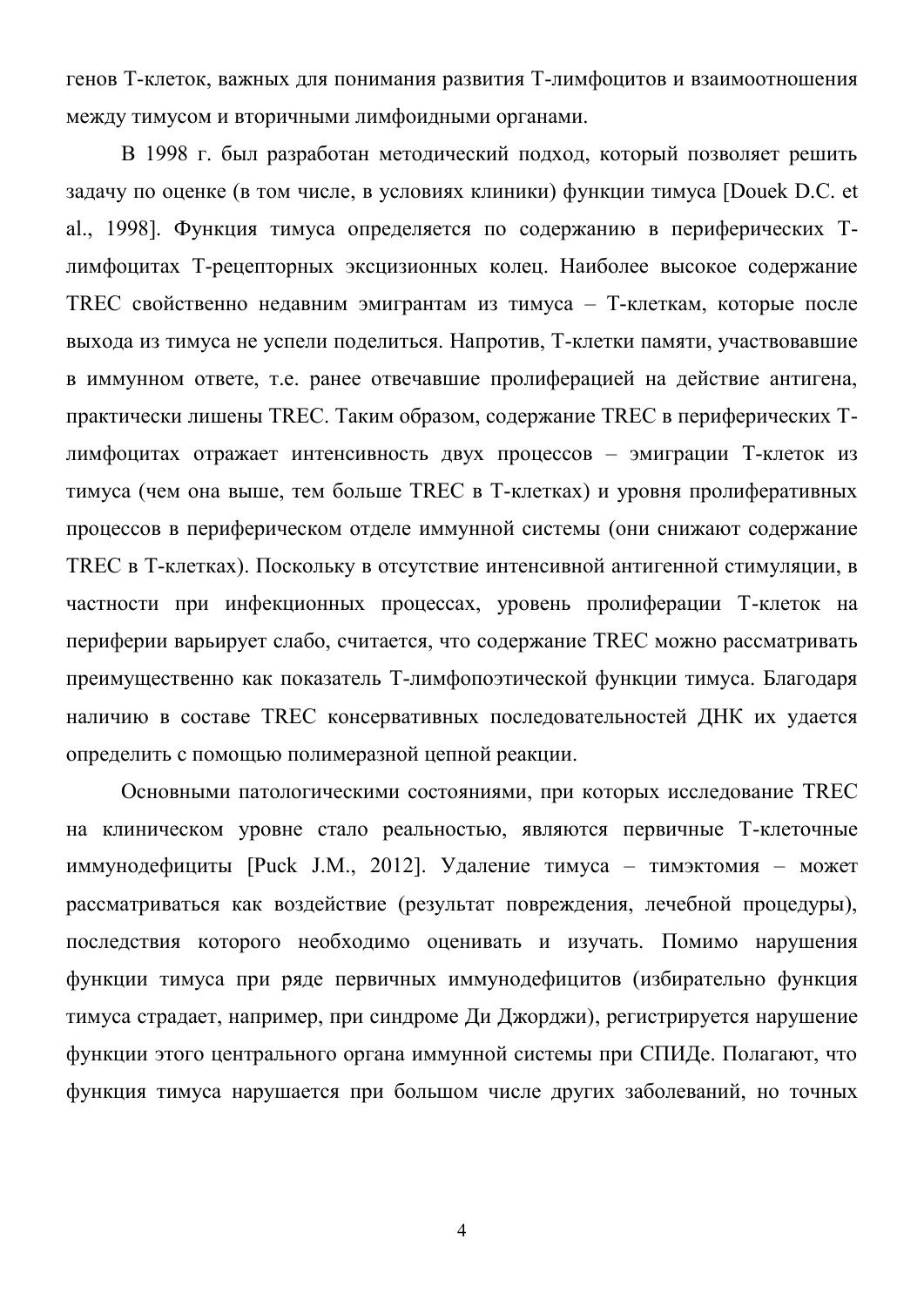сведений на этот счет нет в связи с отсутствием до недавних пор адекватных и доступных методов оценки функции тимуса.

Воздействие на тимус неблагоприятных факторов (облучение, лимфотоксические агенты) приводит к его опустошению. Однако точных сведений относительно влияния радиации на способность микроокружения тимуса поддерживать Т-лимфопоэз нет, поскольку до недавнего времени отсутствовали методы оценки этой способности и функции тимуса в целом. Между тем именно оценка этой функции имеет принципиальное значение для предсказания последствий действия радиации на иммунную систему и организм в целом. Значимость изучения последствий действия лимфотоксических факторов химической природы на лимфопоэз обусловлена широким применением с лечебной целью гормональных препаратов, а также важностью тонкого анализа влияния стресса на иммунную систему.

Таким образом, актуальность темы работы обусловлена важностью үглүбленного изучения вклада тимуса (с привлечением современного методического арсенала биомедицины) в поддержание структурно-функциональной полноценности тимус-зависимого звена иммунной системы при иммунопатологических состояниях и воздействии на иммунную систему неблагоприятных факторов.

#### **Шель** и задачи

**Цель работы**: разработать новый подход для исследования функции тимуса на основе определения Т-рецепторных эксцизионных колец в экспериментальных условиях и клинической практике.

#### $3$ *adavu pabomы*:

1. Изучить возможность оценки функции тимуса путем выявления Трецепторных эксцизионных колец методом полимеразной цепной реакции; разработать тест-систему для оценки Т-лимфопоэза по уровню Т-рецепторных эксцизионных колец в эксперименте и клинике.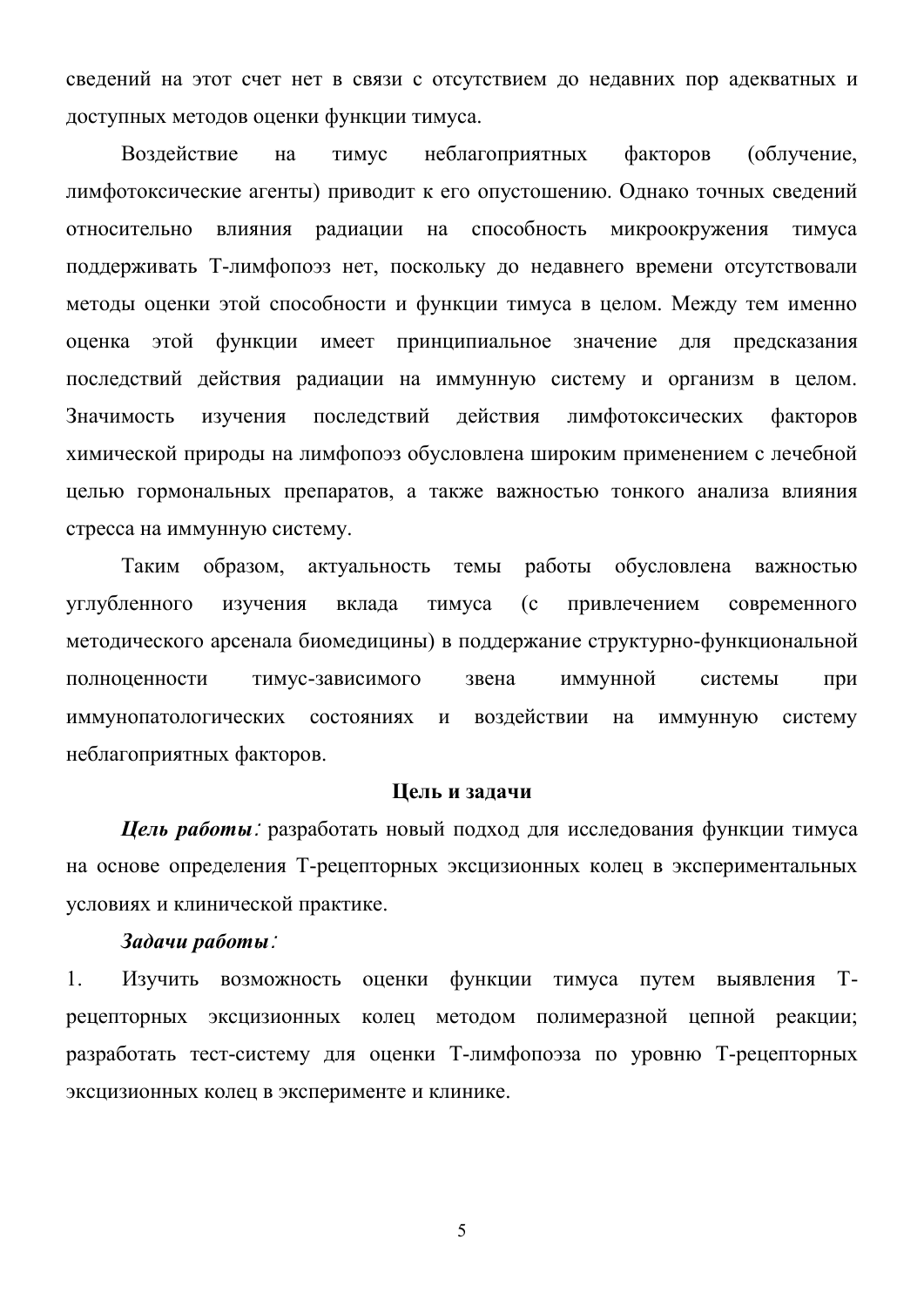2. Провести экспериментальную оценку лучевого поражения и пострадиационного восстановления функциональной активности тимуса по данным измерения уровня Т-рецепторных эксцизионных колец в тимусе и периферических лимфоидных органах мышей.

3. Оценить вклад тимуса в восстановление популяции периферических Тлимфоцитов после воздействия глюкокортикоидов.

4. Сравнить действие повреждающих агентов (у-лучей и гидрокортизона), отличающихся по характеру воздействия на тимус, на его восстановление и взаимодействие с периферическим отделом иммунной системы.

5. Установить возрастные параметры содержания кольцевых структур ДНК в лимфоцитах периферической крови человека, отражающих недавний выход Тклеток из тимуса и свидетельствующих об уровне функциональной активности органа.

6. Оценить функциональное состояние тимуса при увеличении его массы (тимомегалии) и при его удалении (тимэктомии) у детей, а также при аутоиммунной патологии и аллергических процессах у взрослых (на примере ревматоидного артрита и аллергического риноконъюнктивита); исследовать содержание недавних эмигрантов из тимуса в крови при проведении аллерген-специфической иммунотерапии.

#### Научная новизна

В диссертационной работе разработана новая научная концепция о восстановительных и миграционных процессах в лимфоидных органах в период регенерации после воздействия повреждающих факторов, проведен сравнительный анализ восстановительных процессов в тимусе и тимус-зависимом звене иммунной системы, развивающихся после действия ионизирующей радиации и глюкокортикоидов.

Использование подхода, основанного на определении Т-рецепторных эксцизионных колец в лимфоцитах тимуса, лимфатических узлов и селезенки, дало возможность выявить процессы, реализуемые в этих органах и направленные на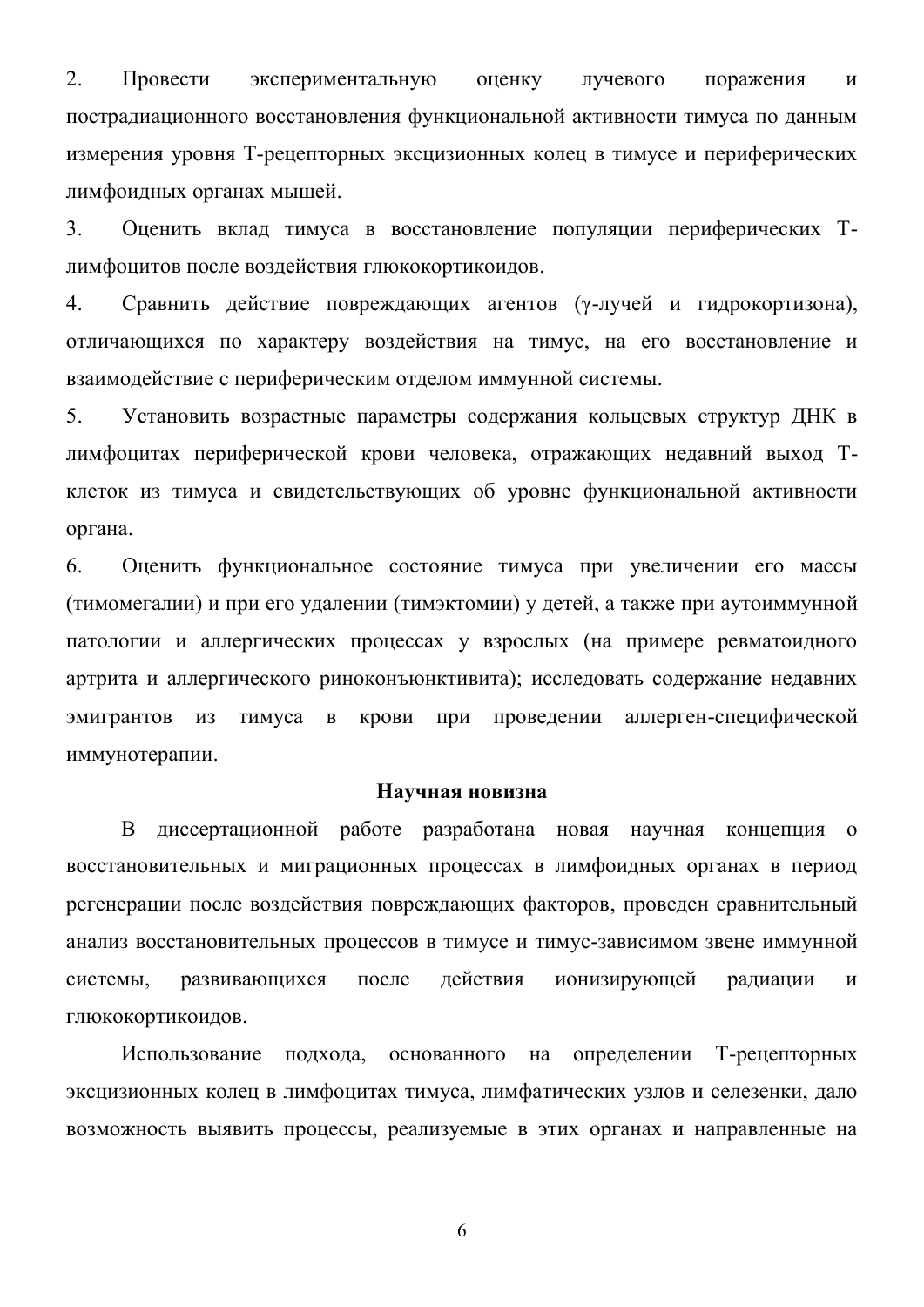устранение Т-лимфопении, индуцированной облучением или действием химических факторов. При сублетальном облучении эти процессы состоят в стимуляции ключевого события дифференцировки Т-клеток – перестройки генов Т-клеточного рецептора, а также в ускорении эмиграции созревших клеток из тимуса на периферию. Определение TREC в тимусе служит мерой Т-лимфопоэтической активности этого органа, а определение их в периферическом отделе иммунной системы, включая вторичные лимфоидные органы, отражает уровень эмиграции зрелых Т-клеток из тимуса в периферический отдел иммунной системы.

Учитывая, что различные повреждающие агенты отличаются по характеру своего действия на тимус и вызывают в нем различные по механизму репаративные изменения, в диссертационной работе исследована зависимость вклада тимуса в восстановление популяции Т-клеток от характера изменений в этом органе (при равной степени его исходного повреждения). В работе впервые показано, что существует, по меньшей мере, два варианта восстановления тимуса и его взаимодействия с периферическим отделом иммунной системы: пассивный вариант характерен для случаев с действием агентов, не обладающих генотоксичностью (гидрокортизон, облучение в низких дозах), активный вариант характерен для действия генотоксических агентов (сублетальное облучение).

Результаты, полученные в экспериментальной части работы, позволили нам предложить применение тест-системы для оценки интенсивности эмиграции Тлимфоцитов из тимуса у человека: при удалении тимуса у детей с врожденными пороками сердца, при увеличении массы тимуса у лиц с тимомегалией и при аутоиммунных и аллергических процессах у взрослых (на примере ревматоидного артрита и аллергического риноконъюнктивита).

В работе определены возрастные параметры содержания ТREC в лимфоцитах периферической крови человека, отражающие недавний выход Т-клеток из тимуса и свидетельствующие об уровне функциональной активности этого органа. Показано, что содержание TREC снижается с возрастом: уровень TREC, высокий в первые 2 года, особенно быстро снижается в первые 10 лет жизни (в 4,5 раза); в течение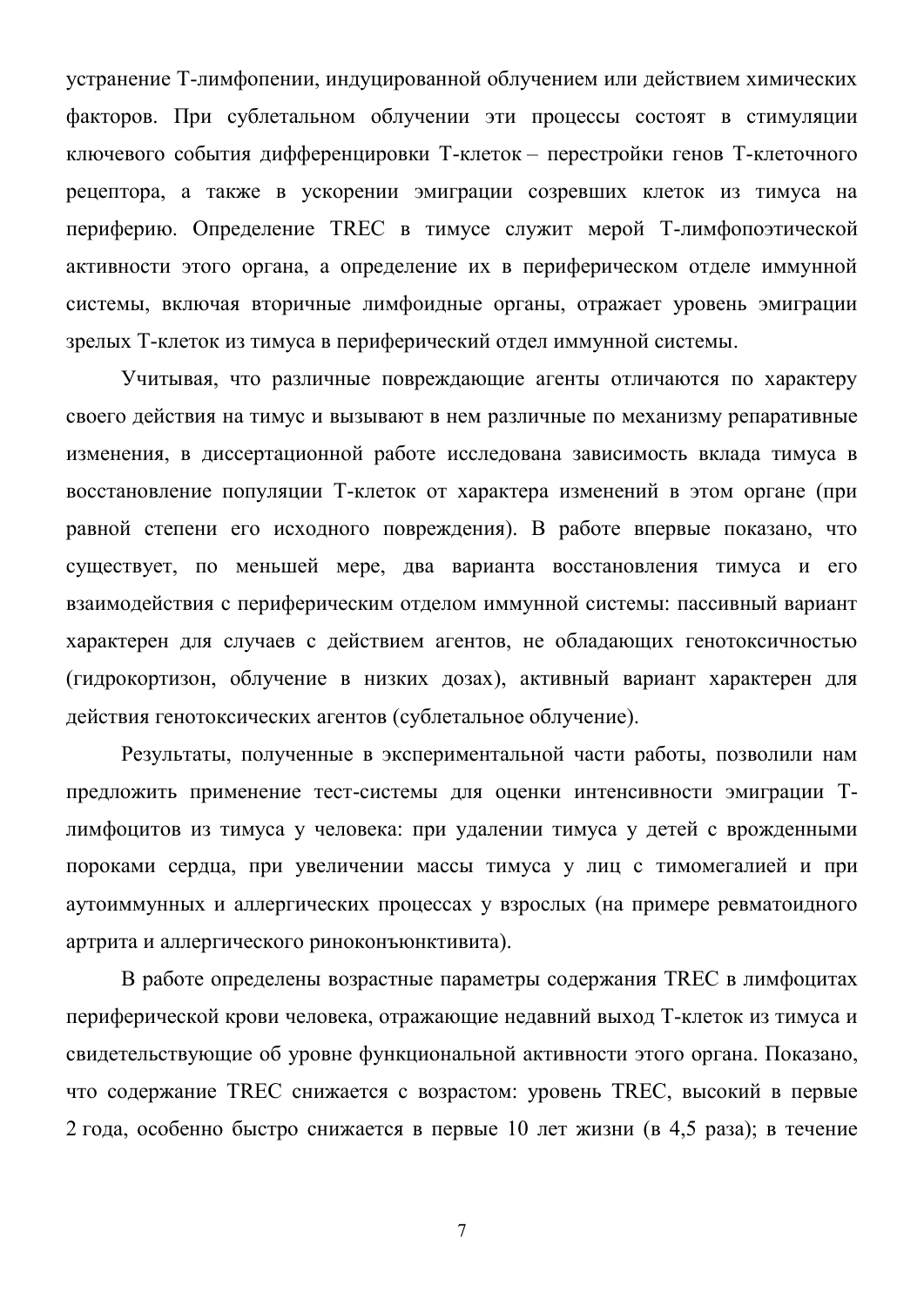первых 20 лет жизни снижение происходит почти в 15 раз, затем – медленнее (в 3 раза за 50 лет), но прогрессирует в каждом очередном десятилетии. Снижение уровня TREC с возрастом происходит более интенсивно, чем снижение содержания RTE по фенотипическому маркеру CD31: в первые 10 лет жизни уровень TREC снижается в 4,5 раза, тогда как содержание CD3<sup>+</sup>CD4<sup>+</sup>CD45RA<sup>+</sup>CD31<sup>+</sup>-клеток – лишь 2.2 раза.

В диссертационной работе проанализирован вклад нарушений функции тимуса и тимус-зависимого звена иммунной системы в патогенез ряда иммунопатологических состояний: раскрыты механизмы изменения Т-лимфопоэза после полной и частичной тимэктомии; впервые выявлены изменения Тлимфопоэтической функции тимуса при тимомегалии, вызывающие функциональный дефицит Т-клеточного звена иммунной системы.

При изучении зависимости уровня TREC от срока после тимэктомии при операциях по поводу врожденных пороков сердца рассчитан срок, необходимый для полной элиминации TREC из лимфоцитов периферической крови после тимэктомии, который составляет 3,8 лет, т.е. полнота тимэктомии может быть документирована исчезновением TREC не сразу, а спустя как минимум 3,8 лет после операции.

#### Положения, выносимые на защиту

1. Существует два варианта восстановления тимуса и его взаимодействия с периферическим отделом иммунной системы: активный вариант - характеризуется резкими изменениями уровня клеток, содержащих Т-рецепторные эксцизионные кольца, наблюдается после действия генотоксических агентов (сублетальное облучение), пассивный вариант – характеризуется отсутствием выраженной восстановительной реакции, наблюдается после действия агентов, не обладающих генотоксичностью (гидрокортизон, облучение в низких дозах).

2. Процессы, происходящие в лимфоидных органах после воздействия радиации, направлены на ускоренное удаление из тимуса клеток, испытавших прямое действие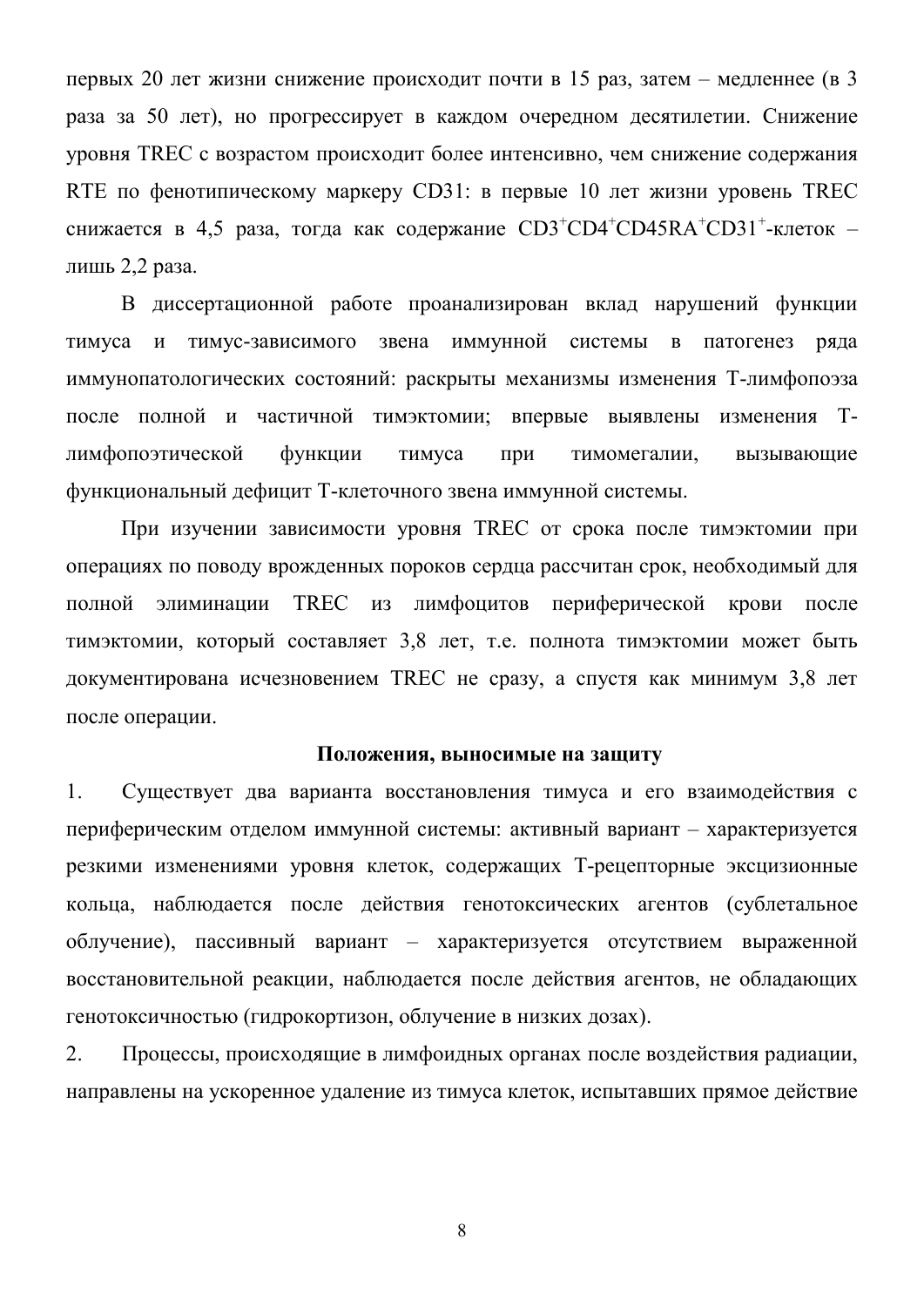у-лучей, и на максимально быстрое устранение Т-лимфопении, индуцированной облучением.

3. Восстановление Т-лимфопоэза после введения гидрокортизона происходит равномерно без значительных колебаний содержания недавних эмигрантов из тимуса.

4. Установлена возрастная динамика эмиграции Т-клеток из тимуса; показано, что наиболее интенсивное снижение клеток, содержащих Т-рецепторные эксцизионные кольца, происходит в первое десятилетие после рождения.

5. Совокупность полученных данных о динамике эмиграции Т-клеток из тимуса вносит существенный вклад в понимание патогенеза ряда иммунопатологических состояний: тимомегалии, аутоиммунных процессов, последствий полной и частичной тимэктомии.

#### Научно-практическая значимость диссертации

В диссертационной работе выявлены процессы, происходящие в лимфоидных органах, направленные на максимально быстрое устранение Т-лимфопении, индуцированной облучением или действием химических факторов, а также проанализирован вклад нарушений эмиграции Т-клеток из тимуса в патогенез ряда иммунопатологических состояний: удаления тимуса, тимомегалии, аутоиммунных и аллергических заболеваний (ревматоидного артрита и аллергического риноконъюнктивита).

Значение полученных в работе результатов для практики подтверждается тем, что: разработана тест-система для оценки Т-лимфопоэза по уровню Т-рецепторных эксцизионных колец в эксперименте и клинике; определен вклад тимуса в восстановление популяции периферических Т-лимфоцитов после воздействия глюкокортикоидов, что может быть использовано в практической медицине при системном использовании лечебных препаратов на основе гидрокортизона; созданы предпосылки к усовершенствованию существующих и разработке новых схем применения иммуномодуляторов для нормализации Т-лимфопоэза при радиационных иммунодефицитах; определены возрастные параметры уровня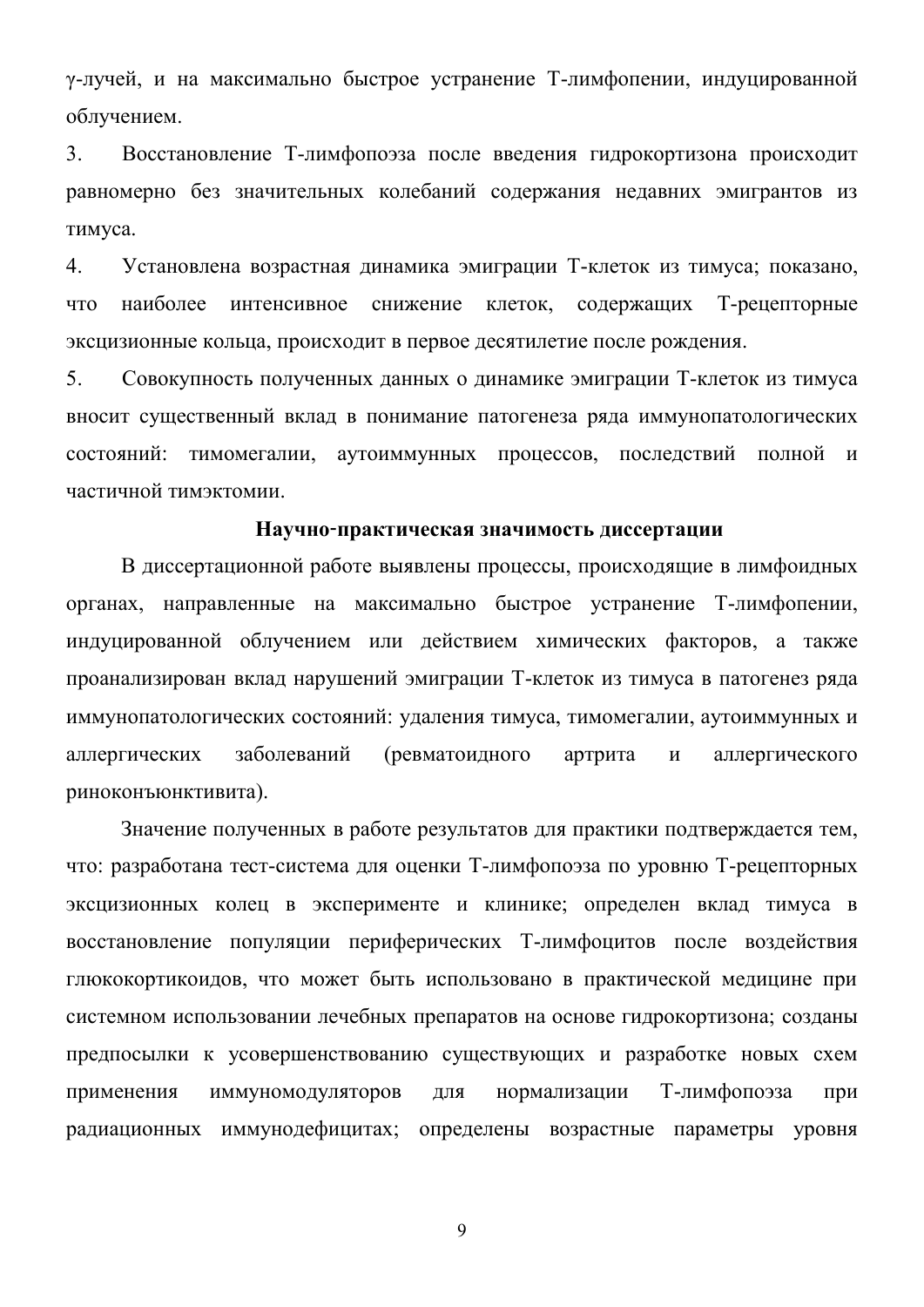кольцевых структур ДНК в лимфоцитах периферической крови человека, отражающие недавний выход Т-клеток из тимуса и свидетельствующие об уровне функциональной активности органа; проведена оценка функционального состояния тимуса при ряде иммунопатологических состояний: тимомегалии и тимэктомии у детей, ревматоидном артрите и аллергическом риноконъюнктивите у взрослых, что может использоваться в клинической практике для прогнозирования эффективности различных форм иммунной защиты, риска развития заболеваний и эффективности терапии; на основании материалов диссертации разработано 2 методических пособия и 1 методические рекомендации, утвержденные ФМБА России (2008, 2010,  $2012$  r.).

## Апробация работы

Материалы диссертационной работы были доложены и обсуждены на II международном конгрессе «Immune-mediated diseases: from theory to therapy» (2007 г., Москва), Российском Медицинском Форуме – 2007 (2007 г., Москва), XI и XIII Всероссийских научных форумах с международным участием имени академика В.И. Иоффе «Дни иммунологии в Санкт-Петербурге» (2007 г., 2009 г., Санкт-Петербург), VIII и XII международных конгрессах «Современные проблемы иммунологии, аллергологии и иммунофармакологии» (2007 г., 2013 г., Москва), II и III Объединенных иммунологических форумах (2008 г., Санкт-Петербург; 2013 г., Нижний Новгород).

## Публикации

Основные материалы диссертации опубликованы в 40 печатных работах, из них 21 статья в 7 научных изданиях, рекомендованных ВАК Минобрнауки для публикации материалов докторских и кандидатских диссертаций («Иммунология», «Российский аллергологический журнал», «Российский иммунологический журнал», «Медицинская иммунология», «Клеточные технологии в биологии и медицине», «Российский медицинский журнал», «Радиационная биология. Радиоэкология»), 2 статьи в научных журналах, 2 методических пособия, 1 методические рекомендации, 14 публикаций в материалах отечественных и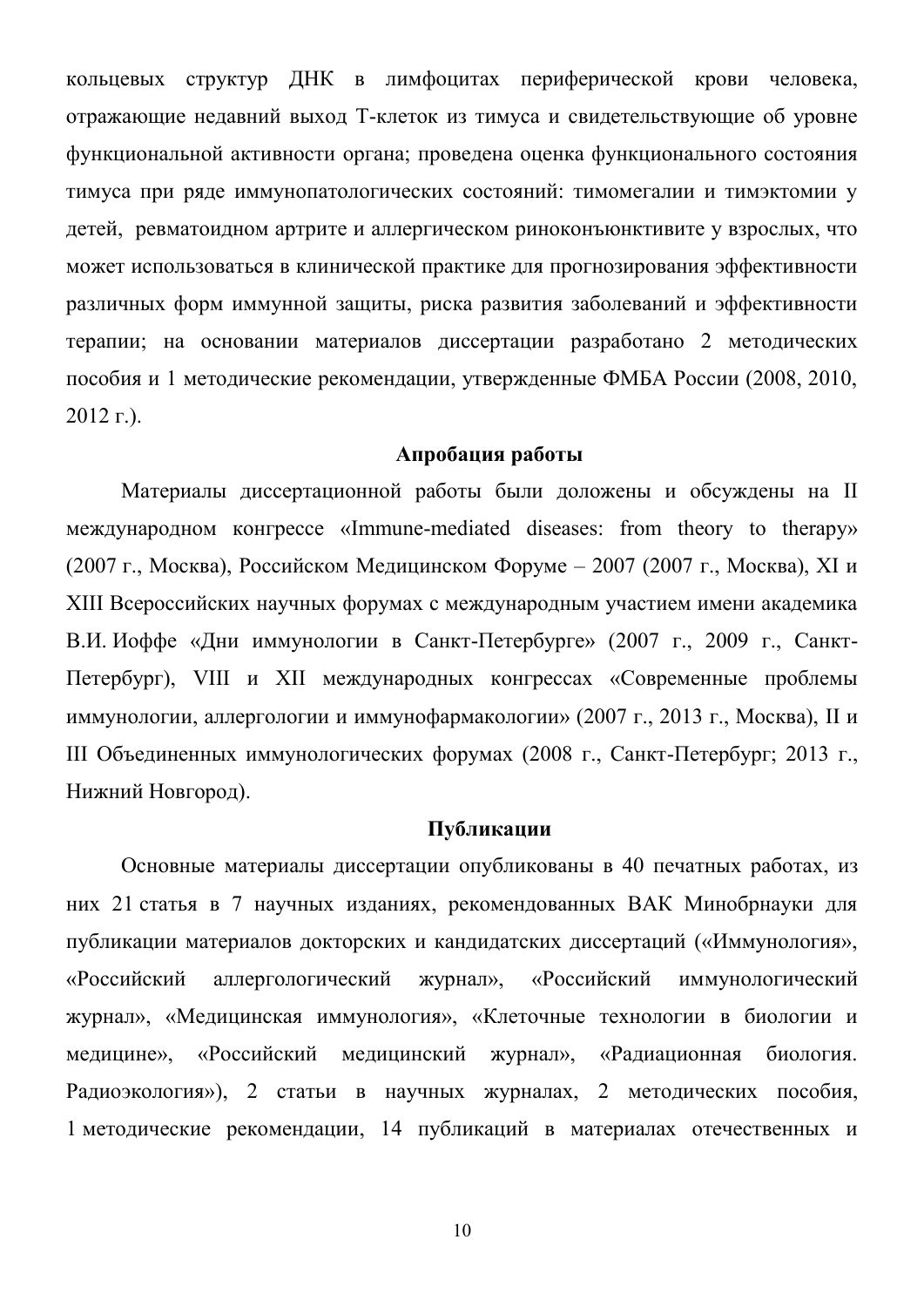международных конференций и конгрессов.

## Структура лиссертации

Диссертация изложена на 217 страницах машинописного текста, состоит из введения, обзора литературы, описания материалов и методов, результатов собственных исследований, обсуждения, заключения, выводов, списка литературы, включающего 251 источник (39 отечественных и 212 зарубежных). Работа содержит 24 таблицы и 35 рисунков.

#### МАТЕРИАЛЫ И МЕТОДЫ ИССЛЕДОВАНИЯ

В экспериментальной части работы объектом исследования служила 291 мышь линии C57BL/6, самки весом 18-20г, полученные из питомника РАМН «Столбовая». Было проведено девять независимых экспериментов, во всех экспериментах сформированы две группы, одинаковые между собой по возрасту и массе (опытная и контрольная), по 3 мыши в каждой группе.

Подбор дозы у-облучения проводили на группе мышей (27 мышей), облученных в дозовом диапазоне от 0,5 до 8 Гр. Забой мышей этой группы и исследование лимфоидных органов проводили на 5 сут. после облучения, когда достигается максимум опустошения лимфоидных органов. 105 мышей подвергали общему воздействию у-излучения 137Cs на установке «Стебель» в дозе 4 Гр. Забой мышей и исследование лимфоидных органов проводили через 4, 8, 10, 12, 20, 30 и 60 сут. после облучения. 24 мышам вводили гидрокортизона ацетат («Фармак») в дозе 125 мг/кг внутрибрюшинно 1-кратно. Забой мышей проводили через 5, 10, 20 и 30 сут. после введения гидрокортизона. Контролем к каждому сроку наблюдения служили мыши соответствующего возраста и того же помета, что и опытные мыши.

Тимус, селезенку и 4 лимфатических узла (два подмышечных и два подколенных) извлекали, освобождали от соединительной ткани, измельчали, суспензировали в PBS («ПанЭко») с добавлением  $1\%$  BSA («Sigma») и 0.1% NaN<sub>3</sub> («Sigma»), удаляли эритроциты с помощью лизирующего буфера («Becton Dickinson»), дважды отмывали физиологическим раствором («ПанЭко»).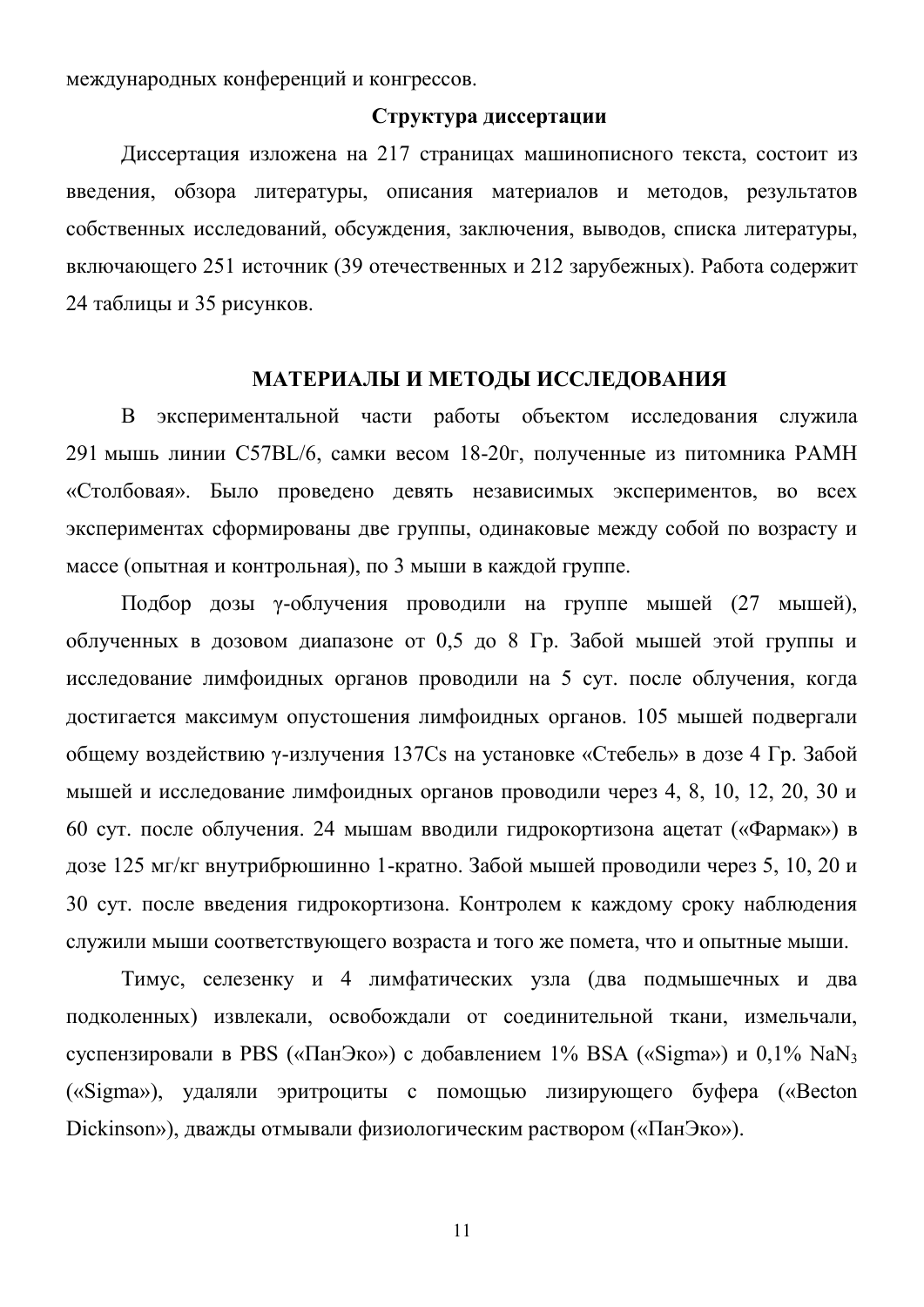Для выделения нуклеиновых кислот использовали наборы «Проба НК» («ДНК-Технология»). Метод основан на лизисе образцов в 4М растворе гуанидинтиоцианата, осаждении нуклеиновых кислот изопропанолом с последующими отмывками этанолом и ацетоном. Объем полученной ДНК составил 50 мкл. Приготовленный препарат ДНК использовали для постановки ПЦР «в реальном времени». Для количественного определения кольцевой ДНК, содержащей сигнальные соединительные последовательности sjTREC (signal-joint TREC), методом ПЦР синтезированы праймеры sjTREC: прямой 5<sup>2</sup>-CCAAGCTGACGGCAGGTTT-3', обратный 5'- AGCATGGCAAGCAGCACC-3', зонд FAM-5'-TGCTGTGTGCCCTGCCCTGCC-3'- RTQ-1 [Broers A.E. et al., 2002] («Синтол»). В качестве нормировочного гена выбран константный участок гена αцепи Т-клеточного рецептора (mTCRA): прямой праймер 5-TGACTCCCAAATCAATGTG-3, обратный праймер 5<sup>2</sup>-GCAGGTGAAGCTTGTCTG-3', 30HA FAM-5'-TGCTGGACATGAAAGCTATGGA -3'- RTQ-1 («Синтол»). Определение абсолютного количества TREC в лимфоцитах проводили с использованием плазмид: экспериментальной (для определения TREC) и контрольной (для определения гена TCRA). Плазмиды получены в Институте молекулярной биологии им. В.А. Энгельгардта РАН из амплифицированного продукта фрагмента ДНК TREC тимуса мыши с последующим лигированием с вектором, трансформацией бактерий E.coli и клонированием. Разведения полученных плазмид с известными концентрациями ДНК TREC и TCRA использовали в ПЦР в качестве стандарта.

ПЦР ставили с использованием набора реагентов TaqMan Universal PCR Master Mix («Applied Biosystems») в объеме 25 мкл: 1 цикл -  $50^{\circ}$ С 2 мин, 95 $^{\circ}$ С 10 мин; 45 циклов - 95°С 15 сек, 60°С 1 мин, использовали прибор "7300 Real-Time" PCR System" («Applied Biosystems»).

Основным показателем содержания TREC служил индекс TREC/TCRA отношение числа копий TREC к числу копий TCRA. В отдельных случаях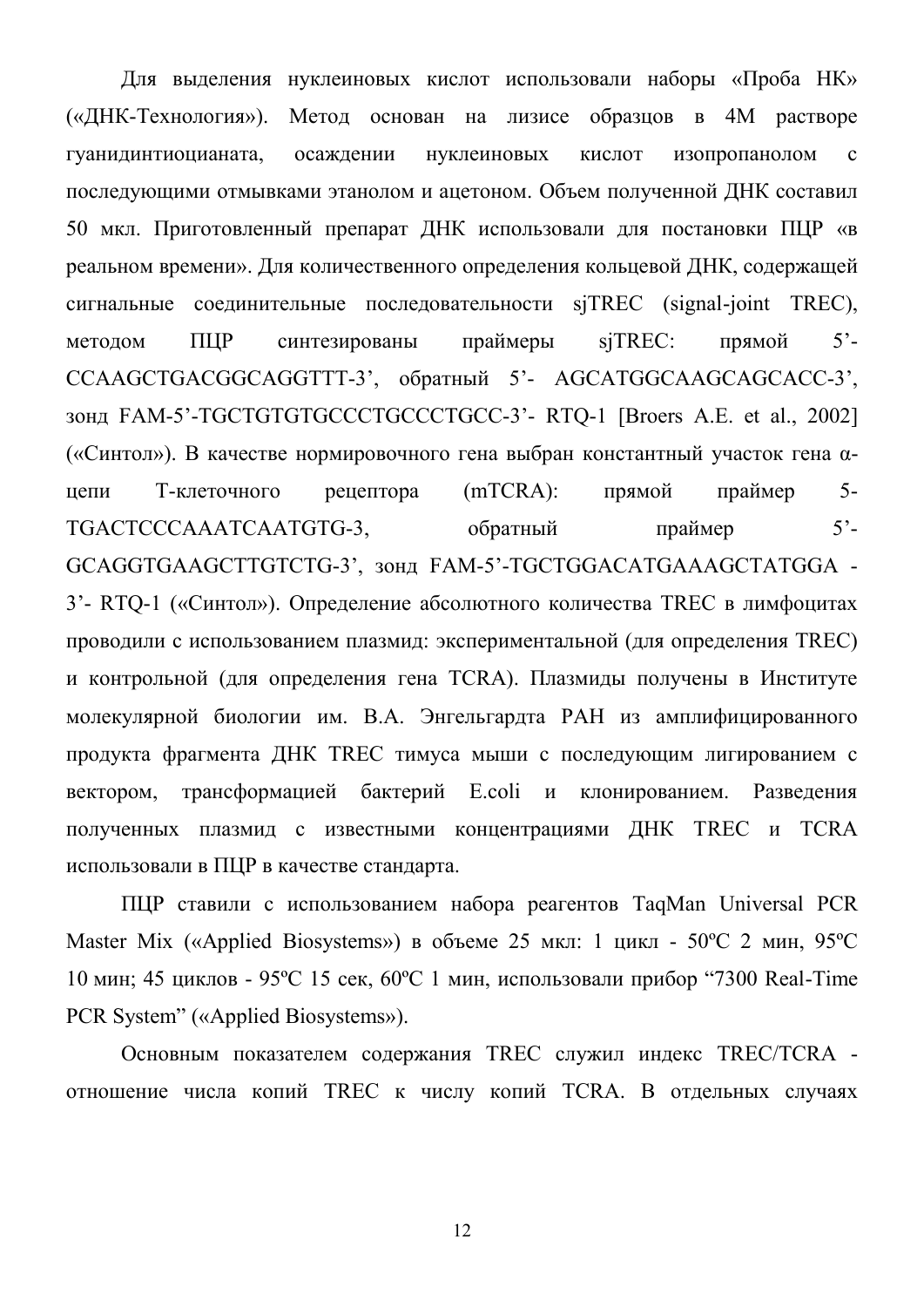проводили расчет процента TREC-содержащих Т-клеток (для лимфоузлов и селезенки), а также расчет числа TREC-содержащих клеток на орган (для тимуса).

Для проведения проточной цитофлуориметрии суспензии клеток обрабатывали моноклональными анти-CD3-антителами, меченными АРС («eBioscience»). Клетки инкубировали с моноклональными антителами в присутствии  $0.1\%$  NaN<sub>3</sub> («Sigma») в течение 30 мин при 4°С. Трижды отмытые клетки фиксировали  $1\%$  параформальдегидом («Sigma»).

Материал для клинического исследования был получен в медицинских үчреждениях г. Москвы. Все лица (256 человек, из них 133 – мужского пола и 123 – женского) были разделены на возрастные подгруппы: от 1,5 месяцев до 2 лет, 2-10, 11-20, 21-30, 31-40, 41-50, 51-60, 61-70 лет. Распределение обследованных лиц по возрасту и особенностям патологии отражено на рисунке 1.



Рисунок 1 - Распределение обследованных лиц по группам

Больные аллергическом риноконъюнктивитом (23 человека) находились на амбулаторном и стационарном лечении в ГНЦ «Институт иммунологии ФМБА России», больные ревматоидным артритом (40 человек) – в городской клинической больнице №1 им. Н.И. Пирогова, дети с тимомегалией (48 детей) – в «Морозовской детской городской клинической больнице». Все пациенты были со среднетяжелым течением заболевания, материал для исследования был взят при поступлении до начала лечения. В группу сравнения вошли 53 условно-здоровых ребенка до 18 лет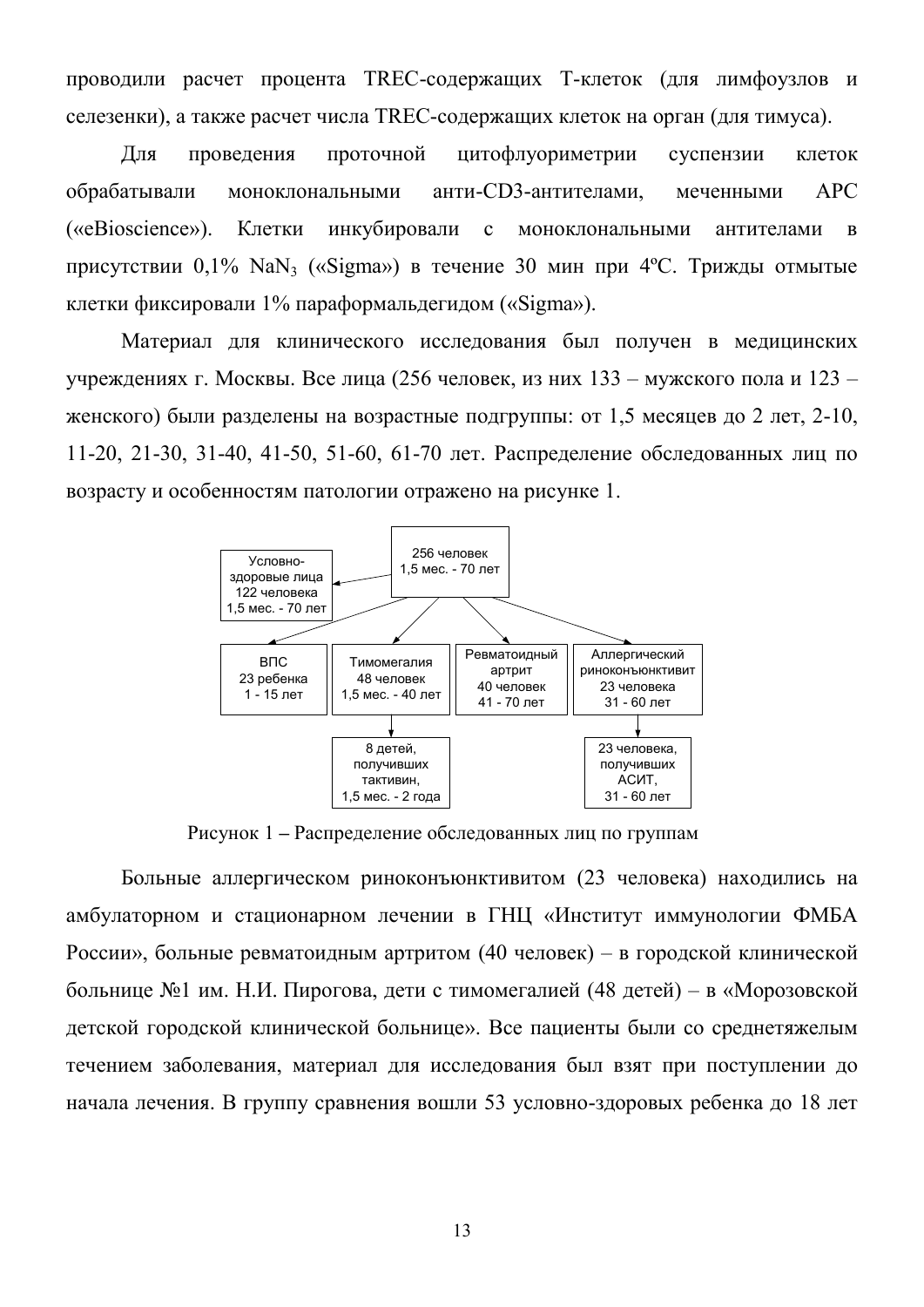без тимомегалии и 69 здоровых доноров, у которых диагнозы аллергических и аутоиммунных заболеваний были исключены.

23 ребенка в возрасте от 1 года до 15 лет были оперированы в Научном центре сердечно-сосудистой хирургии им. А.Н. Бакулева по поводу врожденных пороков сердца. Среди них выделены группы детей с разной степенью тимэктомии: полной -4 ребенка, частичной – 5 детей; у 7 детей полнота тимэктомии была неизвестна; группу сравнения составили 7 детей с ВПС без удаления тимуса.

8 детей до 2 лет с тимомегалией получали тактивин («Биомед») интраназально в дозе 1 мкг/кг ежедневно в течение 5 дней. У всех детей, получавших тактивин, был диагностирован острый обструктивный бронхит. Для лечения бронхита дети получали антибиотики. Помимо тактивина, другие иммуномодуляторы в лечении детей этой группы не применялись. Забор крови проводили дважды: до начала лечения и через 1 день после окончания терапии тактивином.

Всем больным аллергическим риноконъюнктивитом с аллергией к пыльце деревьев (23 человека) проведен 1 курс АСИТ классическим методом водносолевыми экстрактами из смеси пыльцы деревьев («Микроген») подкожно в течение 3 месяцев. Больные получили в среднем 32 инъекции (2 раза в неделю) со средней суммарной дозой 5237 PNU. Забор крови проводили четырехкратно: до начала лечения, непосредственно после окончания курса АСИТ, а также через 1 нед. и через  $1$  мес.

Периферическую кровь забирали в пробирки, содержащие  $K_3EDTA$  (2 мг/мл). Количество лейкоцитов и лимфоцитов в цельной крови, окрашенных в растворе Тюрка (3% раствор уксусной кислоты, подкрашенный генцианом фиолетовым), подсчитывали в счетной камере Горяева. Разделение клеточных элементов крови проводили путем центрифугирования в одноступенчатом градиенте плотности фиколла-верографина (плотность 1,077 г/мл).

Выделение ДНК проводили из  $1\times10^6$  лимфоцитов крови с использованием набора «Проба НК» («ДНК-Технология»). Объем полученной ДНК составил 50 мкл.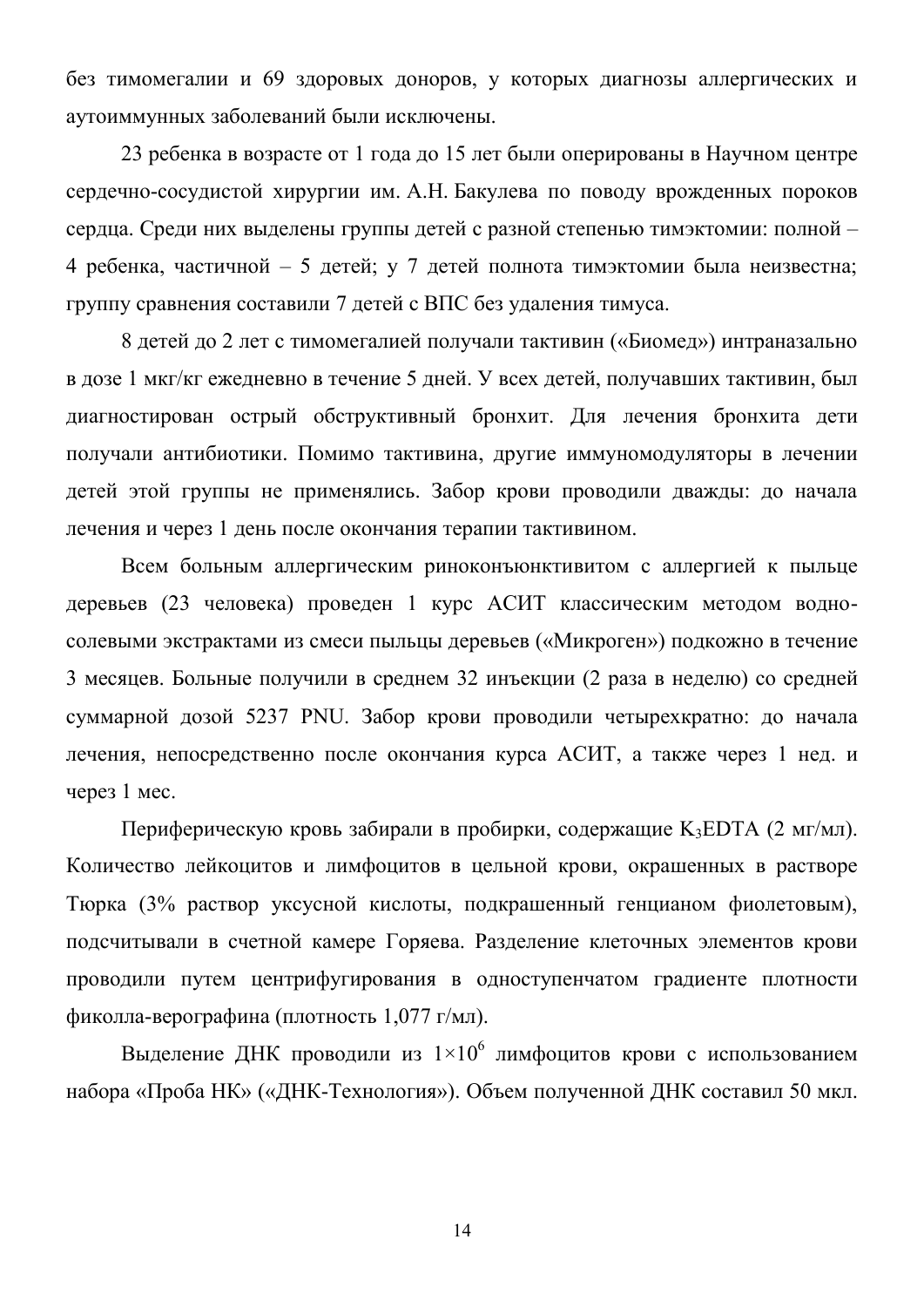Концентрацию ДНК определяли спектрофотометрически на спектрофотометре DU 730 («Beckman Coulter»),  $A_{260/280}$  составляло 1,6-2,0.

Уровень TREC человека определяли методом ПЦР в режиме «реального времени» (абсолютный и относительный варианты); использовали праймеры: прямой 5'-CGT GAG AAC GGT GAA TGA AGA GCA GAC A-3', обратный 5'-CAT CCC TTT CAA CCA TGC TGA CAC CTC T-3', 30HJ 5'-FAM-TTT TTG TAA AGG TGC CCA CTC CTG TGC ACG GTG A-MGB-3' [Hochberg E.P. et al., 2001] («Синтол»). Количество геномной ДНК определяли с помощью β-актина (АСТВ)  $(\kappa$ Applied Biosystems»). Для постановки ПЦР использовали набор реагентов TaqMan Universal PCR Master Mix («Applied Biosystems»). Режим амплификации: 1 цикл -50°С 2 мин, 95°С 10 мин; 50 циклов - 94°С 30 сек, 60°С 30 сек, объем – 25 мкл.

Уровень ДНК TREC измеряли в относительных единицах, определяемых методом сравнения пороговых циклов (Ct - threshold cycle) TREC и  $\beta$ -актина (ACTB). Для определения абсолютного содержания TREC использовали разведения плазмиды с известной концентрацией ДНК ТREC (плазмида синтезирована совместно с Пащенковым М.В. из ДНК человеческого тимуса). Число копий TREC пересчитывали на  $10^3$  лимфоцитов крови.

Экспрессию молекул на поверхности клеток оценивали методом проточной цитофлуориметрии с использованием моноклональных антител, меченных флуорохромами: антитела к CD3, меченные FITC («Сорбент»), а также к CD4, меченные PE, CD8 PerCP-Cy5.5, CD31 PE-Cy7, CD45RA и CD45RO, меченные APC («eBioscience»). Клетки отмывали, инкубировали с мечеными моноклональными антителами в присутствии  $0.1\%$  NaN<sub>3</sub> («Sigma») в течение 30 мин при 4°С, дважды отмывали и фиксировали в 1% растворе параформальдегида («Sigma»). Анализ образцов клеточных суспензий проводили на проточном цитофлуориметре BD FACSCanto<sup>™</sup> II («Becton Dickinson») в стандартном режиме. Анализ данных проводили с помощью программного обеспечения BD FACSDiva и FCS Express.

Статистическую обработку результатов исследования проводили с использованием методов непараметрического анализа. Исследованные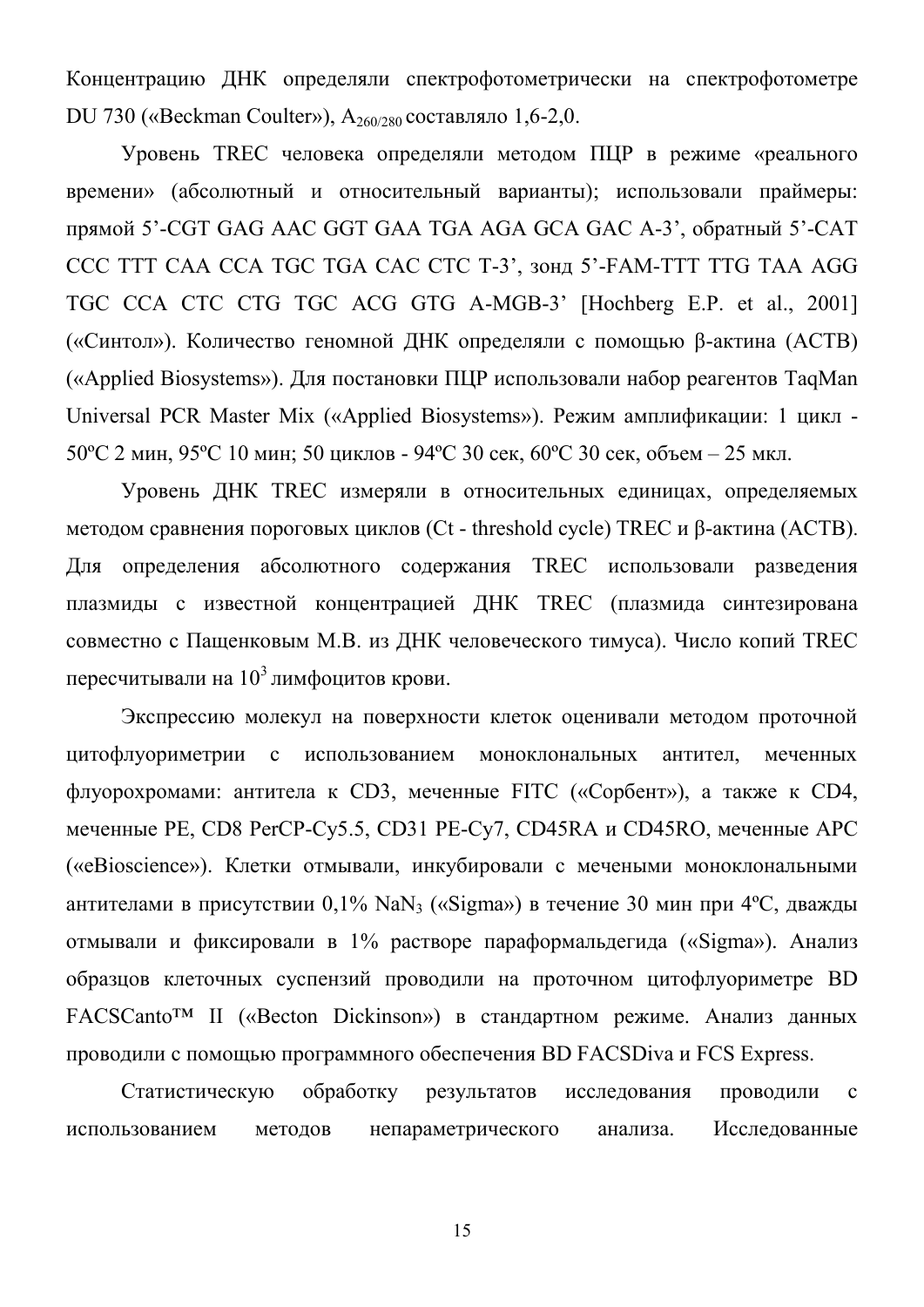количественные показатели представляли в виде Ме (LQ-UQ), где Ме - медиана, LQ - нижний квартиль, UQ - верхний квартиль. Для сравнения двух независимых выборок по количественным признакам использовали U-критерий Манна-Уитни. Для анализа связи различий между связанными выборками применяли критерий Вилкоксона. Различие групп полагали статистически значимым при Р<0,05. Для выявления взаимосвязи переменных проводили расчет коэффициента ранговой корреляции по Спирмену. В случаях распределения, близкого к нормальному (визуальная оценка гистограммы распределения, P>0,05 для критерия Шапиро-Уилка) использовали линейный регрессионный анализ. Обработку проводили в программном пакете StatSoft Statistica.

## РЕЗУЛЬТАТЫ И ОБСУЖДЕНИЕ

В экспериментальной части работы мы исследовали влияние повреждающих факторов (ионизирующей радиации и глюкокортикоидов) на функцию тимуса на основе определения численности TREC в модели на мышах.

Содержание TREC максимально в тимусе необлученных мышей - 41,6 (38,7-45,3) $\times$ 10<sup>-3</sup>, где происходит созревание Т-клеток и образование TREC в ходе перестройки генов TCR. Напротив, во вторичных лимфоидных органах TREC не формируются, а поступают в составе Т-клеток, эмигрирующих из тимуса. Поэтому их содержание в этих органах существенно ниже, чем в тимусе ( $P<0.0001$ ).

Сопоставление индекса TREC/TCRA для лимфатических узлов и селезенки дает основание для заключения о более высоком (в 2,5 раза) удельном содержании ТREC в лимфатических узлах по сравнению с селезенкой - 13,3 (10,1-15,7) $\times$ 10<sup>-3</sup> и 5,3  $(4,2-6,7) \times 10^{-3}$ , соответственно, что свидетельствует об определенной избирательности поступления новообразованных Т-клеток в лимфатические узлы  $(P=0,000001)$ .

Для оценки влияния общего у-облучения на содержание TREC в клетках тимуса и периферических лимфоидных органов мышей облучали в дозовом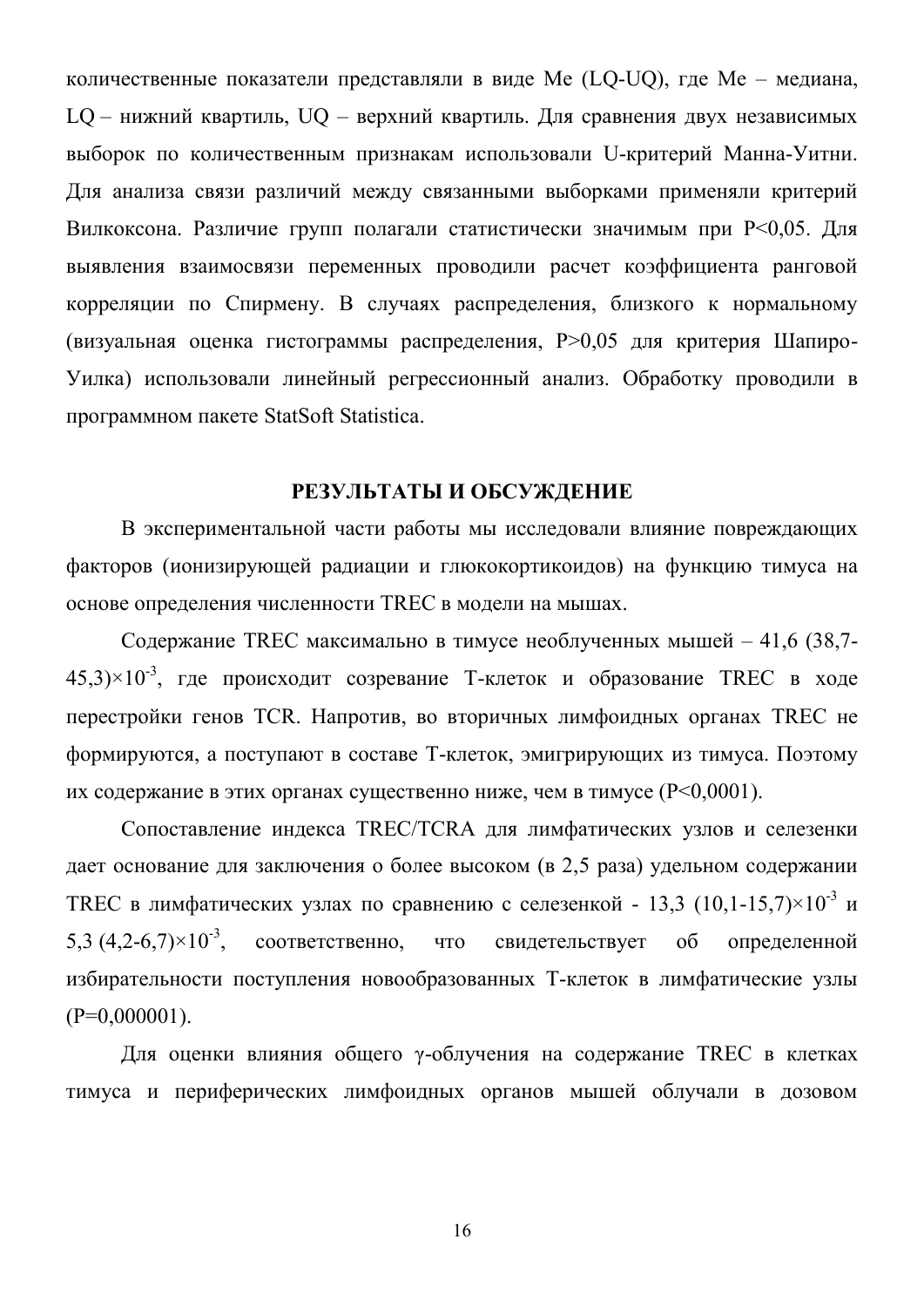диапазоне 0.5, 1, 2, 4 и 8 Гр. Исследование лимфоидных органов осуществляли в период максимального повреждения лимфоидной ткани (5 сут.).

Облучение вызывает опустошение лимфоидных органов, в особенности тимуса, которое проявляется уже при дозе 1 Гр; при дозе 4 Гр это снижение наиболее выражено (таблица 1). Облучение в дозе 8 Гр (летальная доза) вызывает резкое падение численности клеток до 0.8 (0.4-1.2)  $\times 10^6$  клеток на орган в тимусе. 0.2  $(0.1-0.2) \times 10^6$  knetok ha optah b numdovsnax  $\mu$  1.4  $(1.0-3.0) \times 10^6$  ha optah b селезенке; оценка уровня TREC при облучении в летальной дозе не проводилась.

Таблица 1 - Дозовая зависимость изменений клеточности тимуса и показателей, характеризующих содержание TREC, на 5 сут. после общего у-облучения

| Доза<br>облучения, Гр       | Число клеток,<br>$\times 10^6$ на орган | TREC/TCRA, $\times 10^{-3}$ | TREC,<br>$\times 10^6$ копий на орган |
|-----------------------------|-----------------------------------------|-----------------------------|---------------------------------------|
| $0$ (контроль)              | $184,0(157,1-203,5)$                    | $41,6$ (38,7-45,3)          | $7,6(6,3-8,9)$                        |
| 0,5                         | 191,5 (173,4-202,9)                     | $38,7(30,6-48,3)$           | $7,5(5,4-9,6)$                        |
|                             | $93,7*(67,0-109,8)$                     | 50,8 (35,9-65,6)            | $5,2(3,1-6,9)$                        |
| $\mathcal{D}_{\mathcal{A}}$ | $63,4*(40,8-116,4)$                     | $36,8(29,4-56,3)$           | $3,8(2,0-6,5)$                        |
| 4                           | $13,8*(3,9-23,7)$                       | $15,4*(8,9-18,5)$           | $0,2*(0,05-0,38)$                     |

 $*$  - P<0.05 в сравнении с контролем

Популяция ТREC-содержащих Т-клеток в лимфоидных органах более радиорезистентна, чем суммарная фракция Т-лимфоцитов. На пике опустошения тимуса (5 сут. после общего у-облучения) изменения TREC-содержащих Т-клеток регистрируются лишь при дозе облучения 4 Гр (индекс TREC/TCRA составляет  $15.4$  (8.9-18.5)  $\times 10^{-3}$  против 41.6 (38.7-45.3) $\times 10^{-3}$  в контроле). Это говорит, прежде всего, об относительной сохранности Т-лимфопоэтической функции тимуса после облучения в дозовом диапазоне от 0,5 до 2 Гр; нарушение процесса перестройки генов TCR и формирования TREC в тимусе регистрируется лишь при сублетальном облучении  $(4 \Gamma p)$ .

Общая клеточность лимфатических узлов начинает снижаться с дозы 1 Гр, а селезенки – с 2 Гр, достигая минимального уровня при облучении в дозе 4 Гр. Что касается уровня TREC-содержащих клеток во вторичных лимфоидных органах, можно указать на единственное существенное отклонение от нормы - снижение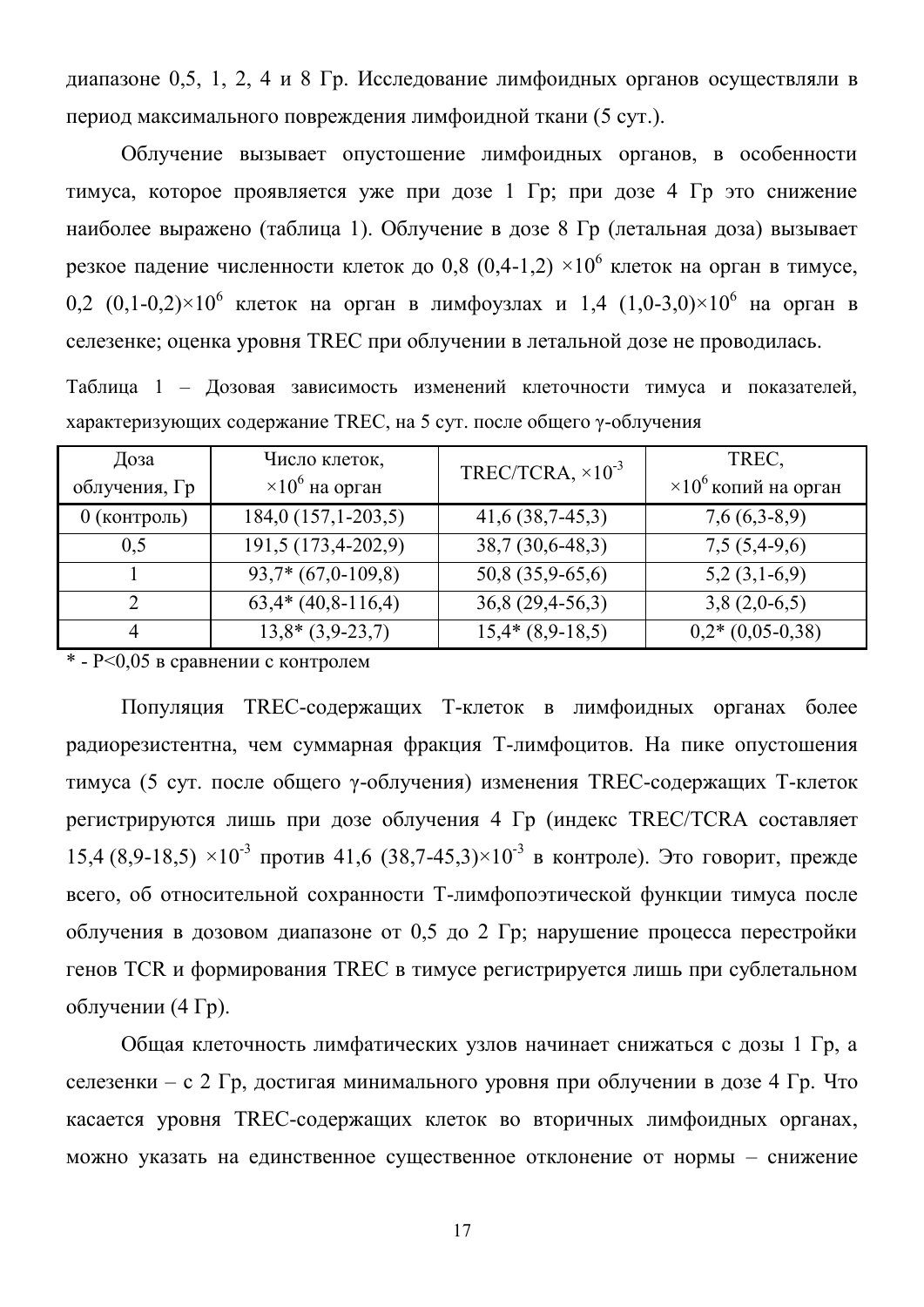индекса TREC/TCRA в лимфатических узлах (до 5,2 (4,3-6,7)  $\times 10^{-3}$  против 13,3 (10,1-15.7)  $\times 10^{-3}$  в контроле), отражающее ослабление притока Т-клеток, эмигрирующих из тимуса, в лимфоузлы при облучении в дозе 4 Гр (таблица 2).

Таблица 2 – Зависимость показателей, характеризующих клеточность и содержание TREC в лимфатических узлах и селезенке мышей, от дозы на 5 сут. после общего у-облучения

| Доза           |                        | Число клеток,               |                                  |
|----------------|------------------------|-----------------------------|----------------------------------|
| облучения, Гр  | $\times 10^6$ на орган | TREC/TCRA, $\times 10^{-3}$ | содержащих CD3 <sup>+</sup> (T-) |
|                |                        |                             | клеток                           |
|                |                        | Лимфатические узлы          |                                  |
| 0 (контроль)   | $16,7(14,8-18,5)$      | $13,3(10,1-15,7)$           | $3,2(2,7-3,9)$                   |
| 0,5            | $12,5(7,2-18,4)$       | $13,9(9,3-16,8)$            | $3,8(1,8-5,5)$                   |
| 1              | $8,7*(5,0-12,6)$       | $12,4(9,3-15,8)$            | $3,1(2,6-3,5)$                   |
| $\overline{2}$ | $7,3*(4,9-10,5)$       | $9,8(6,7-13,4)$             | $2,3(1,9-3,2)$                   |
| $\overline{4}$ | $1,3*(0,6-3,5)$        | $5,2*(4,3-6,7)$             | $0,8*(0,2-1,4)$                  |
|                |                        | Селезенка                   |                                  |
| 0 (контроль)   | $156,0(126,3-183,7)$   | $5,3(4,2-6,7)$              | $1,3(0,6-2,7)$                   |
| 0,5            | $162,2(155,4-173,1)$   | $6,4(5,1-7,2)$              | $1,9(1,2-2,5)$                   |
|                | 150,3 (140,2-169,7)    | $5,4(4,2-6,8)$              | $1,1(0,4-1,9)$                   |
| $\overline{2}$ | $96,7*$ $(84,3-106,6)$ | $4,3(3,0-5,5)$              | $0,9(0,4-1,5)$                   |
| $\overline{4}$ | $27,6*(12,1-43,5)$     | $3,1(1,9-4,7)$              | $0,5(0,3-1,1)$                   |

 $*$  - P<0.05 в сравнении с контролем

Процент TREC-содержащих Т-клеток в селезенке под влиянием облучения в дозовом диапазоне от 0,5 до 4 Гр практически не изменяется, их содержание соответствует изменениям индекса TREC/TCRA, а в лимфоузлах - снижается примерно в 4 раза при дозе облучения 4 Гр. Очевидно, что при этом речь может идти не о различиях в радиочувствительности Т-клеток этих лимфоидных органов, а об изменениях под влиянием облучения рециркуляции Т-клеток и их хоминга: уже давно показано, что под влиянием облучения нарушается поступление Тлимфоцитов в лимфатические узлы при нормальном хоминге в селезенку [Anderson R.E. et al., 1974].

Таким образом, наиболее выраженные и информативные изменения показателей, основанных на определении TREC, наблюдаются в период пострадиационного восстановления лимфоидной ткани после сублетального  $\gamma$ -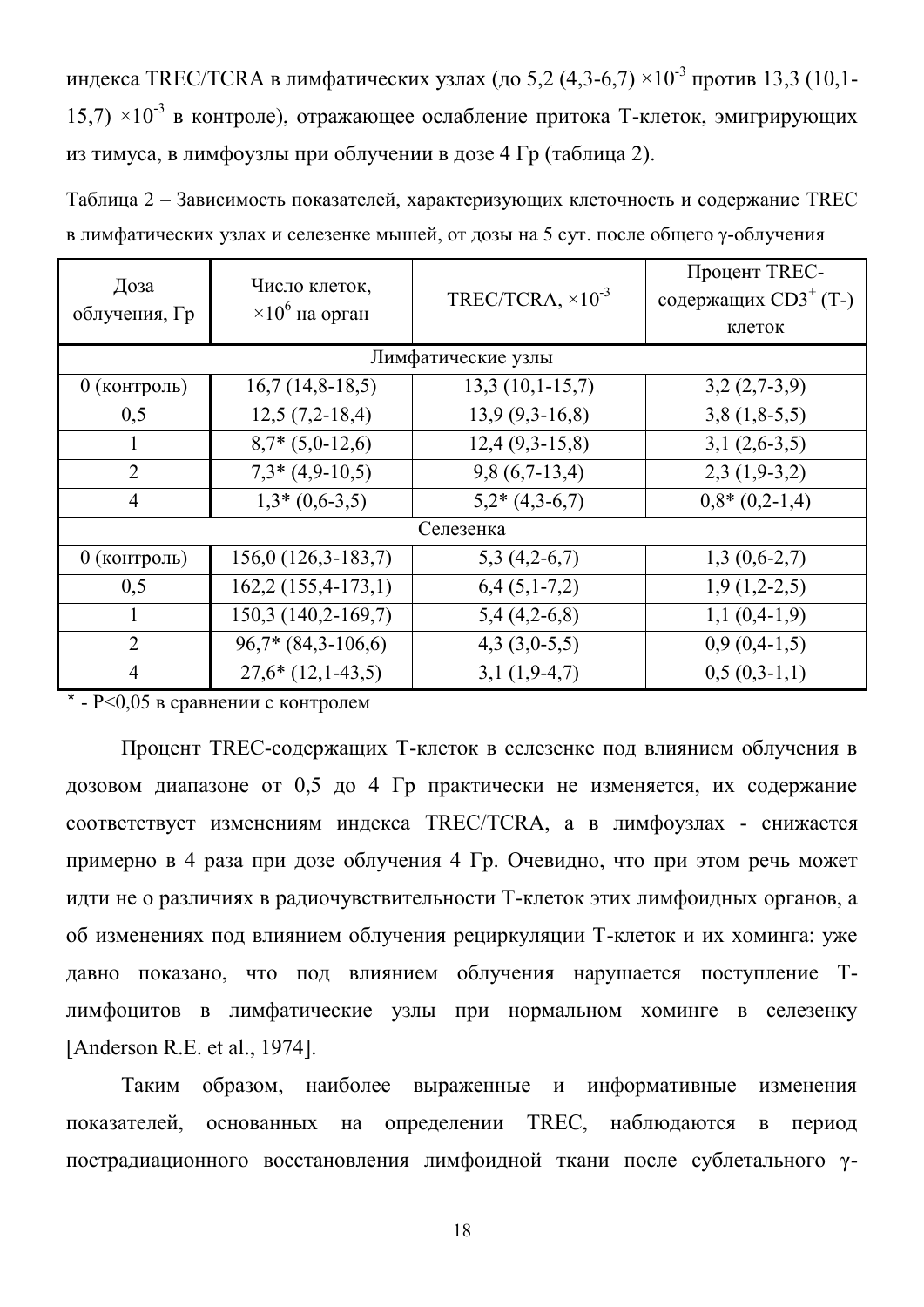облучения (4 Гр). Показатели общей клеточности и содержание TREC в тимусе мышей в течение 2 мес. после у-облучения в дозе 4 Гр представлены в таблице 3.

Таблица 3 – Динамика восстановления показателей, характеризующих TREC в тимусе мышей, после общего у-облучения в дозе 4 Гр

| Срок, сутки | Число клеток,<br>$\times 10^6$ на орган | TREC/TCRA, $\times 10^{-3}$ | TREC,<br>$\times 10^6$ копий на орган |
|-------------|-----------------------------------------|-----------------------------|---------------------------------------|
| Контроль    | 202,0 (194,3-210,0)                     | $43,4(24,4-65,8)$           | $8,8(4,9-14,9)$                       |
| 4           | $1,5*(0,8-3,8)$                         | $11,6*(9,5-15,8)$           | $0,02*(0,01-0,02)$                    |
| 8           | $29,3*(0,8-90,4)$                       | $18,5(15,8-40,7)$           | $0,9(0,1-4,1)$                        |
| 10          | 216,2 (174,8-240,5)                     | $71,9*(69,0-84,0)$          | $15,5(14,7-16,7)$                     |
| 12          | 168,0 (128,0-186,0)                     | $27,2(20,3-30,0)$           | $3,8(3,7-4,6)$                        |
| 20          | $71,9*(52,6-78,9)$                      | $20,8(20,4-23,3)$           | $1,5*(1,1-1,8)$                       |
| 30          | 177,6 (59,2-191,8)                      | $42,5(34,5-54,9)$           | $6,6$ $(3,3-7,5)$                     |
| 60          | 172,0 (130,0-236,0)                     | $35,5(26,2-42,2)$           | $6,2(4,6-7,3)$                        |

 $*$  -  $P<0.05$  в сравнении с контролем

Сублетальное облучение вызывает сильное опустошение тимуса, достигающее максимального проявления на 4-5 сут. К 10 сут. достигается полное восстановление числа клеток в тимусе, после чего наступает вторичная атрофия с максимумом на 20 сут., затем клеточность восстанавливается до нормального уровня к 30 сут. после облучения. Изменение индекса TREC/TCRA, а также количество копий TREC на орган следуют практически той же динамике с минимумами на 4 и 20 сут. (соответственно первичная и вторичная атрофия) и подъемом на 10 сут. (экстренное восстановление) (таблица 3). В фазе первичной атрофии тимуса (4 сут. после общего у-облучения) отмечается статистически значимое падение уровня TREC - до  $11,6 (9,5-15,8) \times 10^{-3}$  при 43,4  $(24,4-65,8) \times 10^{-3}$  в контроле, очевидно связанное с ослаблением перестройки генов TCR  $(P=0.007)$ . На пике экстренного восстановления всех популяций тимоцитов (10 сут.) наблюдается значительный подъем индекса TREC/TCRA – 71,9  $(69,0-84,0) \times 10^{-3}$ , знаменующий существенное усиление процесса перестройки генов TCR (P=0,03). В период вторичной атрофии этот показатель вновь снижается ниже уровня необлученного контроля к 20 сут. -20,8  $(20.4-23.3) \times 10^{-3}$  (P=0,09), а затем медленно поднимается до уровня нормальных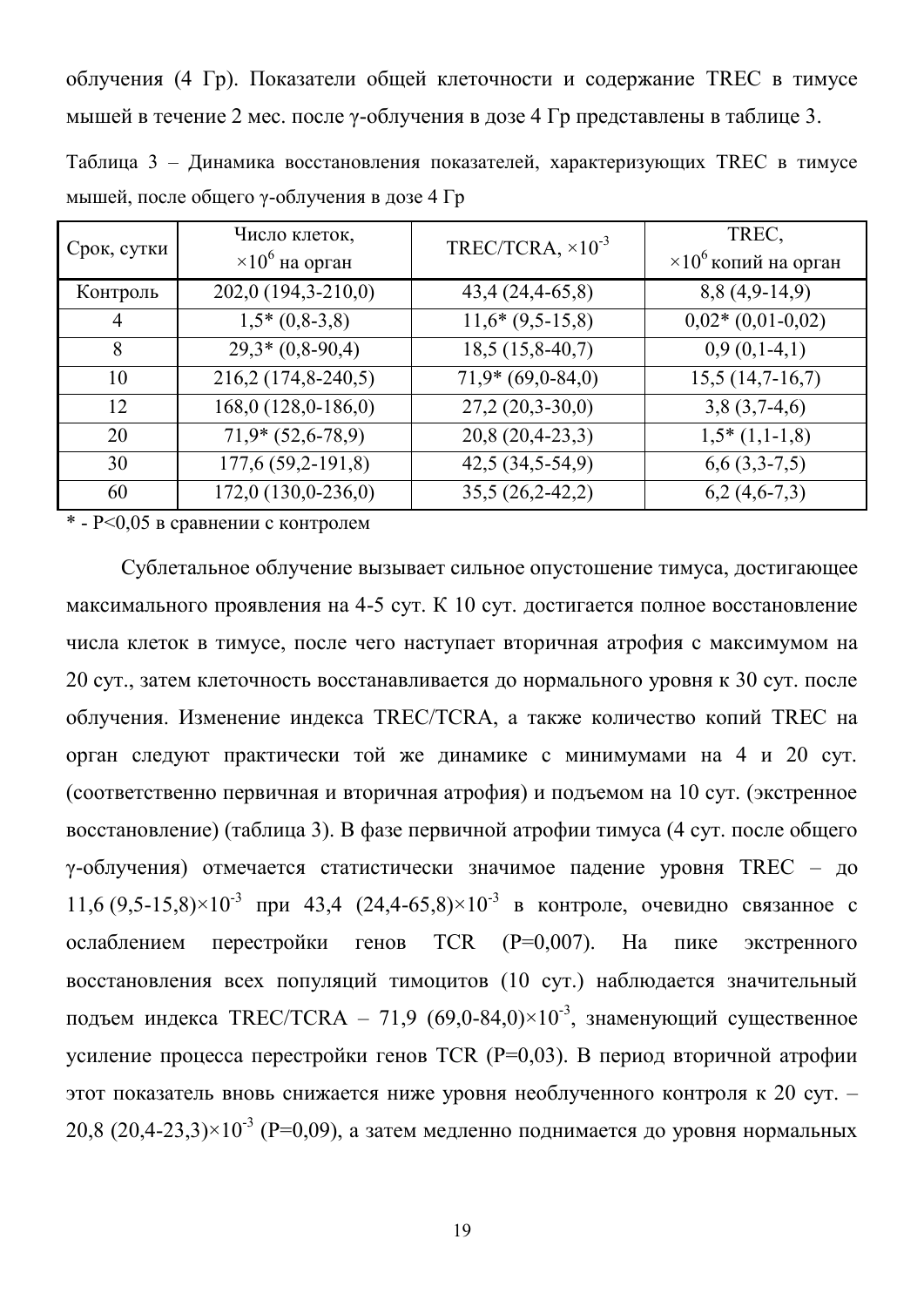цифр к 30 сут. – 42,5 (34,5-54,9) $\times 10^{-3}$ . Выявляется умеренная корреляционная связь между абсолютным содержанием  $CD3^+$ -тимоцитов и числом TREC в тимусе (коэффициент корреляции по Спирмену – 0,64, P<0,05). Нормализация всех показателей, связанных с TREC, достигается в тимусе к 30 сут. после облучения.

Наиболее важным показателем с точки зрения задач, решаемых в данной работе, является оценка эмиграции TREC-содержащих клеток во вторичные лимфоидные органы на фоне восстановления популяции периферических Тлимфоцитов. В случае периферических лимфоидных органов мы рассчитывали уровень недавних эмигрантов из тимуса, т.е. процент TREC-содержащих клеток, на число  $CD3^+$ -клеток.

Восстановление численности лимфоцитов во вторичных лимфоидных органах (селезенке и лимфатических узлах) происходит практически синхронно; в отличие от восстановления тимуса оно описывается монотонными кривыми без этапа вторичной атрофии. После облучения в дозе 4 Гр численность Т-клеток во вторичных лимфоидных органах достигает нормы к 30-60 сут. Динамика TREC, описывающая миграцию Т-клеток из тимуса в селезенку и лимфатические узлы, резко отличается от динамики восстановления численности лимфоцитов (таблица 4).

В лимфатических узлах динамика TREC в значительной степени соотносится с событиями восстановления тимуса. На 4 сут. наблюдается максимальное снижение как численности Т-клеток, так и содержания TREC - индекса TREC/TCRA и процента TREC-содержащих CD3<sup>+</sup>-клеток. Развитие экстренной регенерации тимуса находит отражение в усилении эмиграции в лимфатические узлы TREC-содержащих клеток, достигающей максимума на 12 сут. после облучения – 25,6 (18,8-32,4) $\times$ 10<sup>-3</sup>. К 20 сут. показатели, характеризующие уровень TREC, снижаются – 6,0 (5,4- $(7.7) \times 10^{-3}$  (P=0.02), а к 30 сут. начинают приближаться к нормальным. Однако полной нормализации уровня TREC в лимфоузлах не происходит даже к 60 сут. -9,1  $(5.4\n-10.3)\times10^{-3}$   $\mu$  mp $\mu$  13.7  $(10.6\n-20.4)\times10^{-3}$  B kohtpone (P=0.046).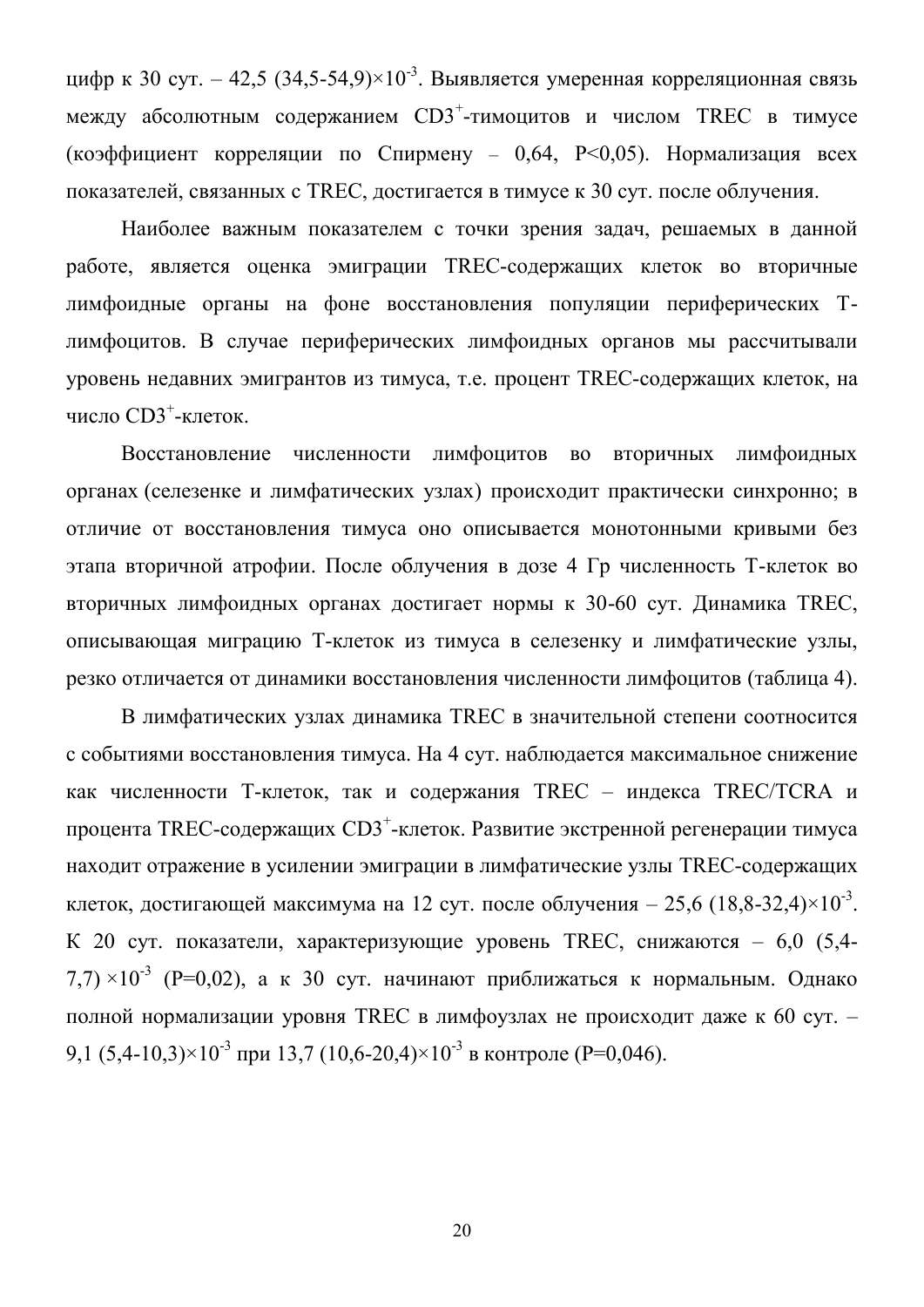| Срок, сутки | Число клеток,<br>$\times 10^6$ на орган | TREC/TCRA, $\times 10^{-3}$ | Процент TREC-<br>содержащих CD3 <sup>+</sup> (T-)<br>клеток |
|-------------|-----------------------------------------|-----------------------------|-------------------------------------------------------------|
|             |                                         | Лимфатические узлы          |                                                             |
| Контроль    | $16,8(14,2-18,8)$                       | $13,7(10,6-20,4)$           | $2,4(1,8-4,1)$                                              |
| 4           | $0.6*(0.5-0.8)$                         | $2,0^*(0,2-2,2)$            | $0,4*(0,0-1,0)$                                             |
| 8           | $1,4*(1,0-1,6)$                         | $9,9(7,3-12,5)$             | $1,3(1,2-1,9)$                                              |
| 12          | $3,8*(1,9-7,5)$                         | $25,6(18,8-32,4)$           | $6,8(3,9-9,6)$                                              |
| 20          | $10,8(9,6-14,5)$                        | $6,0*(5,4-7,7)$             | $1,4*(1,2-1,7)$                                             |
| 30          | $15,5(11,4-16,7)$                       | $7,7*(4,6-8,7)$             | $1,5*(0,9-1,8)$                                             |
| 60          | $19,6(17,6-21,6)$                       | $9,1*(5,4-10,3)$            | $1,6(1,0-1,9)$                                              |
|             |                                         | Селезенка                   |                                                             |
| Контроль    | 179,0 (144,8-194,3)                     | $5,1(3,0-8,2)$              | $1,4(0,8-2,0)$                                              |
| 4           | $17,2*(10,0-26,7)$                      | $3,5(1,7-5,8)$              | $0,6(0,3-1,4)$                                              |
| 8           | $54,7*$ (40,0-79,7)                     | $1,4*(1,1-1,7)$             | $0,2*(0,2-0,4)$                                             |
| 12          | 141,0 (114,3-156,2)                     | $1,8*(1,0-2,4)$             | $1,1(0,5-1,5)$                                              |
| 20          | 137,1 (133,3-152,4)                     | $7,5(5,9-7,7)$              | $2,2(0,8-2,3)$                                              |
| 30          | 162,0 (146,7-191,4)                     | $4,0(3,6-5,4)$              | $0.6*(0.4-0.7)$                                             |
| 60          | $166, 1(118, 6-210, 2)$                 | $5,4(2,7-5,9)$              | $1,3(0,8-1,6)$                                              |

Таблица 4 - Динамика восстановления показателей, характеризующих TREC в лимфатических узлах и селезенке мышей, после общего у-облучения в дозе 4 Гр

 $*$  - P<0,05 в сравнении с контролем

Параллельно с максимальным снижением числа Т-лимфоцитов и падением уровня TREC-содержащих клеток в тимусе (4 сут.) происходит ослабление их выброса в селезенку – 3,5  $(1,7-5,8) \times 10^{-3}$  при 5,1  $(3,0-8,2) \times 10^{-3}$  в контроле, однако пока статистически незначимо (P>0,05), но уже к 8 сут. уровень TREC-содержащих клеток в селезенке падает статистически значимо до 1,4  $(1,1$ -1,7 $)\times 10^{-3}$ , P=0,0005. На этапе экстренного восстановления тимуса (10-12 сут. после облучения) уровень недавних эмигрантов из тимуса в селезенке начинает увеличиваться, но не достигает уровня нормальных величин. Усиление эмиграции TREC-содержащих клеток в селезенку отсрочено и наблюдается на 20 сут. после облучения – 7,5 (5,9-7,7) $\times 10^{-3}$ . В дальнейшем на этапе вторичной атрофии тимуса и после неё (30 сут.) вновь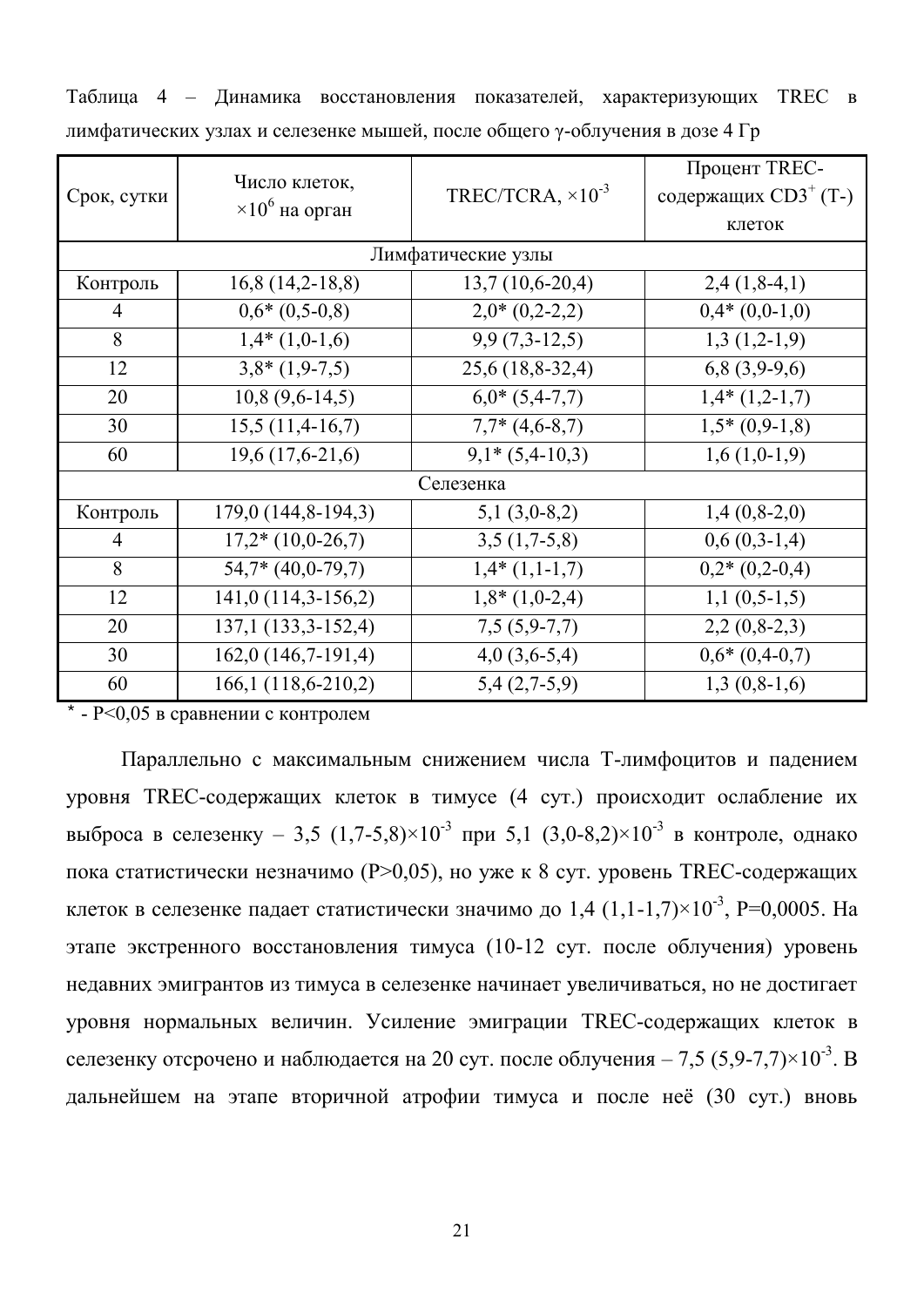происходит снижение показателей, характеризующих содержание TREC в селезенке. Лишь к 60 сут. показатель TREC/TCRA достигает нормы.

Таким образом, события, отражающие восстановление содержания TREC в клетках лимфатических узлов и селезенки, соотносятся с событиями восстановления тимуса, причем сначала на изменения выхода RTE из тимуса реагируют лимфатические узлы и позже - селезенка.

Процент TREC-содержащих Т-клеток (т.е. недавних эмигрантов из тимуса) на пике их выхода в периферический отдел иммунной системы максимален в лимфатических узлах, в селезенке он растет более медленно и постепенно. Процент TREC-содержащих Т-клеток во вторичных лимфоидных органах не достигает уровня нормальных цифр к 30 сут. (P<0,05). Их восстановление интенсивнее происходит в селезенке, в лимфатических узлах же процент TREC-содержащих Тклеток даже через 2 месяца после облучения остается сниженным.

Для решения этого вопроса о том, являются ли описанные выше закономерности общими для регенерации лимфоидной ткани после повреждения любыми факторами или они специфичны для облучения, мы изучали восстановительные процессы в иммунной системе, поврежденной действием глюкокортикоидов. Введение гидрокортизона в дозе 125 мкг вызывает сходный с сублетальным облучением уровень опустошения лимфоидных органов. Клеточность тимуса у мышей на 4-5 сут. после обучения (максимум опустошения) составляет 1,8% от исходного, в тот же срок после введения гидрокортизона – 0,8%. В лимфатических узлах соответствующие цифры составляют 3,1 и 4,8 %, в селезенке - $6,2 \text{ и } 12,1\%$ .

Последующие события в тимусе облученных и обработанных гидрокортизоном мышей оказываются кардинально различными. Численность клеток в тимусе облученных мышей после 4 сут. быстро возрастает, достигая исходного уровня к 10-12 сут., а затем снижается к 20 сут. почти до минимума. Эти фазы пострадиационных процессов в тимусе описаны как экстренное восстановление и вторичная атрофия [Yarilin A.A., 1995]. У мышей, получивших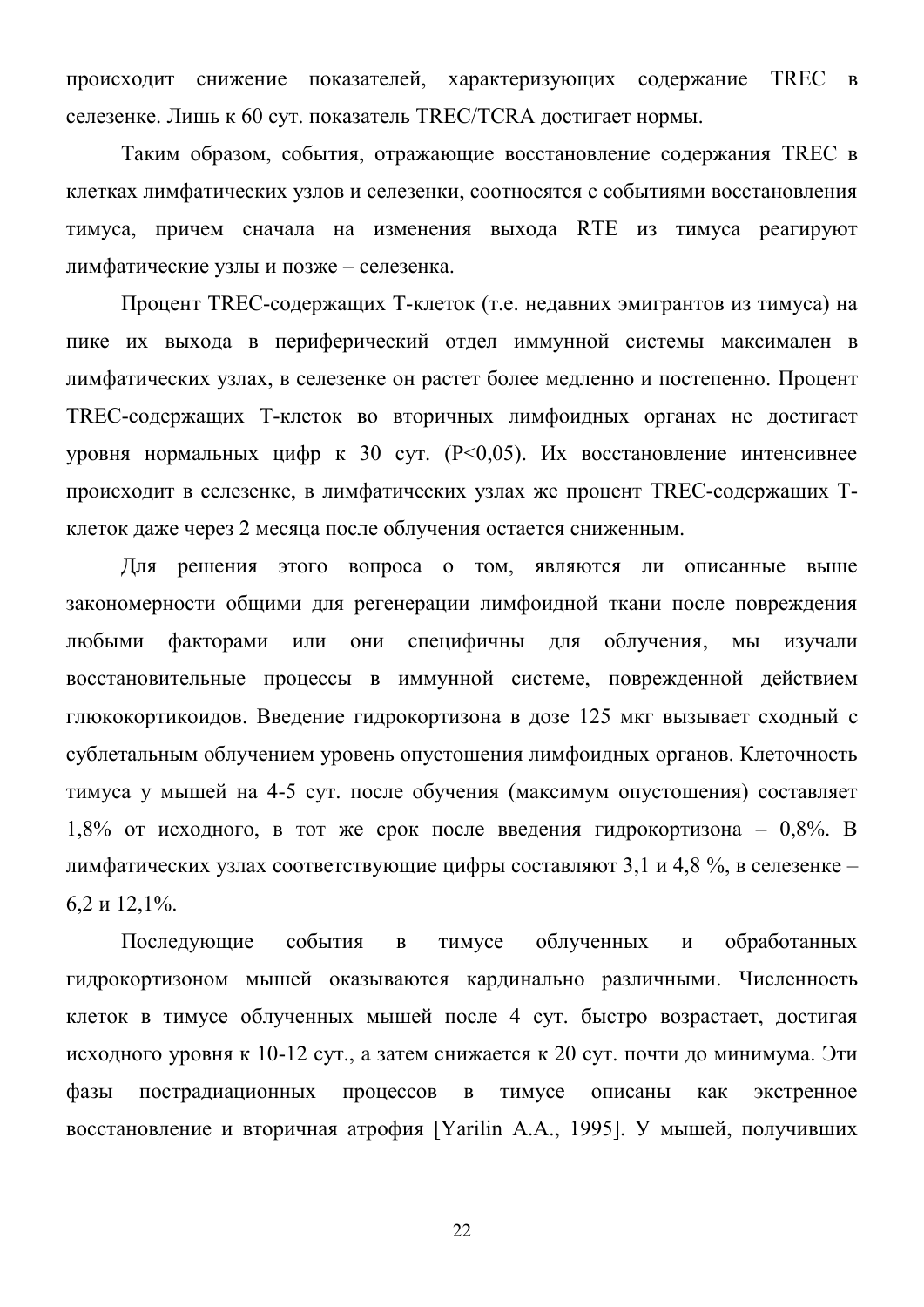инъекцию гидрокортизона, полностью отсутствует пик экстренного восстановления: содержание клеток до 20 сут. почти не возрастает. При действии обоих агентов практически полное восстановление численности клеток в тимусе наблюдается между 20 и 30 сут. Таким образом, хотя конечные результаты восстановительных процессов после повреждения тимуса двумя разными агентами практически одинаковы, промежуточные события процесса регенерации сильно различаются.

Мы оценили потенциал тимуса при двух вариантах его восстановления с точки зрения уровня в нем TREC-содержащих клеток, т.е. тимоцитов, в которых осуществился процесс перестройки генов TCR и которые участвуют в заселении вторичных лимфоидных органов (рисунок 2).



Рисунок 2 – Изменение индекса TREC/TCRA в тимусе мышей в процессе восстановления после действия повреждающих факторов: А - после общего  $\gamma$ -облучения в дозе 4 Гр; Б – после воздействия гидрокортизона. По оси абсцисс - сутки после облучения; по оси ординат – индекс TREC/TCRA,  $\times 10^{-3}$ ; \* - P<0,05 в сравнении с контролем

Значительный дефицит TREC зарегистрирован в тимусе облученных мышей только на 5 сут., а после обработки гидрокортизоном – на 5-10 сут. после воздействия ( $P<0.05$ ). В то же время у облученных мышей наблюдается всплеск численности TREC в период экстренной регенерации тимуса (10 сут.); подобных изменений нет после воздействия гидрокортизона: уровень ТREC-содержащих клеток остается сниженным. К 30 сут. значения индекса TREC/TCRA после воздействия обоих повреждающих факторов возвращаются к норме (у мышей, обработанных гидрокортизоном, величины индекса TREC/TCRA уже на 20 сут.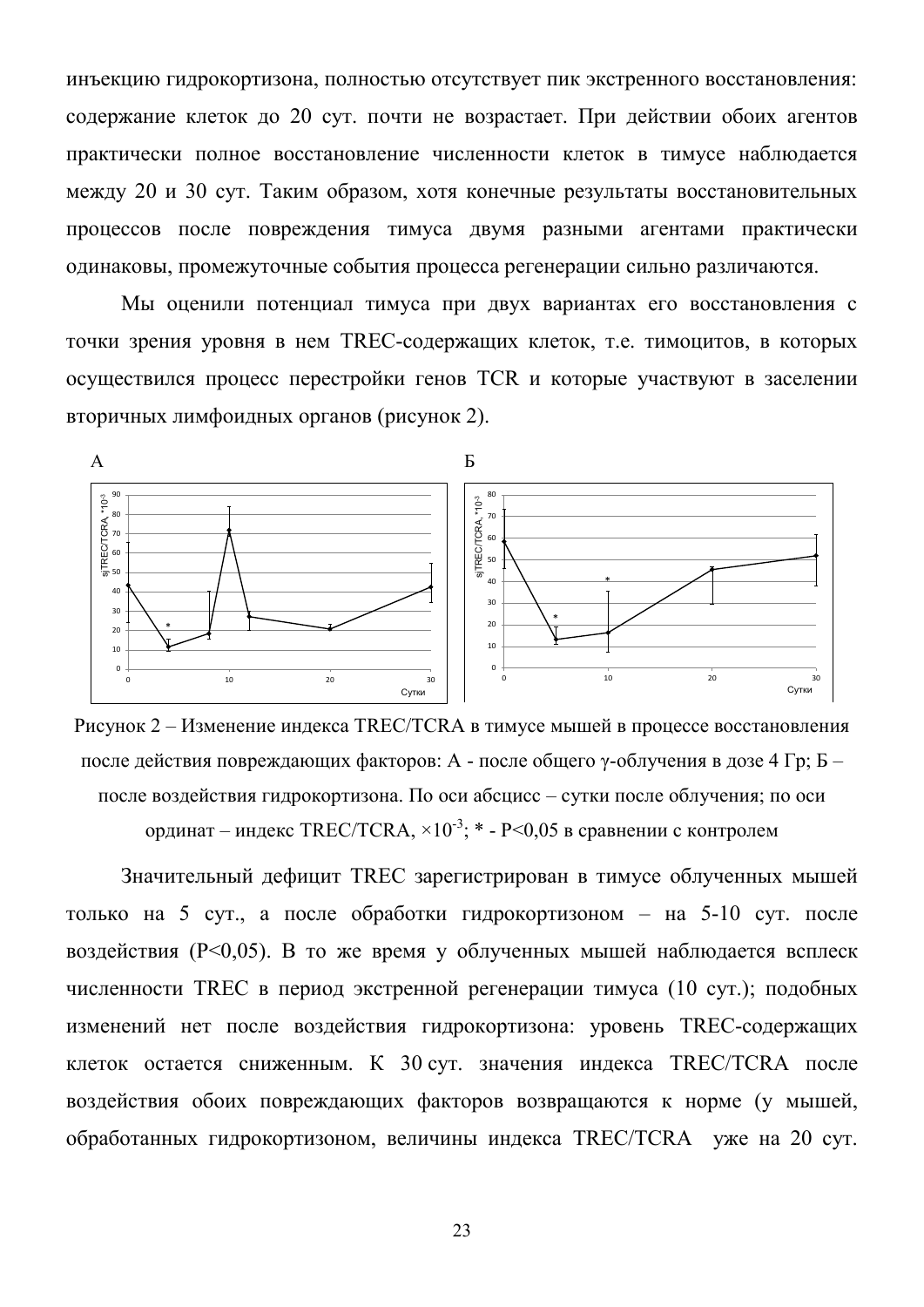соответствуют норме). Таким образом, можно заключить, что при действии обоих агентов уровень TREC-содержащих клеток в процессе регенерации достаточно велик за исключением самых ранних этапов восстановления.

На рисунке 3 показано изменение процента TREC-содержащих Т-клеток во вторичных лимфоидных органах мышей в процессе восстановления после действия различных повреждающих факторов: общего  $\gamma$ -облучения (A) и гидрокортизона (Б).



Рисунок 3 – Изменение процента TREC-содержащих Т-клеток (недавних эмигрантов из тимуса) во вторичных лимфоидных органах мышей в процессе восстановления после

действия повреждающих факторов: А - общего у-облучения в дозе 4 Гр; Б гидрокортизона. По оси абсцисс - сутки после облучения; по оси ординат - показатели, нормированные по контролю, принятому за единицу; \* -  $p<0.05$  в сравнении с контролем

В случае пострадиационного восстановления в лимфатических узлах регистрируется единственный четко выраженный пик TREC-содержащих Т-клеток на 12 сут. после облучения. Позже численность TREC-содержащих Т-клеток значительно снижается и сохраняется на сниженном уровне до 30 сут. В селезенке регистрируется аналогичный, хотя и менее выраженный и более отдаленный во времени подъем числа TREC-содержащих клеток на 20 сут. После действия гидрокортизона усиленные выбросы TREC-содержащих Т-клеток на периферию отсутствуют. При этом кривые, отражающие численность недавних эмигрантов из тимуса в лимфатических узлах и селезенке, практически совпадают: после спада на 5-10 сут. они достигают уровня нормы к 20 сут.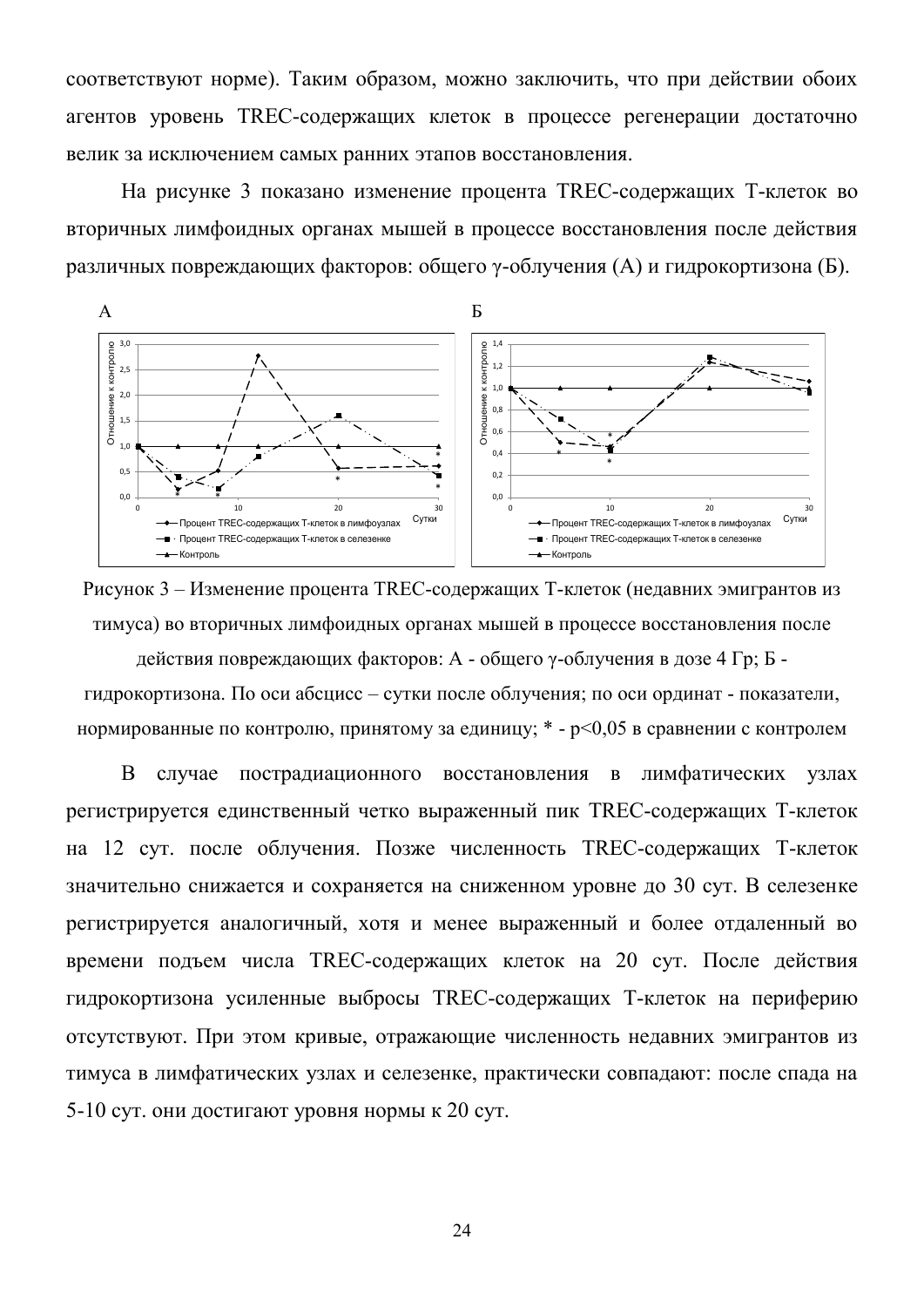Таким образом, после действия радиации весьма четко прослеживается соответствие уровня TREC уровню клеточности тимуса: и в тимусе, и в лимфатических узлах подъем числа копий TREC соответствует периодам возрастания клеточности, а его снижение - периодам атрофии. В селезенке отмечается отсроченное во времени снижение и возрастание RTE. После действия гидрокортизона, когда экстренное восстановление и вторичная атрофия тимуса отсутствуют, не наблюдается и соответствующих колебаний уровня TREC в тимусе и лимфатических узлах; вместо этого регистрируется его постепенный подъем.

В клинической части работы мы оценивали интенсивность эмиграции Тлимфоцитов из тимуса у человека: при удалении тимуса у детей с врожденными пороками сердца, при увеличении массы тимуса у лиц с тимомегалией, при аутоиммунных и аллергических процессах у взрослых (на примере ревматоидного артрита и аллергического риноконъюнктивита).

Общеизвестно, что функция тимуса снижается с возрастом. Это нашло отражение и в данных определения содержания TREC в клетках периферической крови [Douek D.C. et al., 1998]. В связи с этим содержание TREC в лимфоцитах периферической крови рассчитывали отдельно для возрастных групп, охватывающих десятилетие жизни; первое десятилетие дополнительно разделено на два отрезка – до 2 лет и 2-10 лет. Сравнение содержания TREC у лиц мужского и женского пола в одинаковых возрастных группах не выявило гендерных различий по уровню TREC ( $P>0,05$ ).

В таблице 5 представлено содержание TREC в лимфоцитах крови условноздоровых детей и взрослых разных возрастов. Представленные данные свидетельствуют о том, что уровень TREC в пересчете на  $10^3$  лимфоцитов крови снижается с возрастом. Особенно быстрое снижение регистрируется в первые 10 лет жизни (с 73,3 до 16,4 копий/тыс. клеток, т.е. в 4,5 раза), с 10 до 20 лет уровень ТREC снижается в 3,3 раза; за первый 20-летний период жизни снижение содержания TREC происходит почти в 15 раз (с 73,3 до 3,8 копий/тыс. клеток). Затем темп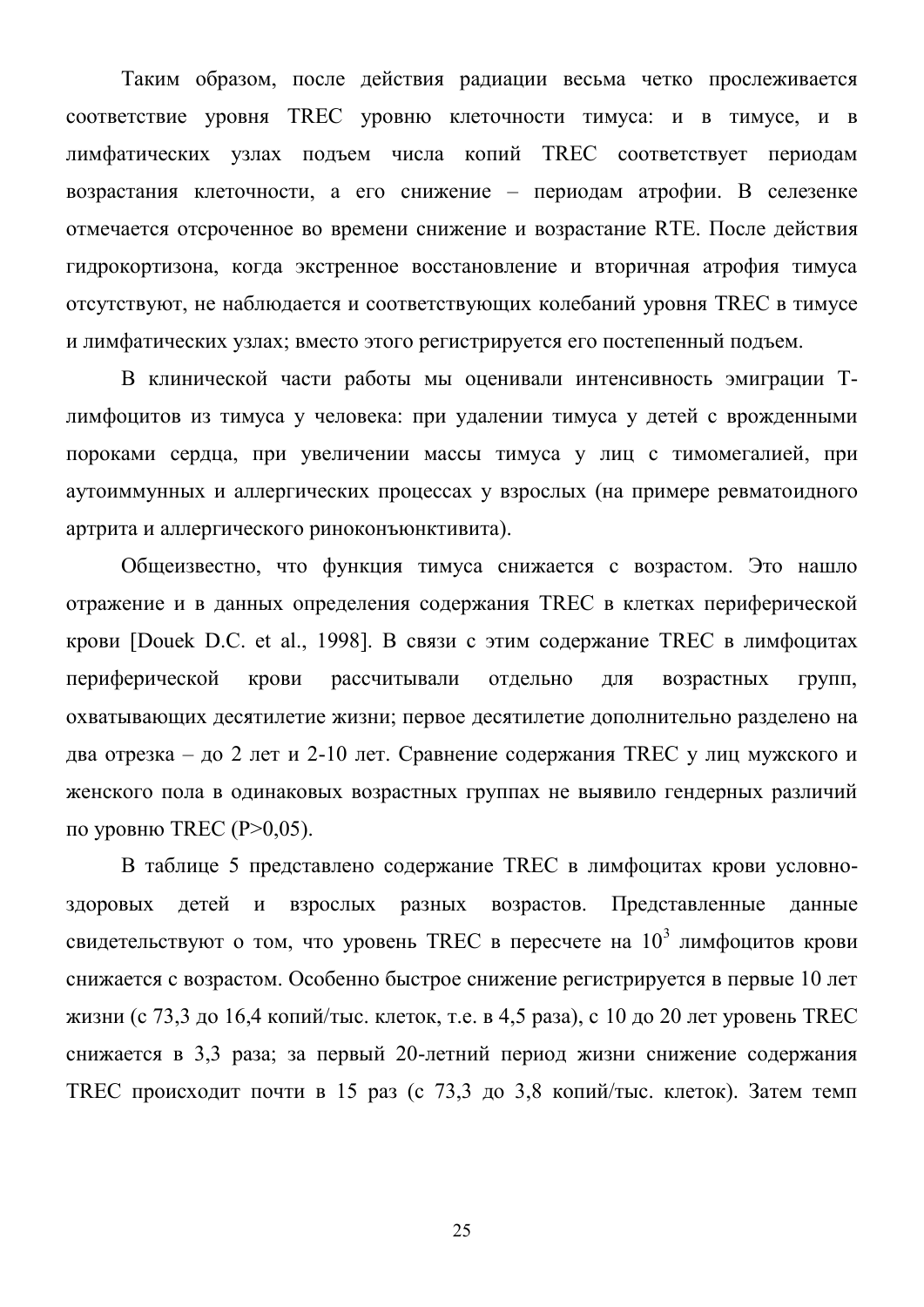снижения уровня TREC замедляется (в 3 раза за 50 лет), но прогрессирует в каждом очередном десятилетии.

|                                                             | Таблица 5 – Содержание TREC (число копий на 1 тыс. лимфоцитов) в лимфоцитах |  |  |          |  |          |  |
|-------------------------------------------------------------|-----------------------------------------------------------------------------|--|--|----------|--|----------|--|
| периферической крови здоровых лиц в зависимости от возраста |                                                                             |  |  |          |  |          |  |
|                                                             | Число                                                                       |  |  | Квартили |  | Значения |  |

| Возраст,  | Число         |         | Квартили |         | значения |         |
|-----------|---------------|---------|----------|---------|----------|---------|
| ГОДЫ      | обследованных | Медиана | Нижний   | Верхний | Мини-    | Макси-  |
|           | лиц, п        |         |          |         | мальное  | мальное |
| До 2      | 10            | 73,34   | 53,99    | 83,84   | 16,72    | 142,51  |
| $2 - 10$  | 36            | 16,37   | 8,65     | 36,38   | 1,68     | 103,74  |
| $11 - 20$ | 17            | 5,02    | 2,59     | 5,91    | 1,14     | 21,91   |
| $21 - 30$ | 13            | 3,78    | 1,26     | 8,29    | 0,03     | 14,92   |
| $31 - 40$ | 11            | 3,39    | 0,74     | 5,21    | 0,00     | 7,78    |
| $41 - 50$ | 23            | 2,61    | 1,11     | 4,61    | 0,04     | 30,28   |
| $51 - 60$ | 7             | 1,79    | 1,48     | 4,18    | 1,43     | 8,22    |
| 61-70     | 5             | 1,45    | 1,24     | 1,88    | 1,16     | 2,45    |

Как по данным литературы, так и по нашим данным снижение содержания ТREC между ранним постнатальным периодом и возрастом старше 50 лет составляет почти два порядка величин [Lorenzi A.R. et al., 2006; Zhang L. et al., 1999]. В связи с этим важен учет возраста обследуемых лиц и сопоставление результатов с возрастным контролем.

Исследование содержания TREC в лимфоцитах периферической крови детей, подвергшихся тимэктомии во время операции по поводу врожденных пороков сердца, показало, что в группах детей с полной и частичной тимэктомией уровень ТКЕС на два порядка ниже возрастной нормы – 0,37 (0,11 - 1,02), однако содержание TREC в лимфоцитах крови детей, подвергшихся по утверждению хирургов полной тимэктомии, не ниже, чем таковое у детей после частичной тимэктомии (таблица 6). В то же время этот показатель на 2 порядка ниже, чем у оперированных детей без удаления тимуса - 0,13 (0,07-1,56). Группа детей с неизвестной степенью тимэктомии гетерогенна по уровню TREC: из 7 детей у троих TREC полностью или практически полностью отсутствуют, у двоих их содержание снижено в разной степени и у двоих оно превышает возрастную норму. В группе без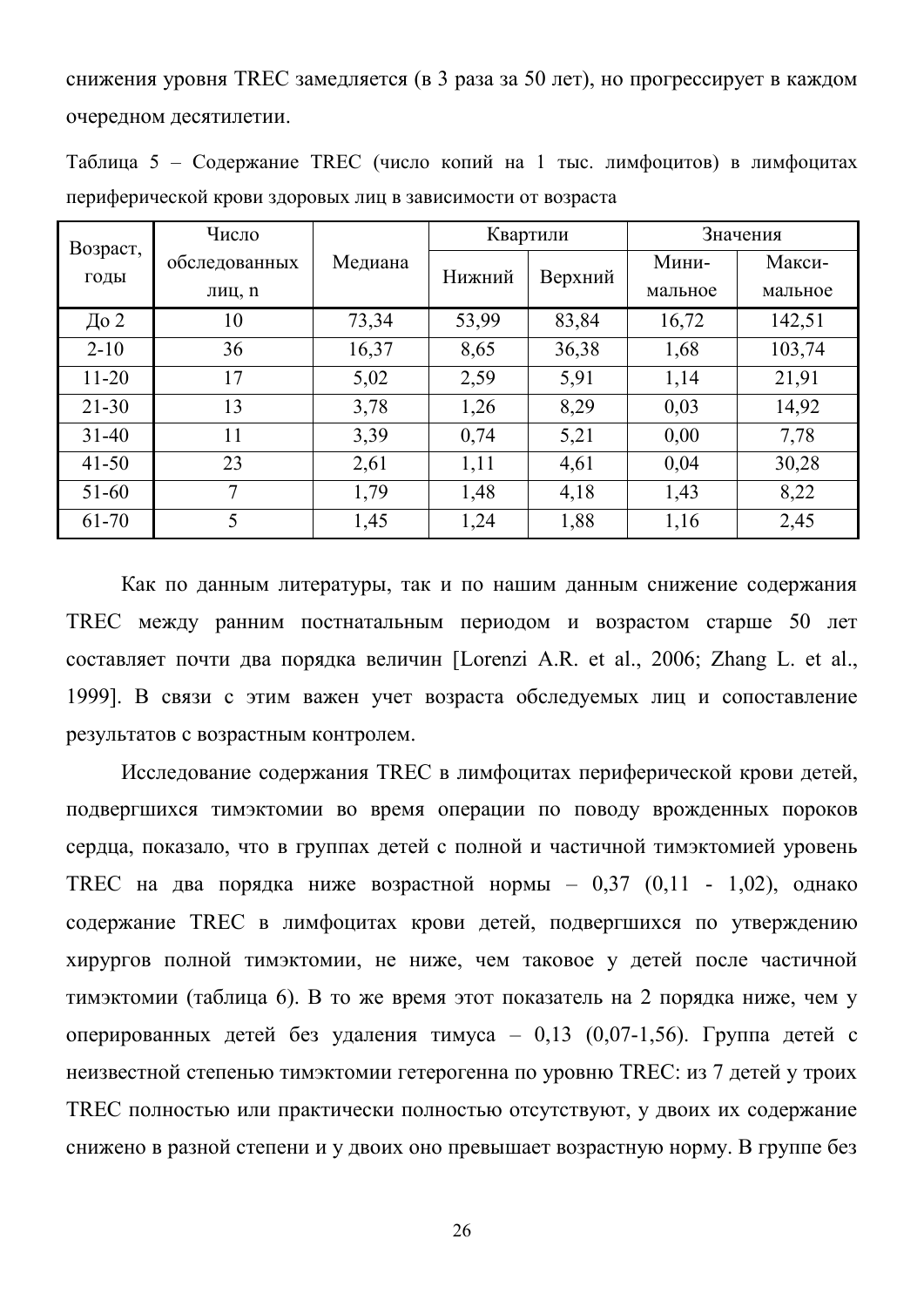тимэктомии средний уровень TREC соответствует возрастной норме; у двоих из семи детей он превышает возрастную норму. Различия между группами нельзя связать с возрастом детей, т.к. возрастные различия между группами практически отсутствуют, а также с разницей в сроках после операции (предполагается, что снижение числа TREC должно прогрессировать со временем после операции).

Таблица 6 – Содержание TREC при различной полноте удаления тимуса, определявшейся на основе свидетельств хирургов

| Группа                                 | Число<br>детей | Средний<br>возраст, годы | Срок между<br>операцией и<br>обследованием, годы | Уровень TREC, $2^{-\Delta Cr}$ |
|----------------------------------------|----------------|--------------------------|--------------------------------------------------|--------------------------------|
| 1. Полная<br><b>ТИМЭКТОМИЯ</b>         | 4              | $8,5(4,5-13)$            | $3,5(3-7)$                                       | $0,004$ $(0,001-0,142)$        |
| 2. Частичная<br><b>ТИМЭКТОМИЯ</b>      | $5^{\#}$       | $9,0(1-12)$              | $2,3(1,5-2,5)$                                   | $0,006$ $(0,001-0,007)$        |
| 3. Полнота<br>ТИМЭКТОМИИ<br>неизвестна | 7              | $6,0(4-7)$               | $3,5(1-5)$                                       | $0,003$ $(0,000-0,430)$        |
| 4. Операция без<br>ТИМЭКТОМИИ          | 7              | $6,0(1-12)$              |                                                  | $0,125(0,065-1,556)$           |
| Возрастная норма                       | 56             | $9,0(6,5-11)$            |                                                  | $0,368$ $(0,105 - 1,015)$      |

 $*$  - один ребенок обследован дважды

Из приведенных данных следует вывод, что операция тимэктомии вне зависимости от ее полноты вызывает снижение содержания лимфоцитов, несущих TREC. В то же время соответствие между уровнем TREC и полнотой тимэктомии OTCVTCTBVeT.

Для дальнейшего анализа влияния тимэктомии на содержание в циркуляции недавних эмигрантов из тимуса использован противоположный подход: обследованные больные были сгруппированы по уровню TREC, и в сформированных таким образом группах регистрировали указания на полноту тимэктомии, возраст, срок между операцией и обследованием. Результаты представлены в таблице 7.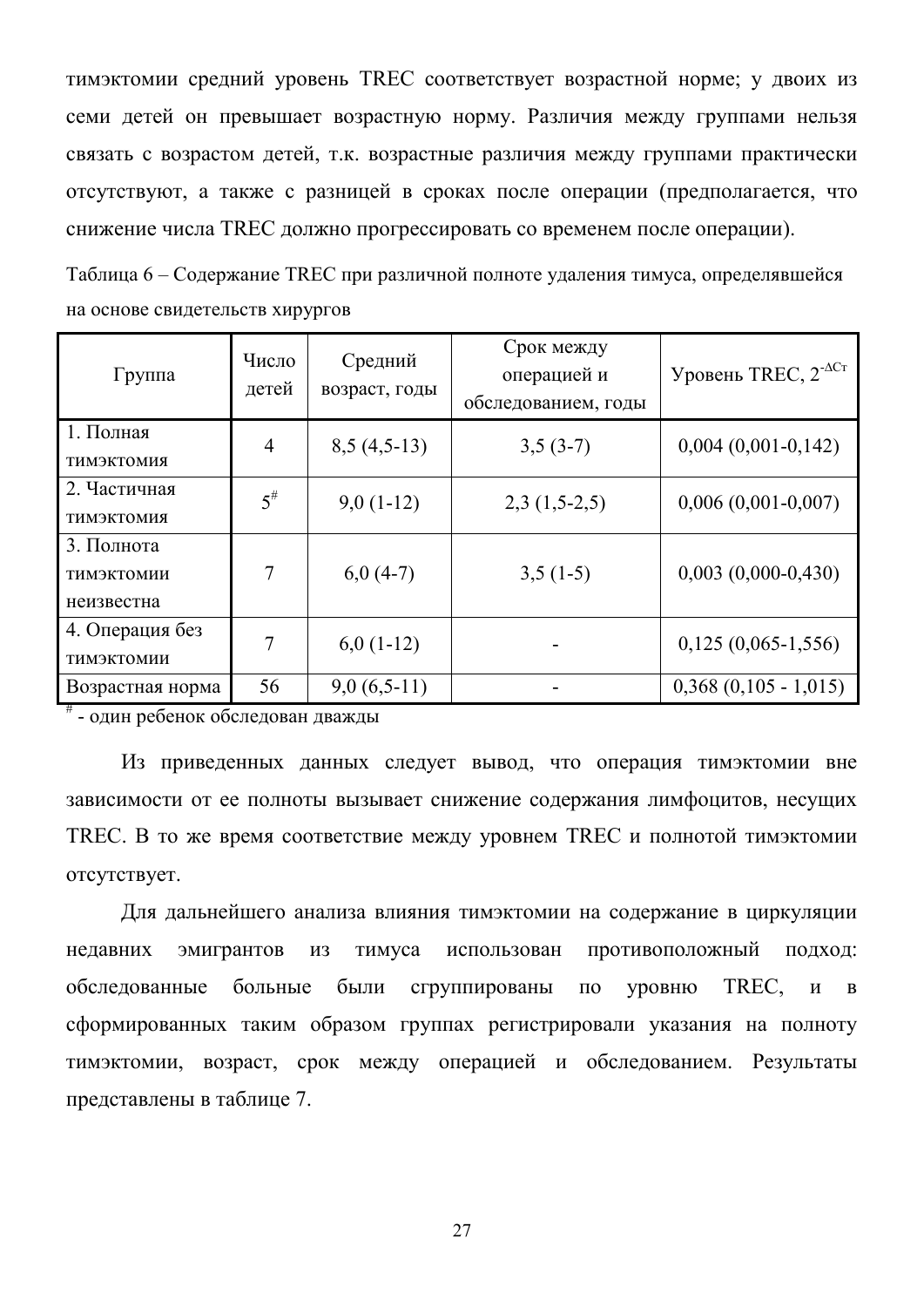Таблица 7 - Связь уровня TREC с полнотой тимэктомии, сроком после операции и возрастом летей

| Уровень<br><b>TREC</b><br>$(2^{-\Delta C t})$ | Число<br>обследо-<br>ванных лиц | Полнота<br><b>ТИМЭКТОМИИ</b> | Возраст, годы | Интервал между<br>тимэктомией и<br>обследованием, годы |
|-----------------------------------------------|---------------------------------|------------------------------|---------------|--------------------------------------------------------|
|                                               | 2                               | 1:3                          | $10,5(4-15)$  | $10(3-15)$                                             |
| ${}< 0.001$                                   | $4^{\#}$                        | 2; 2; 3; 3                   | $5,0(4-7,5)$  | $3,3(2,8-3,5)$                                         |
| 0,001-0,0099                                  | $6^{\#}$                        | 1; 1; 2; 2; 2; 3             | $7,0(5-12)$   | $2,5(1,5-3,5)$                                         |
| $0,01-0,099$                                  | 5                               | 1; 2; 3; 4; 4                | $13,0(7-14)$  | $4,0(2,0-7,0)$                                         |
| $0,1-0,99$                                    | 5                               | 3; 3; 4; 4; 4                | $1,0(1-7)$    | $0,8(0,5-1,0)$                                         |
| $1,0$ и более                                 | $\overline{2}$                  | 4:4                          | $9,0(6-12)$   |                                                        |

 $\degree$  - 1 – полная тимэктомия; 2 – частичная тимэктомия; 3 – полнота тимэктомии неизвестна; 4 – операция без тимэктомии;  $*$  - один ребенок обследован дважды

Избранные интервалы значений показателя  $2^{-\Delta Ct}$  можно трактовать следующим образом. Величины  $2^{-\Delta Ct}$  не только равные 0, но и меньшие, чем 0,001, можно рассматривать как свидетельство практически полного выключения функции тимуса (даже при указаниях на то, что тимэктомия была частичной). Следующие два интервала, перекрывающие значения  $2^{-\Delta Ct}$  от 0,001 до 0,1, соответствуют разной степени ослабления эмиграции клеток из тимуса. Интервал значений  $2^{-\Delta Ct}$  от 0,1 до  $1,0$  соответствует нормальному уровню эмиграции, а показатели выше  $1,0$  – усиленной эмиграции клеток из тимуса.

Полное отсутствие TREC выявлено только у двоих детей, у одного из которых полнота тимэктомии подтверждена результатами хирургического вмешательства, а для второго сведения о степени удаления тимуса отсутствуют. Уровень TREC, близкий к нулевому, определялся у 4 детей - с частичной или неустановленной степенью тимэктомии. В двух промежуточных группах (с показателем 2<sup>-ACt</sup>, находящимся в интервале  $0.001 - 0.099$ ) без какой либо очевидной закономерности распределились данные от детей с полной, частичной и неустановленной степенью тимэктомии. Умеренная степень дефицита TREC обнаружена у двоих детей, не подвергавшихся тимэктомии. В группе с нормальным уровнем TREC оказались дети с неустановленной степенью тимэктомии и дети без тимэктомии. У двоих детей, не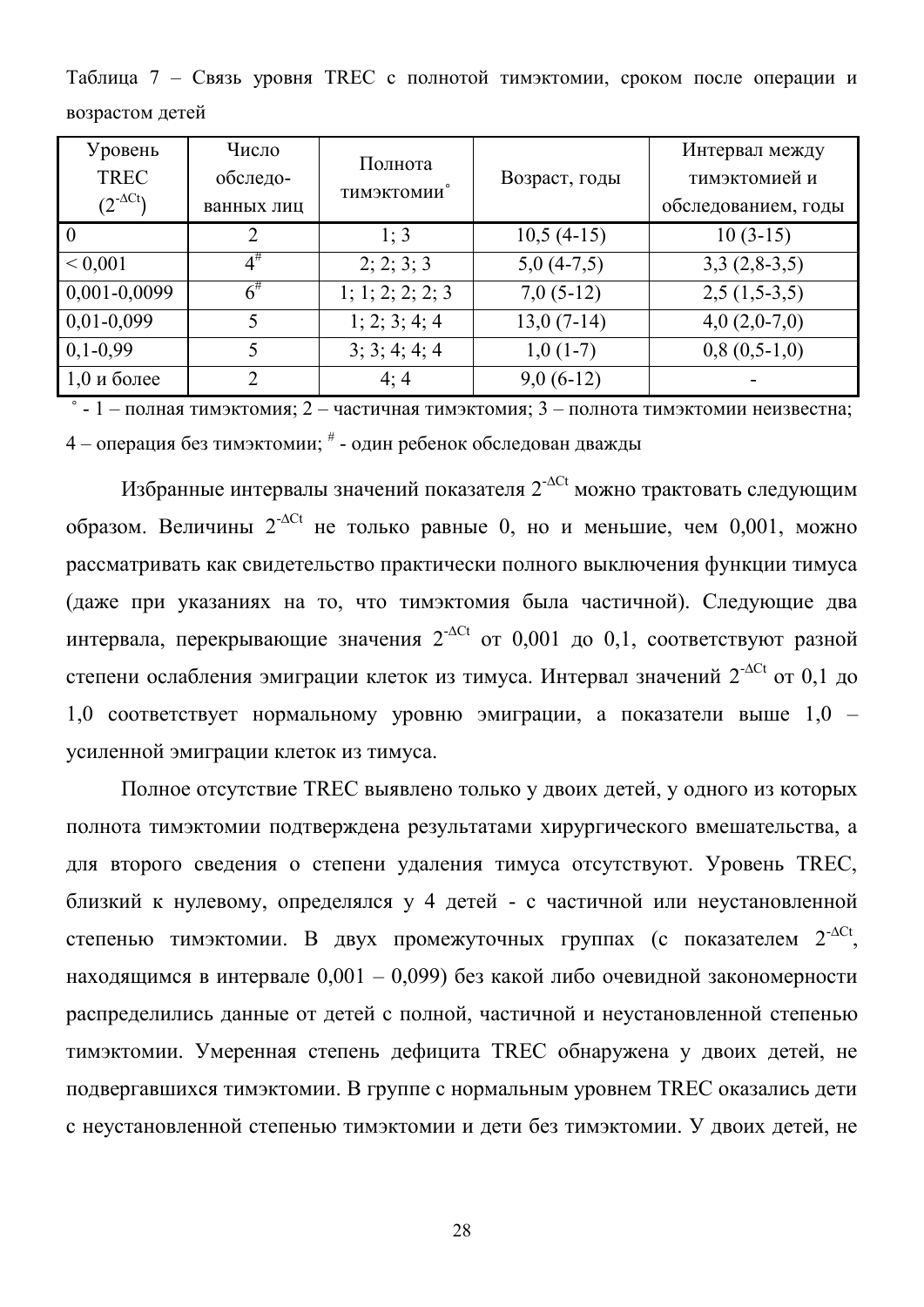подвергавшихся тимэктомии, обнаружено повышенное содержание TREC. В итоге сниженное содержание TREC выявлено у 88% (14 из 16) детей, повергнутых тимэктомии разной полноты, и у 29% (2 из 7) детей, оперированных без удаления тимуса. Тяжелая степень снижения уровня TREC  $(2^{-\Delta Ct}$  ниже 0,01) обнаружена только у тимэктомированных детей (69%).

Распределение по уровню TREC затруднительно связать как с возрастом детей, так и с интервалом между операцией и обследованием. По этим параметрам выделяется лишь группа с показателем  $2^{-\Delta Ct}$  в интервале 0,1-0,99 (норма): в ней преобладают самые младшие дети и дети с коротким интервалом между операцией и обследованием. Между тем и возраст, и срок после операции, безусловно, важны при оценке уровня TREC: о значении возраста свидетельствуют результаты, приведенные в предыдущем разделе, и сведения из литературы [Douek D.C. et al., 1998; Haynes B. F. et al., 2000], о значении интервала после операции свидетельствуют данные литературы [Arron S.T. et al., 2005]. Достаточно красноречивый пример, иллюстрирующий значимость срока после операции, дает и наш материал. У одного ребенка уровень TREC определяли дважды с интервалом в год - через 1,5 и 2,5 г после операции, сопровождавшейся неполной тимэктомией. За это время уровень  $2^{-\Delta Ct}$  снизился более, чем в 10 раз - с 0,0064 до 0,0005, т.е. практически до нуля.

В связи с вышесказанным, пытаясь оценить полноту тимэктомии на основании сведений об уровне TREC, мы учитывали срок, прошедший после операции тимэктомии. Для оценки значений содержания TREC, которые соответствуют представлению о нормальной элиминации RTE после тимэктомии, мы использовали графический подход. Из точек, отраженных на рисунке 4А, было выбрано 7 точек, распределение которых после логарифмирования близко к нормальному (при использовании критерия Шапиро-Уилка Р=0,36). Была рассчитана регрессионная зависимость, описывающая снижение показателя  $2^{-\Delta Ct}$  в зависимости от срока после операции, графическим выражением которой явилась прямая линия (линия 1 на рисунке 4Б) с наклоном, близким темпу снижения величины  $2^{-\Delta Ct}$  у упомянутого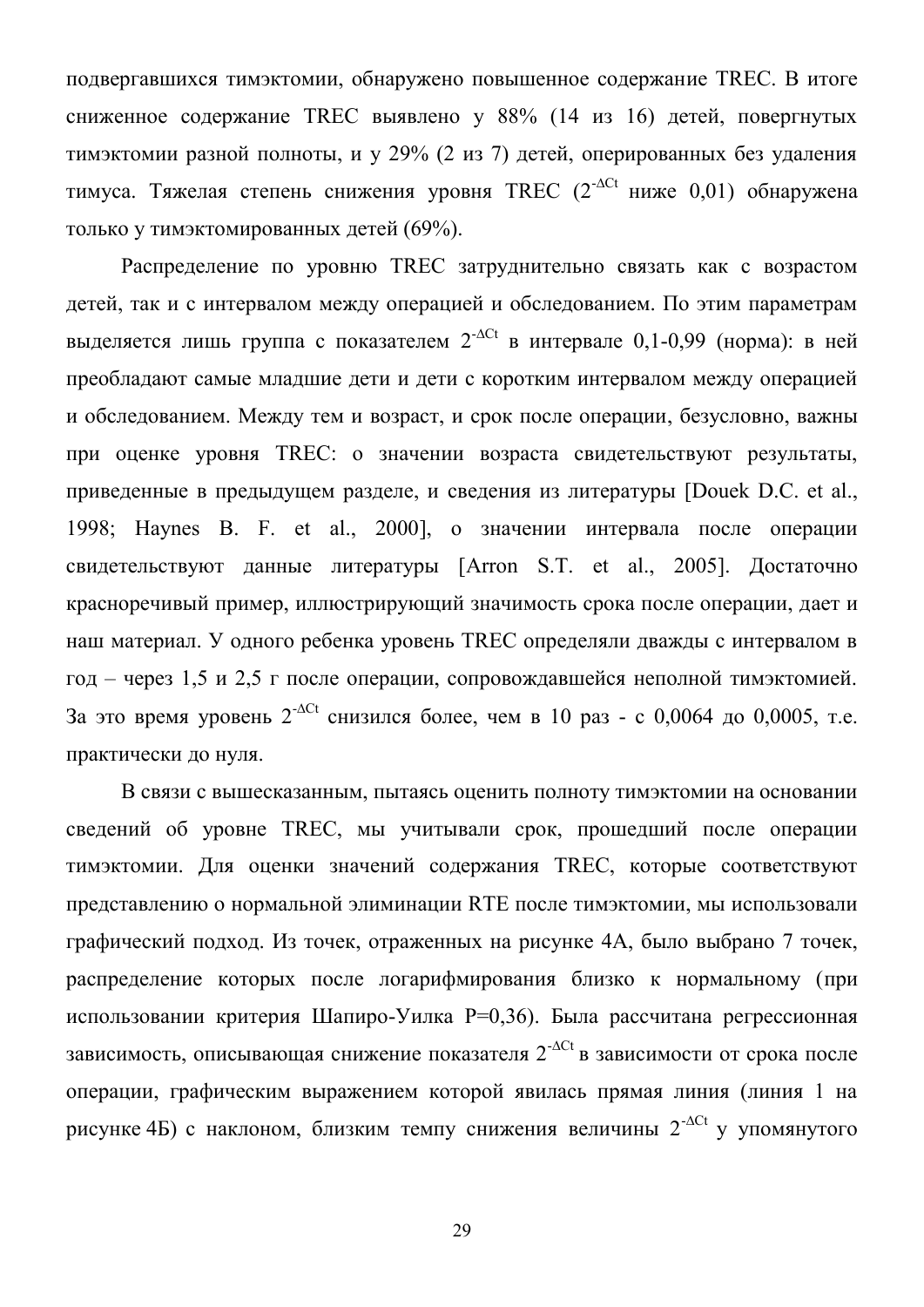выше ребенка, повторно обследованного с интервалом в 1 год (линия 2 на рисунке  $4<sub>B</sub>$ ).





1 – линия регрессии, описываемая уравнением у =  $-1,48-0,66x$ ,

где x – срок после операции, y = логарифм  $2^{-\Delta Ct}$ , 2 – линия, отражающая изменение уровня TREC у одного и того же больного (В.Е.) в течение года. По осям абсцисс – срок после операции, г; по осям ординат – логарифм величины  $2^{-\Delta Ct}$ 

Мы постулировали, что эта зависимость описывает процесс элиминации RTE после тимэктомии, завершающийся полным или практически полным исчезновением клеток, содержащих ТКЕС. Под элиминацией в данном случае следует понимать естественную гибель клеток в процессе их старения, а также постепенное «расходование» RTE в результате их вовлечения как в нормальные иммунные процессы (пролиферация под влиянием антигенной стимуляции), так и в гомеостатические процессы (пролиферация в ответ на снижение численности Тлимфоцитов). После полной тимэктомии расходование RTE не компенсируется притоком «свежих» RTE из тимуса, что и обусловливает снижение числа клеток, содержащих TREC, а затем их полное исчезновение. В эту группу должна быть включена еще одна точка, соответствующая полному отсутствию TREC через 15 лет после тимэктомии (на графиках не показана).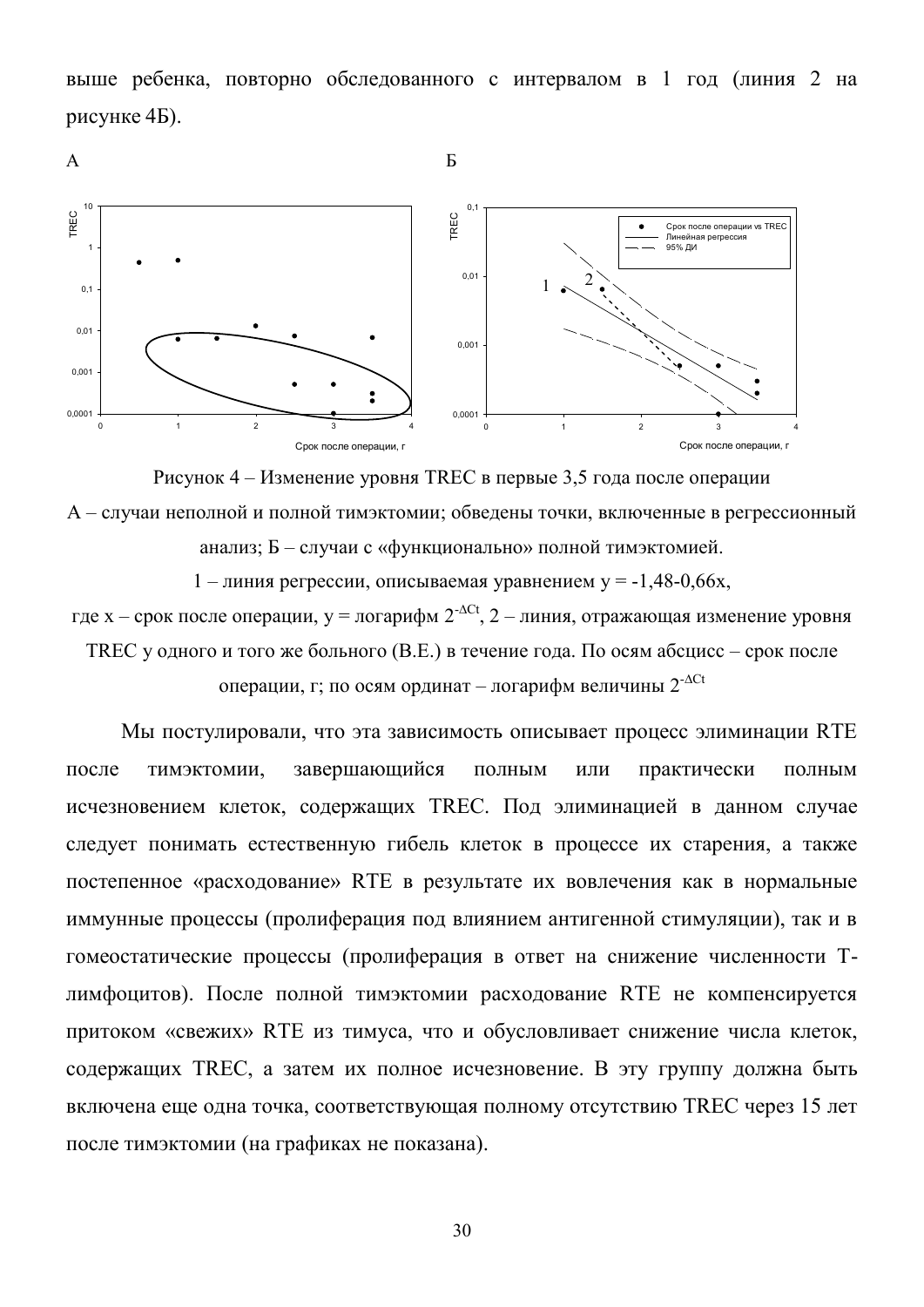Итак, в половине случаев (8 из 16 тимэктомированных детей, для которых был известен срок после операции) естественная убыль RTE практически не компенсируется образованием новых Т-клеток и приводит к закономерному снижению уровня TREC в лимфоцитах крови со временем после операции. Это может быть истолковано как свидетельство полноты тимэктомии у детей, у которых уровень TREC описывается данной регрессионной зависимостью. Решая уравнение регрессии для случая с у, стремящегося к нулю, получаем величину  $x=3,8$ . Эта величина соответствует сроку после операции, необходимому для практически полной элиминации TREC из периферических Т-клеток. Таким образом, полнота тимэктомии может быть документирована исчезновением TREC не сразу, а спустя как минимум 3,8 лет после операции. Это не противоречит данным, полученным на обезьянах, что в течение года после операции число TREC снижается примерно на один порядок [Arron S.T. et al., 2005].

Экспериментальные точки, не подчиняющиеся приведенной выше регрессионной зависимости, очевидно, соответствуют случаям неполной тимэктомии. Для этих детей также характерно снижение содержания TREC со временем после тимэктомии, однако у данной группы пациентов содержание TREC стабилизируется на уровне со значениями  $2^{-\Delta Ct}$  на два порядка ниже нормы, т.е. по меньшей мере, на два порядка превосходящими минимальные уровни для группы с полной тимэктомией. По-видимому, это снижение отражает функциональные последствия неполной тимэктомии.

Таким образом, выводы о полноте тимэктомии, которые мы делаем на основании определения TREC, существенно отличаются от заключения хирургов: совпадение вывода, полученного на основании определения TREC, с заключением хирургов имело место только в половине случаев. Наличие TREC у детей с тимэктомией, которая рассматривалась хирургами как полная, не обязательно должно расцениваться как свидетельство ошибочности суждения врачей. Дело в том, что признаки активности тимуса после полного удаления этого органа могут быть результатом деятельности дополнительной тимусной ткани - так называемого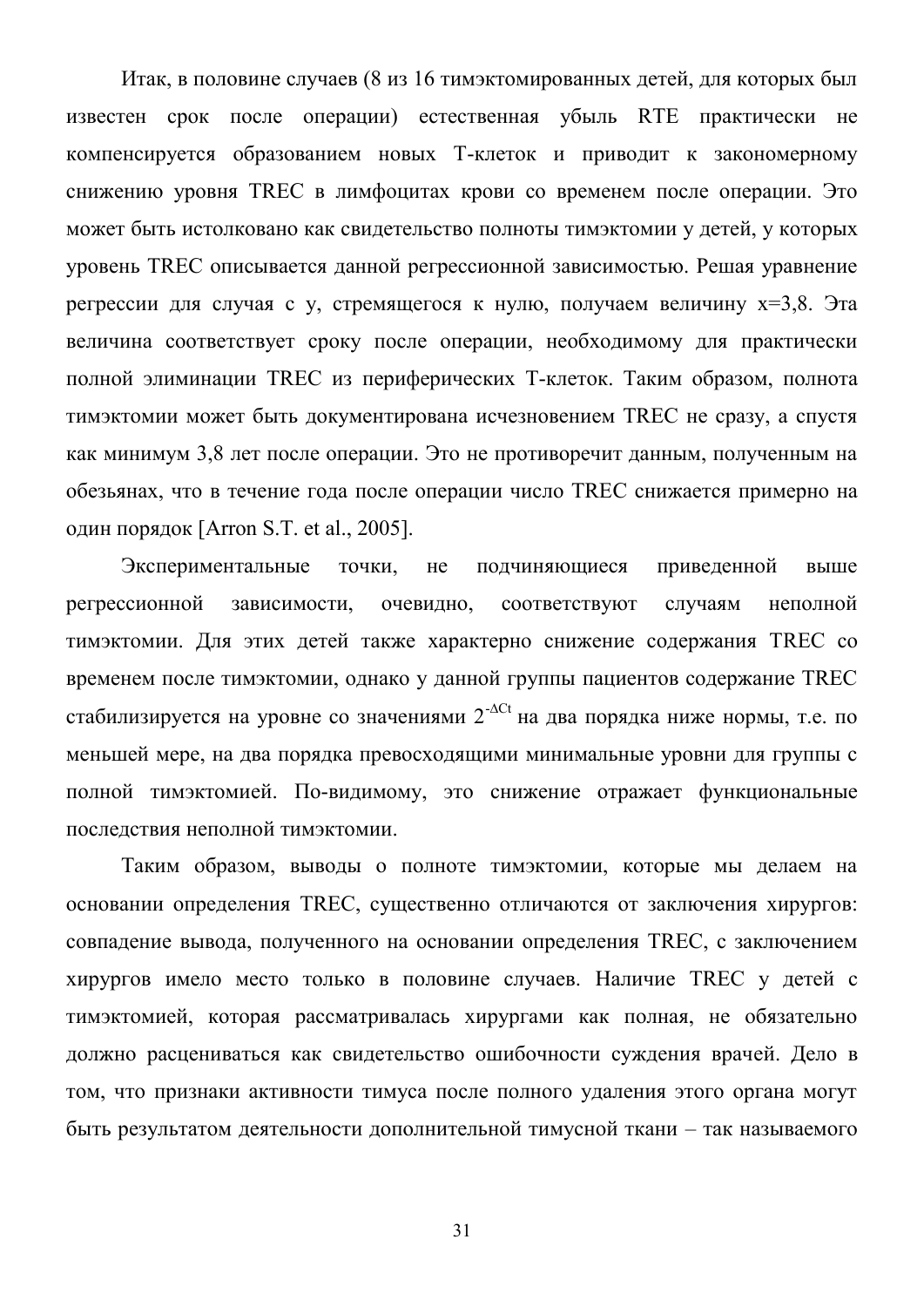«шейного тимуса» - эктопической ткани тимуса в шейном отделе [Saggese D. et al., 2002]. Сложнее истолковать ситуацию, когда после частичной тимэктомии TREC не определяются. Отметим, что при этом варианте заключения о неполноте удаления тимуса *а priori* выглядят правдоподобными и более убедительными, чем данные анализов. Относительно этих случаев нам остается сделать допущение о значительном снижении тимопоэтической функции оставшихся после операции фрагментов тимуса. В пользу такой возможности говорит и снижение со временем числа TREC при явно неполном удалении тимуса (рисунок 4А). Явление функциональной инактивации не было ранее описано, но следует учесть, что клинически значимые сведения о функционировании тимуса человека *in vivo* практически отсутствуют. Представленный материал можно рассматривать в качестве попытки приблизиться к оценке полноценности функционирования тимуса в живом организме.

Следующий раздел нашей работы представляет собой фрагмент комплексного изучения лимфоидной составляющей иммунной системы детей с увеличением размеров тимуса, посвященный характеристике Т-лимфопоэза у детей этой группы. Поскольку вероятна связь увеличения размеров тимуса с изменением его функционирования, естественно было рассмотреть возможность нарушений тимопоэза, особенно при тимомегалии у детей раннего возраста, когда процессы развития Т-лимфоцитов проявляют максимальную зависимость от тимуса.

В таблице 8 представлены данные по содержанию TREC в лимфоцитах крови лиц с тимомегалией в возрасте от 1,5 месяцев до 40 лет (обследован 1 человек 40летнего возраста). Оценка содержания TREC в лимфоцитах крови детей с тимомегалией до 2 лет и детей без тимомегалии той же возрастной группы показала, что при тимомегалии число копий TREC в пересчете на 1 тыс. лимфоцитов снижено в 2,5 раза - 29,6 (18,1-41) копий против 73,3 (54,0-83,8) копий в контроле. Наблюдаемые различия высоко достоверны (P=0,001). При сопоставлении числа копий TREC у детей до 2 лет с тимомегалией с показателями возрастной нормы оказывается, что они соответствуют нормальным показателям, свойственным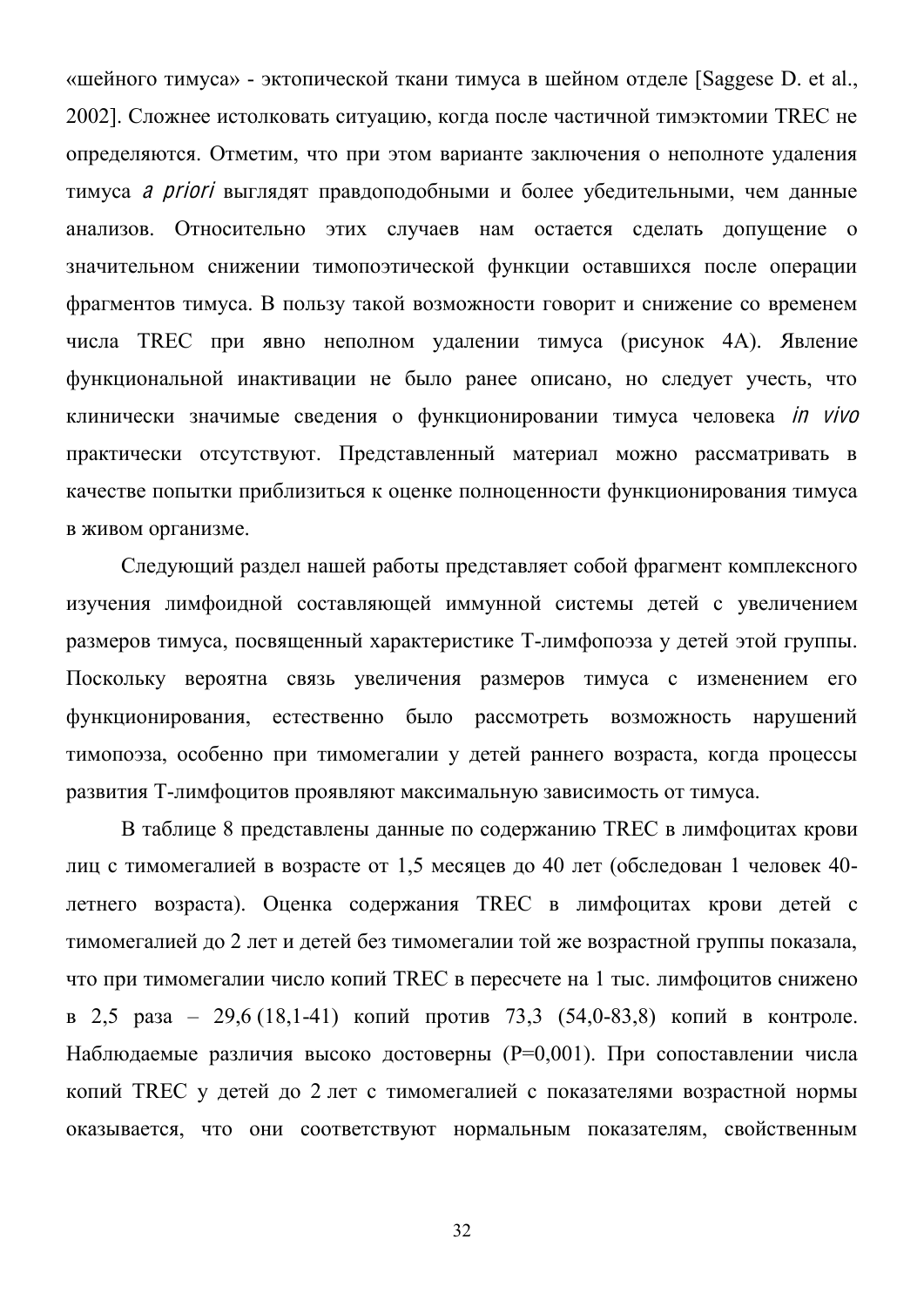примерно 8-летним детям, у которых функциональная активность тимуса снижена по сравнению с детьми более раннего возраста. В дальнейшем (после 2 лет) снижение уровня RTE менее выражено. Обследование единственного пациента с тимомегалией в возрасте 40 лет показало практически полное отсутствие в клетках его крови TREC (0,01 копия/тыс. клеток), что значительно ниже возрастной нормы  $(3.39 \text{$ <sup>k</sup> копий/тыс. клеток).

Таблица 8 - Численность TREC (копий на 1 тыс. лимфоцитов) в лимфоцитах периферической крови лиц с тимомегалией

|                  | Число         |          | Квартили |         | Значения |         |
|------------------|---------------|----------|----------|---------|----------|---------|
| Возраст,<br>годы | обследованных | Медиана  | Нижний   | Верхний | Мини-    | Макси-  |
|                  | лиц, п        |          |          |         | мальное  | мальное |
| До 2             | 30            | $29,62*$ | 18,19    | 41,09   | 8,92     | 103,49  |
| $2 - 10$         | 13            | 8,90*    | 4,82     | 14,16   | 3,69     | 23,21   |
| $11 - 20$        |               | 2,17     | 1,64     | 3,51    | 1,53     | 4,42    |
| 40               |               | 0,01     | 0,01     | 0,01    | 0,01     | 0,01    |

 $*$  -  $P$ <0,05 в сравнении с контрольной группой

Ранее сотрудниками нашей лаборатории показано, что среди иммунологических отклонений, зарегистрированных у детей раннего возраста с тимомегалией, наиболее постоянно проявляется Т-лимфопения с преобладающим снижением содержания CD4<sup>+</sup>-лимфоцитов, уровня пролиферативного ответа Тклеток на митоген [Никонова М.Ф. и соавт., 2008]. Кроме того в предыдущих работах нами выявлено снижение содержания естественных регуляторных  $CD4^+CD25^{\text{hi}}$ -Т-клеток и их основного внутриклеточного маркера FOXP3, а также усиление экспрессии генов супрессорных цитокинов ТGFβ, IL-10 и IL-6. Высказано предположение, что снижение содержания Т-лимфоцитов и их субпопуляций в крови детей раннего возраста с тимомегалией обусловлено общим ослаблением продуктивного Т-лимфопоэза. В настоящей работе мы нашли подтверждение этому факту: нами впервые получены прямые свидетельства ослабления эмиграции Тклеток из тимуса в периферический отдел иммунной системы у детей первых лет жизни с тимомегалией, т.е. ослабления у них процессов Т-лимфопоэза в тимусе, что может привести к клинически значимым проявлениям иммунной недостаточности.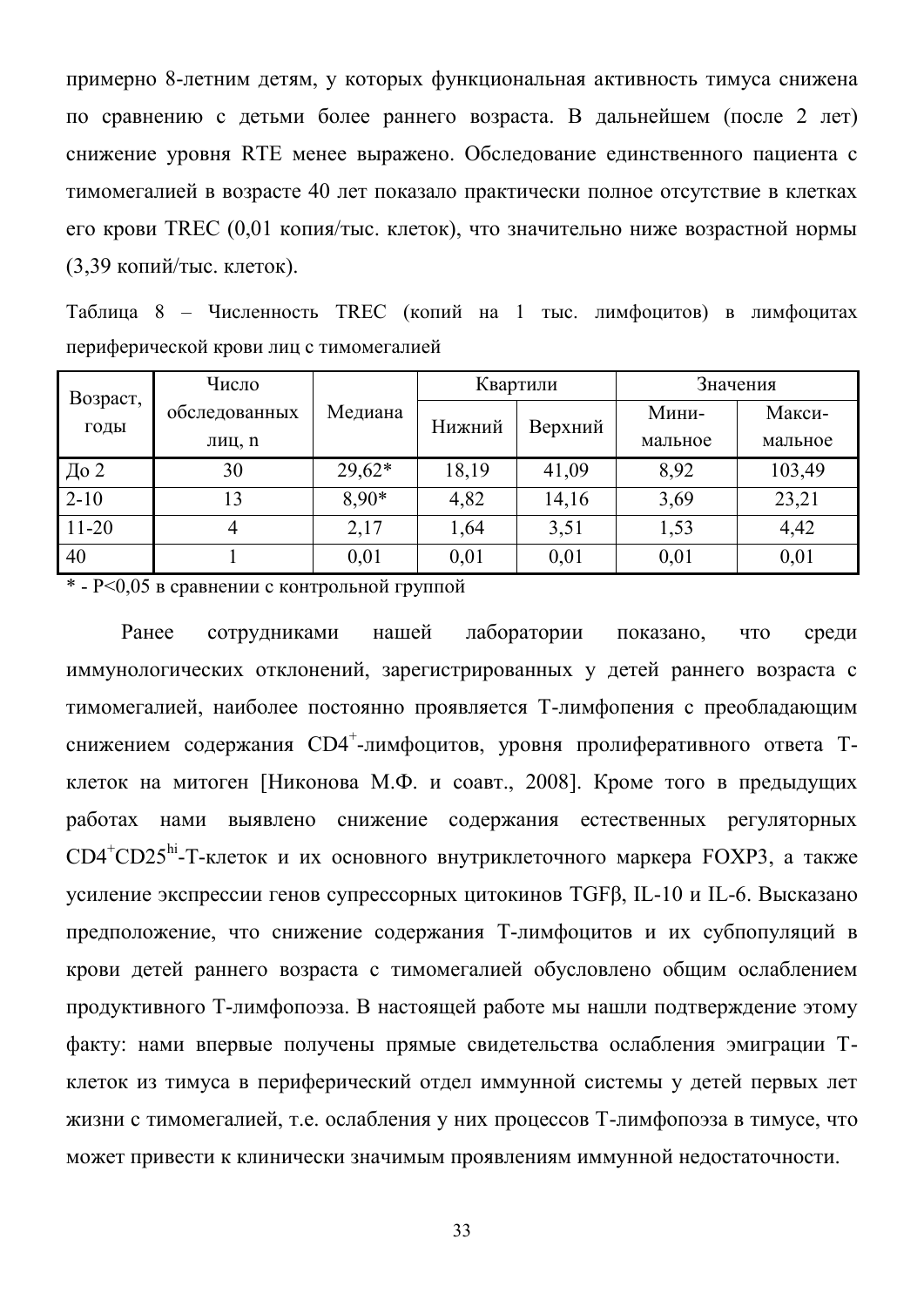Попытка восстановления нарушенной функции тимуса при тимомегалии у детей *in vivo* с помощью пептидного иммуномодулятора – тактивина («Биомед») показала, что добавление тактивина (интраназально в течение 5 дней) в комплексное лечение острого обструктивного бронхита приводит к статистически значимому повышению содержанию TREC: до 58,10 (27,43-80,40) копий на 1 тыс. лимфоцитов периферической крови (P=0.01 для критерия Вилкоксона) (таблица 9). Причем уровень TREC достигает 80% от содержания TREC у детей без тимомегалии -73,34 (53,99-83,84) копий на 1 тыс. лимфоцитов (P=0,4). Для утверждения о том, что фармакологическое действие тактивина связано с его влиянием на эмиграцию Тклеток из тимуса необходимо продолжить исследования в этом направлении.

Таблица 9 - Численность TREC (копий на 1 тыс. лимфоцитов) в лимфоцитах периферической крови детей до 2 лет с тимомегалией до и после лечения тактивином

|               | Число                        |             |        | Квартили | Значения         |                   |
|---------------|------------------------------|-------------|--------|----------|------------------|-------------------|
| Группы        | обследо-<br>ванных<br>лиц, п | Медиана     | Нижний | Верхний  | Мини-<br>мальное | Макси-<br>мальное |
| До лечения    | 8                            | 17,62       | 11,81  | 35,72    | 9,12             | 46,32             |
| тактивином    |                              |             |        |          |                  |                   |
| После лечения | 8                            | $58,10^{#}$ | 27,43  | 80,40    | 17,83            | 96,38             |
| тактивином    |                              |             |        |          |                  |                   |

# - P=0,01 относительно содержания TREC до лечения

Исследование уровня TREC при аутоиммунных заболеваниях нами проведено на примере ревматоидного артрита (PA). Мы определяли содержание TREC у 40 больных ревматоидным артритом в возрасте от 41 до 70 лет с длительностью заболевания 5,5 (2,0-15,0) лет. Диагноз РА установлен на основании классификационных диагностических критериев ревматоидного артрита 2010 года Американского колледжа ревматологов /Европейской лиги по борьбе с ревматизмом (ACR/EULAR, 2010). Часть больных РА находилась на терапии химиопрепаратами: 15 человек получало метотрексат в дозе 7,5-15 мг/нед, 6 человек – преднизолон в дозе 5 мг/сут. Однако содержание ТREC у лиц, получавших терапию химиопрепаратами (глюкокортикоиды, цитостатики), в сравнении с больными РА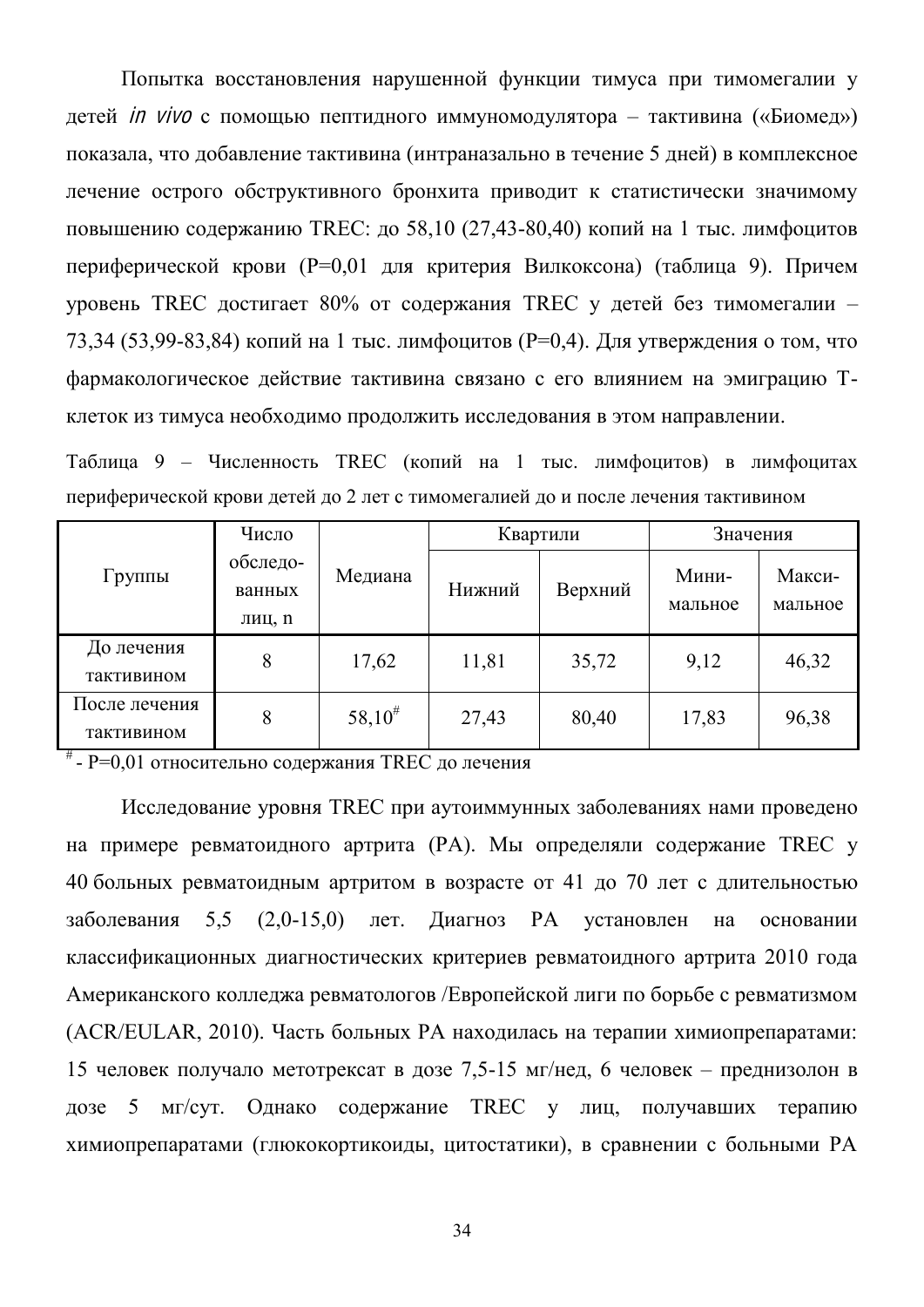без подобного лечения в одинаковых возрастных группах не выявило статистически значимых различий по уровню TREC (P>0,05). В дальнейшем все больные PA, независимо от проводимой терапии, были разбиты на 3 возрастные подгруппы: 41-50, 51-60 и 61-70 лет (таблица 10).

Таблица 10 – Численность TREC (копий на 1 тыс. лимфоцитов) в лимфоцитах периферической крови больных ревматоидным артритом

|           | Число         |         | Квартили |         | Значения |         |
|-----------|---------------|---------|----------|---------|----------|---------|
| Возраст,  | обследованных | Медиана | Нижний   | Верхний | Мини-    | Макси-  |
| годы      | лиц, п        |         |          |         | мальное  | мальное |
| $41 - 50$ |               | 1,10    | 0,67     | 2,44    | 0,22     | 7,08    |
| 51-60     | 16            | $0.44*$ | 0,24     | 1,13    | 0,01     | 4,51    |
| 61-70     | −             | $0.03*$ | 0,00     | 0,63    | 0,00     | 1,00    |

 $*$  - P $<0.05$  в сравнении с контрольной группой

Из полученных данных следует, что содержание TREC в лимфоцитах крови больных ревматоидным артритом существенно ниже, чем у здоровых лиц тех же возрастных групп. Различия статистически значимы в возрастных группах старше 50 лет ( $P < 0.01$ ). Выраженность различий увеличивается с возрастом: она почти 2кратная для возраста 41-50 лет, 4-кратная для возраста 51-60 лет и 48-кратная для лиц старше 60 лет, что, по-видимому, связано с длительностью аутоиммунного процесса (от полугода у лиц 40-50 лет до 31 года у больного 70 лет). Снижение содержания TREC можно трактовать как свидетельство ослабления Тлимфопоэтической функции тимуса при ревматоидном артрите. Однако вклад в снижение уровня TREC в периферических Т-клетках может вносить также усиление пролиферации Т-клеток, что может быть связано с реакцией аутоспецифических клонов на антигены организма.

В ряде литературных источников имеются сведения об изменении содержания ТREC при аллергических заболеваниях – атопическом дерматите и бронхиальной астме [Блинова Е.А. и соавт., 2012, Just H.L. et al., 2008]. Также встречается упоминание о снижении уровня TREC в крови под влиянием сублингвальной и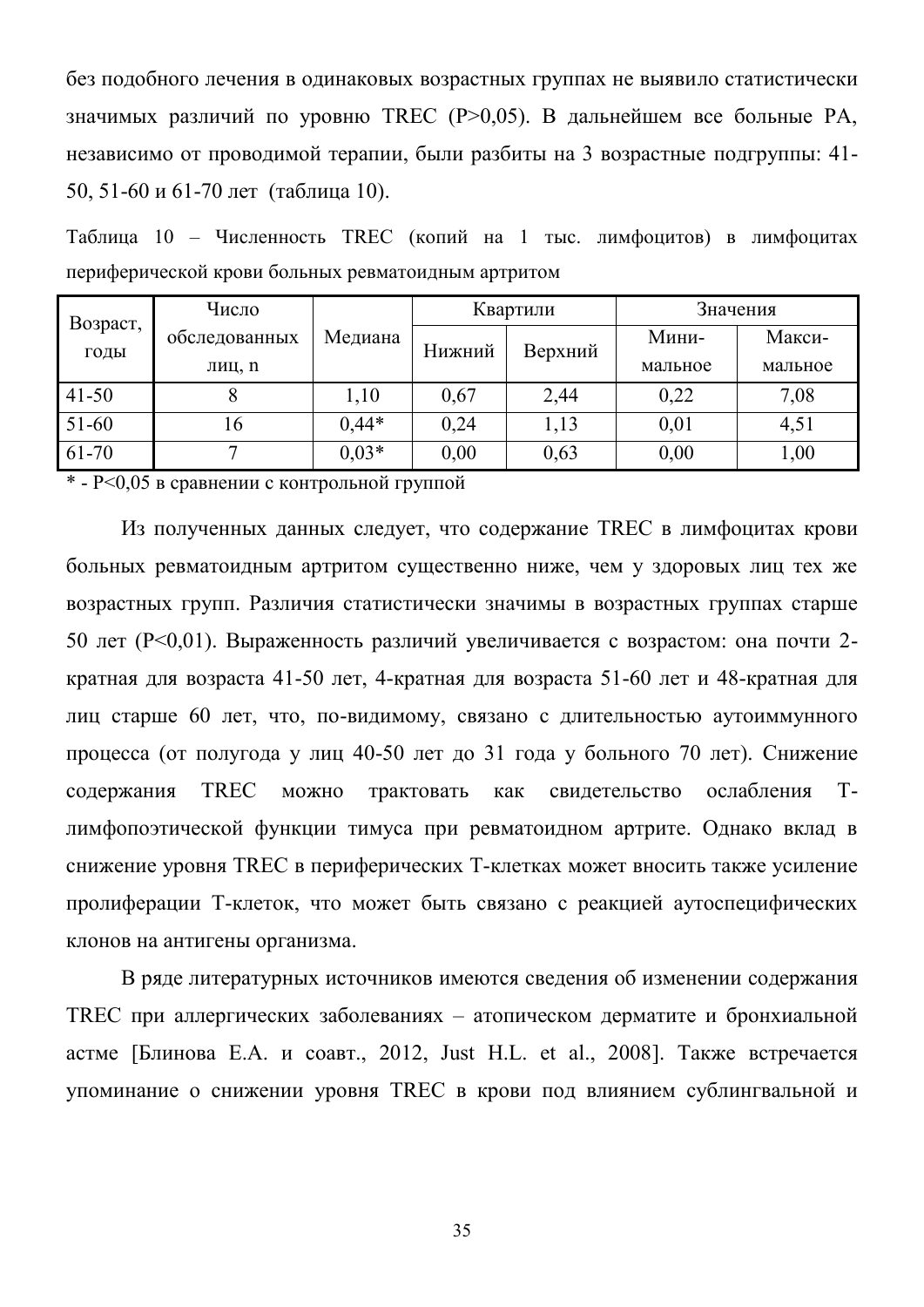подкожной аллерген-специфической терапии больных с аллергией к клещам Dermatophagoides pteronyssinus [Pereira C. et al., 2012].

В своей работе мы провели анализ уровня TREC при аллергическом риноконъюнктивите с сенсибилизацией к пыльце деревьев, а также оценили влияние АСИТ на лимфопоэтическую функцию тимуса при этом заболевании. Исследование крови проводили четырехкратно: до начала лечения, непосредственно после окончания курса АСИТ, через 1 неделю и через 1 мес. после окончания курса дечения. В таблице 11 представлены данные по содержанию TREC в лимфоцитах крови больных аллергическим риноконъюнктивитом в возрасте от 21 до 60 лет в ремиссии заболевания.

Таблица 11 - Численность TREC (копий на 1 тыс. лимфоцитов) в лимфоцитах периферической крови больных аллергическим риноконъюнктивитом

| Возраст,  | Число         |         | Квартили |         | Значения |         |
|-----------|---------------|---------|----------|---------|----------|---------|
| ГОДЫ      | обследованных | Медиана | Нижний   | Верхний | Мини-    | Макси-  |
|           | лиц, п        |         |          |         | мальное  | мальное |
| $21 - 30$ | O             | 3,78    | 2,92     | 5,54    | 0,21     | 9,95    |
| $31 - 40$ |               | 3,31    | 3,15     | 5,32    | 2,10     | 14,52   |
| $41 - 50$ |               | 2,25    | 1,28     | 3,22    | 1,28     | 3,22    |
| $51 - 60$ |               | 1,91    | 1,55     | 6,14    | 0,57     | 7,00    |

Исходя из представленных в таблице 11 данных, можно заключить, что Тлимфопоэтическая функция тимуса у больных аллергическим риноконъюнктивитом старше 20 лет не нарушена.

В таблице 12 представлена динамика уровня TREC в разные периоды после проведения курса аллерген-специфической терапии. Исследование не показало статистически значимых различий в содержании TREC как непосредственно после АСИТ, так и в течение первого месяца после ее проведения (P>0,05 для критерия Вилкоксона). Следовательно, можно констатировать, что Т-лимфопоэтическая функция тимуса после проведения АСИТ у больных аллергическим риноконъюнктивитом не меняется.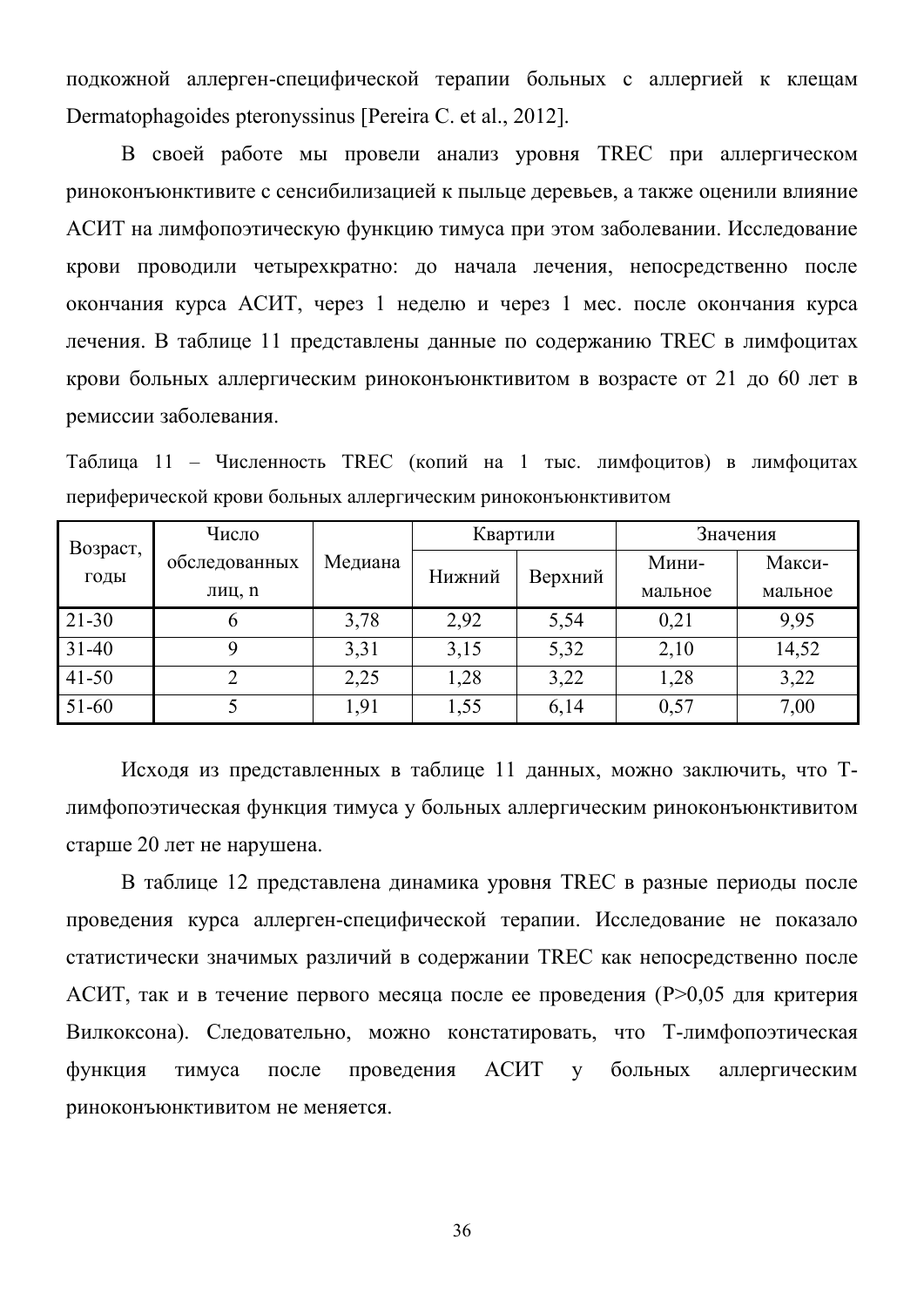Таблица 12 - Численность TREC (копий на 1 тыс. лимфоцитов) в лимфоцитах периферической крови больных аллергическим риноконъюнктивитом 21-60 лет в разные периоды после АСИТ

|                             | Число                        |         | Квартили |         | Значения         |                   |
|-----------------------------|------------------------------|---------|----------|---------|------------------|-------------------|
| Группы                      | обследо-<br>ванных<br>лиц, п | Медиана | Нижний   | Верхний | Мини-<br>мальное | Макси-<br>мальное |
| До АСИТ                     | 23                           | 3,35    | 2,60     | 6,40    | 0,21             | 14,52             |
| По окончании<br><b>ACHT</b> | 11                           | 4,59    | 3,22     | 6,94    | 1,60             | 10,57             |
| Через 1 нед<br>после АСИТ   | 5                            | 2,51    | 1,84     | 7,70    | 1,51             | 14,47             |
| Через 1 мес<br>после АСИТ   | 11                           | 4,96    | 2,57     | 6,58    | 1,59             | 16,55             |

Выявление TREC с помощью ПЦР в настоящее время является наиболее надежным методом оценки функционального состояния тимуса человека. Основной недостаток метода определения RTE по уровню TREC состоит в невозможности применить его при анализе индивидуальных Т-клеток. Чтобы обойти этот недостаток были предприняты попытки найти мембранные маркеры Т-клеток недавних эмигрантов из тимуса, которые позволили бы использовать для определения этих клеток цитофлуориметрический анализ. Однако отсутствие однозначной связи используемых маркеров с RTE ограничивает область применения методов этой группы [Kimming S. et al., 2002, Ribeiro R.M. et al., 2007]. У человека более или менее надежные маркеры RTE обнаружены лишь для фракций RTE в отдельных субпопуляциях Т-лимфоцитов (CD4<sup>+</sup> или CD8<sup>+</sup>). С возрастом четкость этих и без того неабсолютных связей снижается. В субпопуляции CD4<sup>+</sup>-Т-клеток фракцию недавних эмигрантов из тимуса можно определять, оценивая экспрессию мембранной молекулы CD31 [Kohler S. et al., 2009]. Мы испытали адекватность этого подхода на клетках крови 26 здоровых доноров в возрасте от 2 до 60 лет и 8 детей с тимомегалией в возрасте от 1,5 месяцев до 10 лет. На рисунке 5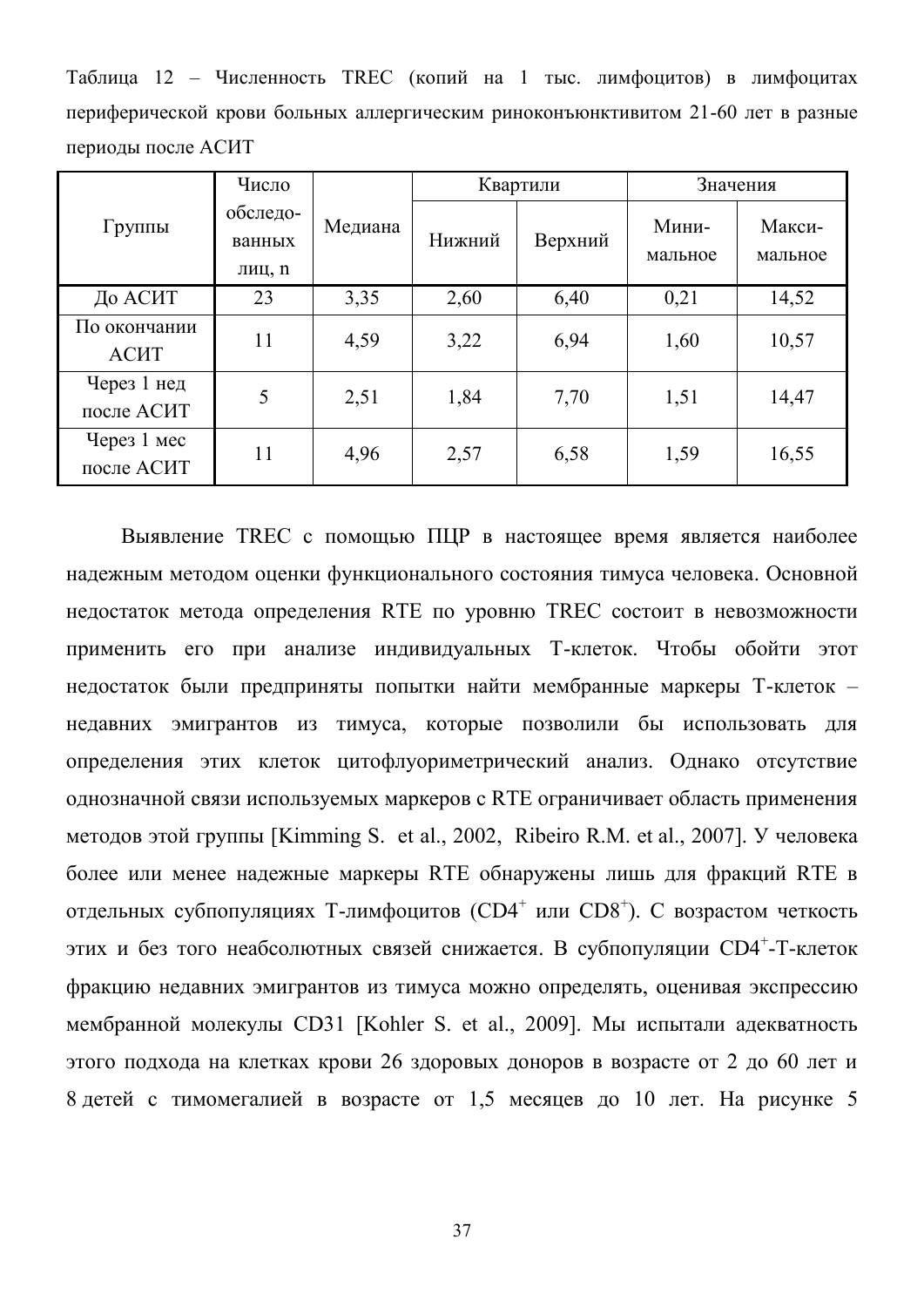представлены данные цитофлуориметрического определения клеток, содержащих молекулу CD31, на примере здорового донора 30 лет.



Рисунок 5 – Цитофлуориметрическое определение клеток, содержащих молекулу CD31, на примере здорового донора 30 лет

В таблице 13 представлены результаты исследования экспрессии СD31 на наивных Т-клетках и Т-клетках памяти популяций CD4<sup>+</sup> и CD8<sup>+</sup> здоровых людей. Как следует из таблицы, CD31<sup>+</sup>-клетки содержатся в обеих субпопуляциях Тлимфоцитов, причем ими обогащена фракция наивных клеток.

Из таблицы 13 видно, что уровень  $CD3^+CD4^+CD45RA^+CD31^+$ -, так и CD3<sup>+</sup>CD8<sup>+</sup>CD45RA<sup>+</sup>CD31<sup>+</sup>-клеток в крови снижается с возрастом (о недавней эмиграции из тимуса позволяет судить экспрессия CD31 на CD4<sup>+</sup>-клетках). Наиболее быстрое снижение CD3<sup>+</sup>CD4<sup>+</sup>CD45RA<sup>+</sup>CD31<sup>+</sup>-клеток регистрируется в первые 10 лет жизни: почти в 2,2 раза (с 1,12 до 0,52х10<sup>9</sup>/л), дальнейшее снижение для этой же популяции клеток достигает  $0,\!24\mathrm{x}10^9\!/\!\mathrm{n}$  (те же 2,2 раза за 50 лет). Однако снижение содержания RTE с возрастом по фенотипическому маркеру CD31 не столь интенсивно, как снижение RTE по уровню TREC: в первые 10 лет жизни содержание TREC снижается в 4,5 раза.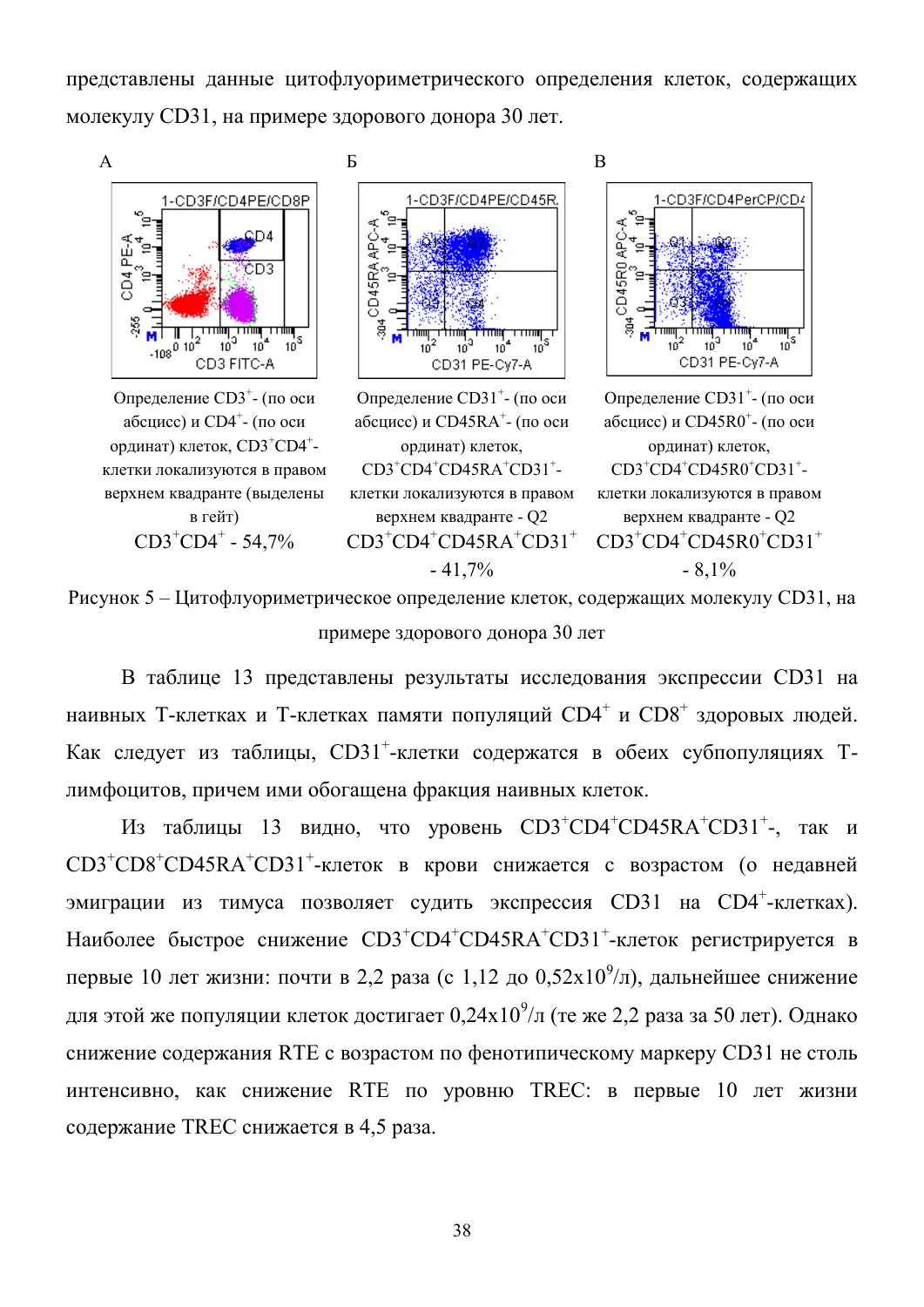|                                | Число          | Все клетки        |                         | Наивные клетки (CD45RA <sup>+</sup> ) |                           | Клетки памяти (CD45R0 <sup>+</sup> ) |                         |
|--------------------------------|----------------|-------------------|-------------------------|---------------------------------------|---------------------------|--------------------------------------|-------------------------|
| Возраст,                       | обследо-       |                   |                         |                                       |                           |                                      |                         |
| лет                            | ванных         | $\frac{0}{6}$     | A6c., $\times 10^9/\pi$ | $\frac{0}{6}$                         | Абс., $\times 10^9 / \pi$ | $\frac{0}{6}$                        | Abc., $\times 10^9/\pi$ |
|                                | ЛИЦ            |                   |                         |                                       |                           |                                      |                         |
| $CD3+CD4+$ -клетки             |                |                   |                         |                                       |                           |                                      |                         |
| $2 - 10$                       | $\overline{4}$ | 59,6 (55,0-71,3)  | $1,120,94-1,36$         | 54,8 (50,5-66,7)                      | $0,71(0,47-0,89)$         | $4,9(3,7-5,7)$                       | $0,05(0,04-0,07)$       |
| $11-20$                        | 6              | $47,4(45,0-62,4)$ | $0,52(0,40-0,69)$       | $31,2(29,9-52,9)$                     | $0,25(0,16-0,35)$         | $16,3(9,3-18,4)$                     | $0,06(0,05-0,09)$       |
| $21 - 30$                      | $\overline{3}$ | $42,9(36,0-49,7)$ | $0,37(0,26-0,48)$       | 29,8 (17,9-41,7)                      | $0,12(0,05-0,20)$         | $10,2(8,1-12,3)$                     | $0,04(0,03-0,04)$       |
| $31 - 40$                      | $\overline{4}$ | $30,5(26,7-38,6)$ | $0,25(0,22-0,27)$       | $26,9(16,3-32,2)$                     | $0,07(0,04-0,08)$         | $6,3(3,0-12,8)$                      | $0,02$ $(0,01-0,03)$    |
| $41 - 50$                      | 6              | $38,4(31,8-41,6)$ | $0,24(0,19-0,31)$       | $21,8(19,6-23,1)$                     | $0,05(0,04-0,06)$         | $16,4(12,1-21,8)$                    | $0,04(0,03-0,07)$       |
| $51 - 60$                      | 3              | $31,5(27,1-38,2)$ | $0,24(0,11-0,45)$       | $13,0(9,6-27,1)$                      | $0,03(0,01-0,12)$         | $18,7(6,3-19,4)$                     | $0,03(0,02-0,05)$       |
| $CD3+C18$ <sup>+</sup> -клетки |                |                   |                         |                                       |                           |                                      |                         |
| $2 - 10$                       | $\overline{4}$ | 79,6 (74,8-86,6)  | $0,84(0,74-1,09)$       | 74,9 (69,0-82,9)                      | $0,69(0,57-0,82)$         | $5,3(4,15-8,45)$                     | $0,05(0,03-0,07)$       |
| $11-20$                        | 6              | $73,9(67,3-75,4)$ | $0,50(0,45-0,56)$       | $56,6(50,2-66,1)$                     | $0,30(0,26-0,30)$         | $20,1(14,5-23,7)$                    | $0,10(0,09-0,11)$       |
| $21-30$                        | 3              | 74,3 (73,8-74,8)  | $0,35(0,20-0,50)$       | $50,0(37,3-62,7)$                     | $0,19(0,08-0,31)$         | $23,5(17,0-29,9)$                    | $0,07(0,06-0,08)$       |
| $31 - 40$                      | $\overline{4}$ | $70,4(58,7-80,0)$ | $0,24(0,20-0,31)$       | $47,9(26,7-64,1)$                     | $0,10(0,06-0,18)$         | $12,4(8,7-21,0)$                     | $0,04(0,02-0,06)$       |
| $41 - 50$                      | 6              | $69,7(62,4-72,3)$ | $0,19(0,15-0,25)$       | $43,8(41,7-51,2)$                     | $0,09(0,06-0,10)$         | $19,1(14,9-32,7)$                    | $0,05(0,02-0,09)$       |
| $51 - 60$                      | $\overline{3}$ | $57,1(54,8-66,5)$ | $0,26(0,14-0,46)$       | $34,7(34,6-36,6)$                     | $0,07(0,05-0,09)$         | $20,6(10,7-21,4)$                    | $0,06(0,02-0,10)$       |

|  |  | Таблица 13 – Экспрессия CD31 на наивных CD4 <sup>+</sup> -Т-клетках и CD4 <sup>+</sup> -Т-клетках памяти здоровых людей |  |
|--|--|-------------------------------------------------------------------------------------------------------------------------|--|
|  |  |                                                                                                                         |  |

 $^*$  - Представлены проценты CD31<sup>+</sup>-клеток от общего числа соответствующей субпопуляции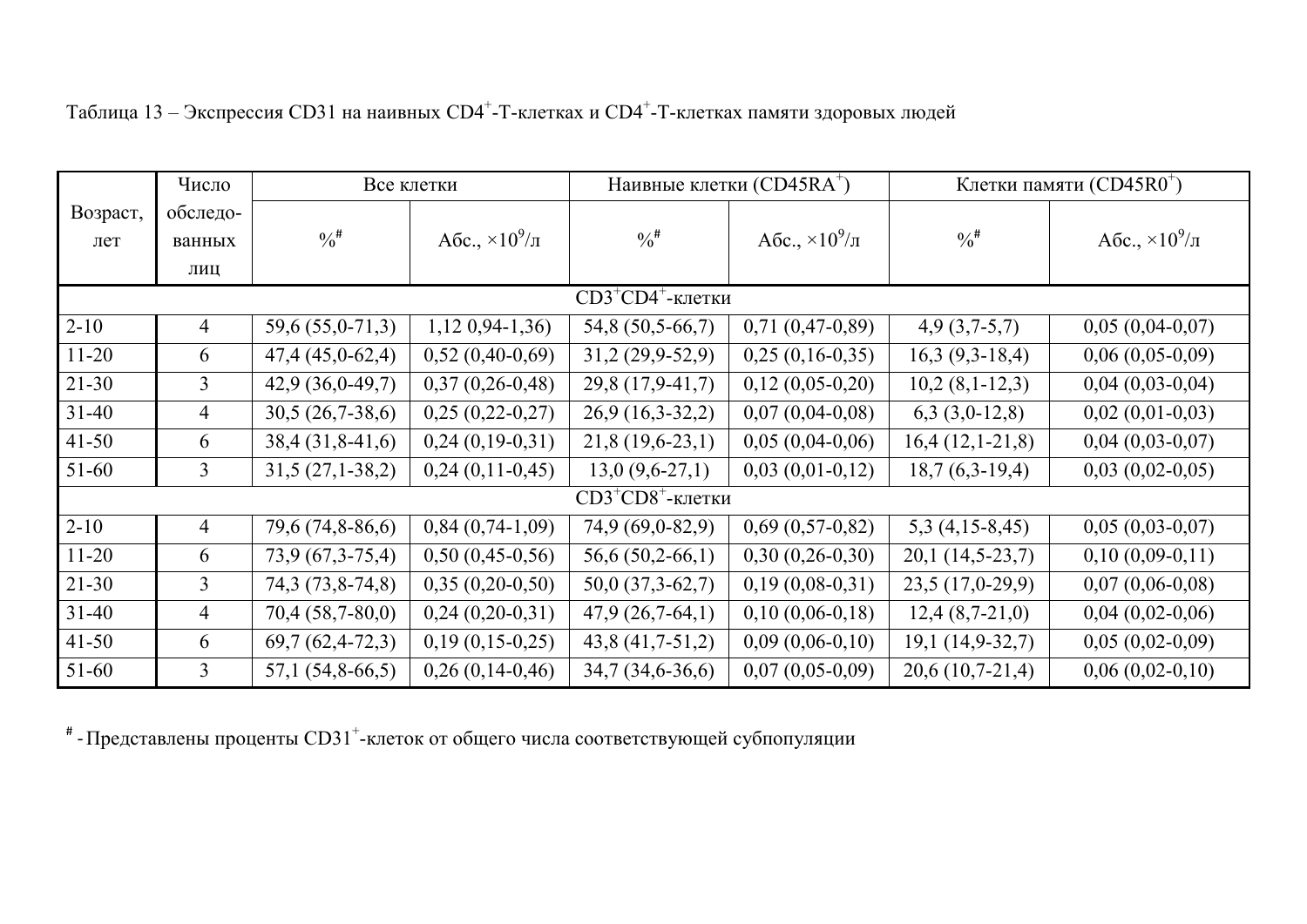Содержание RTE в небольшой группе детей с тимомегалией, оцененное по фенотипическому маркеру CD31, представлено в таблице 14.

Таблица 14 – Экспрессия СD31 на наивных Т-клетках и Т-клетках памяти популяций СD4<sup>+</sup> и  $CD8^+$  у детей с тимомегалией

| <b>Bo<sub>3</sub></b> - | Число<br>обсле- | Все клетки        |                   | Наивные клетки<br>$(CD45RA^+)$ |                   | Клетки памяти<br>$(CD45R0+)$ |                   |
|-------------------------|-----------------|-------------------|-------------------|--------------------------------|-------------------|------------------------------|-------------------|
|                         |                 |                   |                   |                                |                   |                              |                   |
| раст,                   | дован-          |                   | Aбс.,             |                                | Aбс.,             |                              | Aбс.,             |
| лет                     | HЫX             | $\frac{0}{6}$     | $\times 10^9/\pi$ | $\frac{0}{6}$                  | $\times 10^9/\pi$ | $\frac{0}{6}$                | $\times 10^9/\pi$ |
|                         | ЛИЦ             |                   |                   |                                |                   |                              |                   |
| $CD3+CDA^+$ -клетки     |                 |                   |                   |                                |                   |                              |                   |
| До 2                    | $\overline{4}$  | 68,2              | 1,46              | 63,8                           | 0,93              | 4,3                          | 0,07              |
|                         |                 | $(62, 6 - 74, 6)$ | $(1,26-2,00)$     | $(55,5-68,4)$                  | $(0, 70-1, 37)$   | $(2,9-6,5)$                  | $(0,04-0,11)$     |
| $2 - 10$                | $\overline{4}$  | 65,8              | 1,21              | 57,2                           | 0,67              | 7,5                          | 0,09              |
|                         |                 | $(57, 4 - 71, 7)$ | $(1,05-1,28)$     | $(50,6-63,4)$                  | $(0, 53-0, 81)$   | $(5,7-18,2)$                 | $(0,06-0,22)$     |
| $CD3+C108$ +клетки      |                 |                   |                   |                                |                   |                              |                   |
| До 2                    | $\overline{4}$  | 74,7              | 0,88              | 64,8                           | 0,57              | 6,4                          | 0,06              |
|                         |                 | $(59,2-86,4)$     | $(0, 57-1, 24)$   | $(46, 8-81, 1)$                | $(0,41-0,71)$     | $(4,4-7,6)$                  | $(0, 03-0, 10)$   |
| $2 - 10$                | $\overline{4}$  | 75,2              | 0,99              | 65,8                           | 0.65              | 10,2                         | 0,10              |
|                         |                 | $(72,9-83,5)$     | $(0, 70-1, 04)$   | $(59,3-74,8)$                  | $(0, 43 - 0, 78)$ | $(8,2-12,6)$                 | $(0,06-0,13)$     |

 $^*$  - Представлены проценты CD31<sup>+</sup>-клеток от общего числа соответствующей субпопуляции

Таким образом, при тимомегалии у детей до 10 лет число клеток субпопуляции  $CD3^+CD4^+CD45RA^+CD31^+$ не изменяется, P>0,05 (в то же время число копий TREC в пересчете на 1 тыс. лимфоцитов у детей с тимомегалией этой группы статистически значимо снижено, P<0,05). Следовательно, несмотря на то, что цитофлуориметрический анализ (на примере определения CD3<sup>+</sup>CD4<sup>+</sup>CD45RA<sup>+</sup>CD31<sup>+</sup>-клеток) применим для оценки содержания в популяции Т-лимфоцитов клеток, недавно эмигрировавших из тимуса, отсутствие однозначной связи используемого маркера с RTE ограничивает область применения данного метода. В настоящее время определение TREC с помощью ПЦР можно считать наиболее адекватным и надежным методом оценки Т-лимфопоэза в тимусе.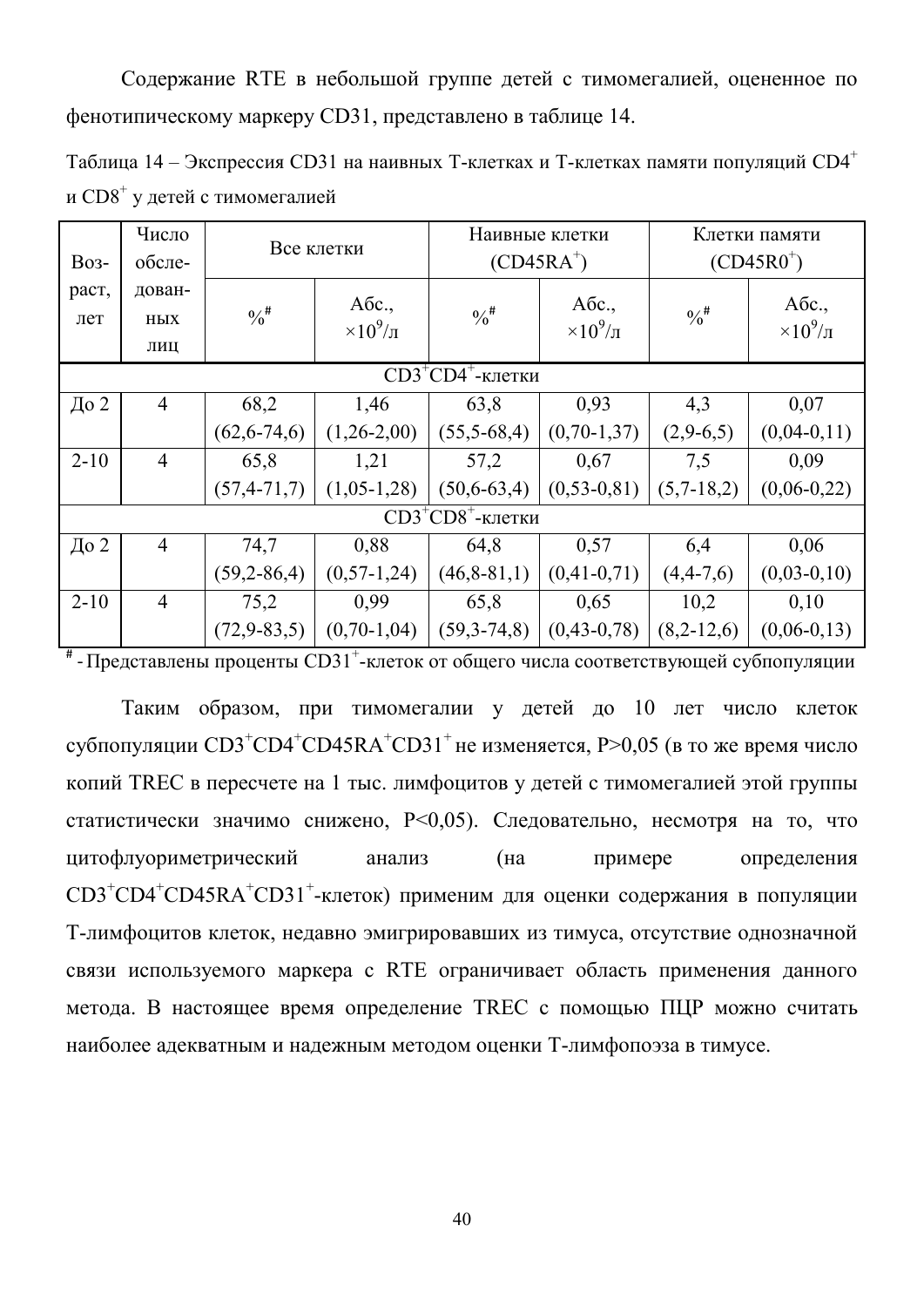## ЗАКЛЮЧЕНИЕ

В диссертационной работе нами разработана новая научная концепция о восстановительных и миграционных процессах в лимфоидных органах, проведен сравнительный анализ восстановительных реакций в тимусе и тимус-зависимом звене иммунной системы, развивающихся после действия ионизирующей радиации и глюкокортикоидов. Показано, что существует два варианта восстановления тимуса и его взаимодействия с периферическим отделом иммунной системы: пассивный вариант характерен для случаев с действием агентов, не обладающих генотоксичностью (гидрокортизон, облучение в низких дозах), активный вариант характерен для действия генотоксических агентов (сублетальное облучение). От пассивного варианта он отличается наличием выраженной восстановительной реакции в тимусе на протяжении 20-суточного периода после облучения. Эта реакция неэффективна, поскольку завершается вторичной атрофией вследствие истощения внутритимусных ресурсов, однако она сопровождается достаточно интенсивной эмиграцией Т-лимфоцитов во вторичные лимфоидные органы.

Нами предложено применение разработанной тест-системы для оценки интенсивности эмиграции Т-лимфоцитов из тимуса при ряде патологических процессов: после воздействия радиации и гидрокортизона, удаления тимуса, при увеличении массы тимуса у лиц с тимомегалией, а также при аутоиммунных и аллергических процессах (ревматоидном артрите и аллергическом риноконъюнктивите).

В работе представлены возрастные параметры содержания Т-рецепторных эксцизионных колец в лимфоцитах периферической крови человека, отражающих недавний выход Т-клеток из тимуса и свидетельствующих об уровне функциональной активности органа. Показано, что уровень TREC, высокий в первые 2 года, снижается в течение жизни.

Нами раскрыты механизмы изменения Т-лимфопоэза после полной и частичной тимэктомии, выявлены изменения Т-лимфопоэтической функции тимуса при тимомегалии, проанализирован вклад нарушений функции тимуса и тимус-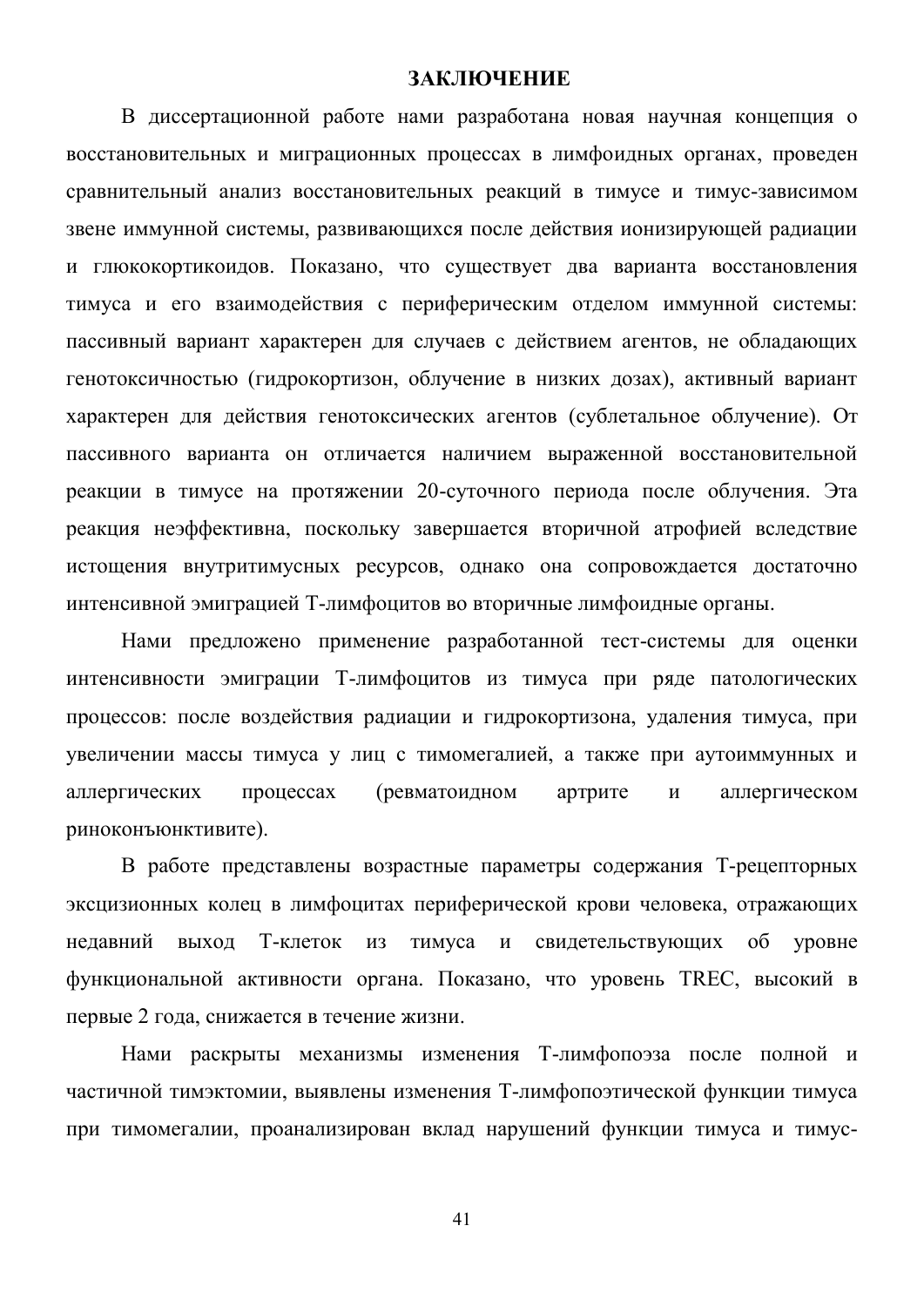зависимого звена иммунной системы в патогенез иммунопатологических состояний (аутоиммунных и аллергических заболеваний).

В диссертации показано, что операция тимэктомии вне зависимости от ее полноты вызывает снижение содержания лимфоцитов, несущих ТREC (в группах детей с полной и частичной тимэктомией уровень TREC на два порядка ниже возрастной нормы). Однако выводы о полноте тимэктомии, которые мы делаем на основании определения TREC, существенно отличаются от заключения хирургов. Представленный в работе материал можно рассматривать в качестве попытки приблизиться к оценке полноценности функционирования тимуса в живом организме.

Снижение содержания TREC при тимомегалии в периферических Т-клетках указывает на ослабление эмиграции зрелых Т-клеток из органа, что позволяет внести уточнения в наши воззрения о патогенезе этого состояния. Ослабление эмиграции Т-лимфоцитов при тимомегалии может стать причиной усиления гомеостатической пролиферации, которая может исказить структуру популяции периферических Т-лимфоцитов и привести к нежелательным последствиям (например, таким, как аутоиммунная патология) в отдаленные сроки.

#### **ВЫВОДЫ**

1. Выявлены два варианта восстановления тимуса и его взаимодействия с периферическим отделом иммунной системы: активный (характеризуется резкими изменениями уровня клеток, содержащих Т-рецепторные эксцизионные кольца, наблюдается после действия генотоксических агентов - сублетального облучения) и пассивный (характеризуется отсутствием выраженной восстановительной реакции со значительными колебаниями уровня Т-рецепторных эксцизионных колец, наблюдается после действия агентов, не обладающих генотоксичностью гидрокортизона и облучения в низких дозах).

2. Нарушение процесса перестройки генов Т-клеточного рецептора и формирования Т-рецепторных эксцизионных колец в тимусе выявляется лишь при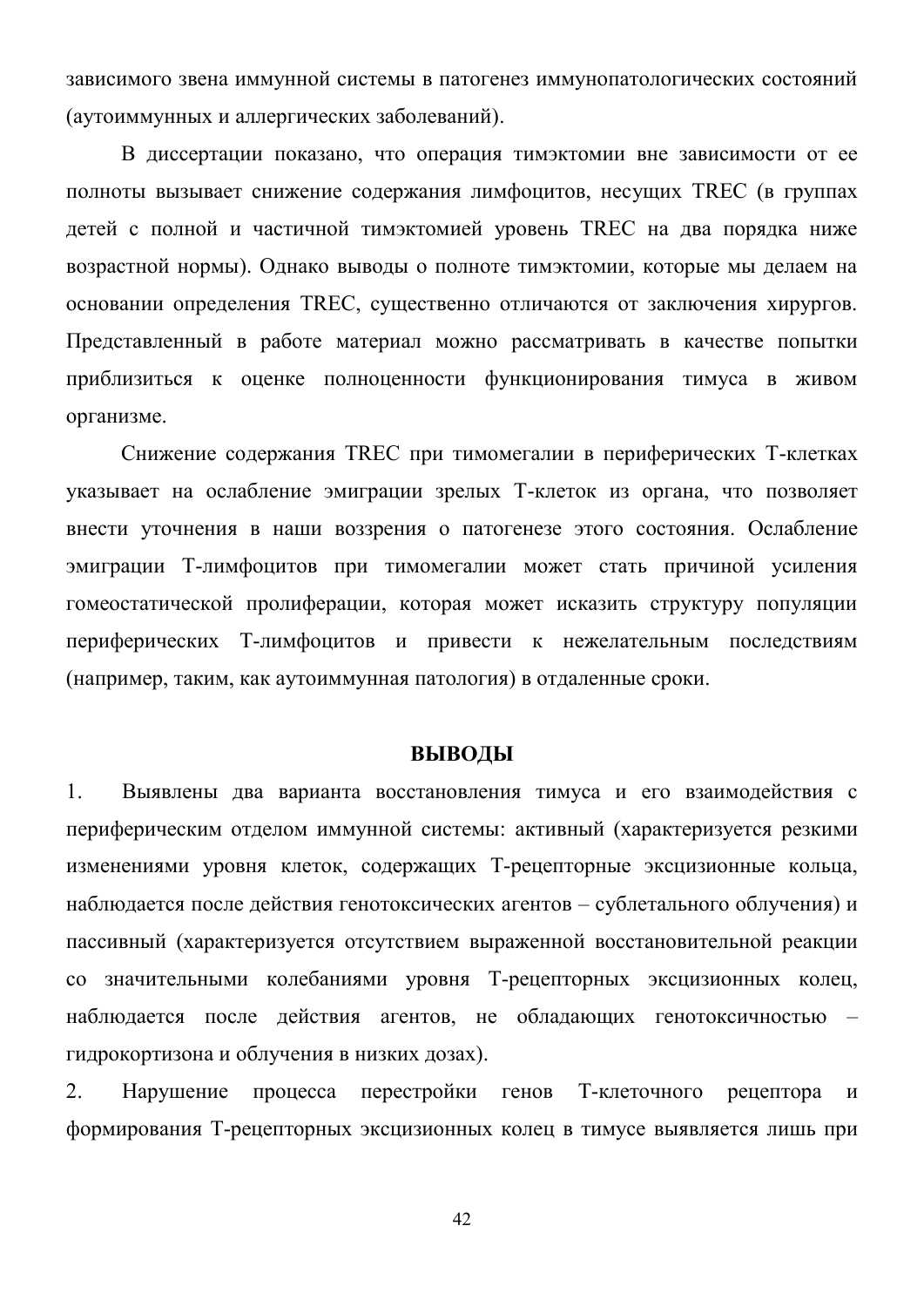сублетальном облучении (доза облучения - 4 Гр); облучение в дозах ниже сублетальной (0.5-2 Гр) не приводит к изменению способности к дифференцировке и перестройке генов Т-клеточного рецептора.

3. После сублетального у-облучения динамика восстановления содержания Трецепторных эксцизионных колец и клеточности тимуса практически совпадают: наблюдается падение уровня Т-рецепторных эксцизионных колец в фазе первичной атрофии тимуса, значительный подъем на пике экстренного восстановления, снижение – в период вторичной атрофии, нормализация – через 1 месяц после облучения; уровень Т-рецепторных эксцизионных колец в лимфатических узлах и селезенке отражает различные этапы восстановительных процессов, происходящих **в** тимусе.

4. При воздействии гидрокортизона после падения на 5-10 сут. в тимусе уровня клеток, содержащих Т-рецепторные эксцизионные кольца, отмечается их постепенное равномерное восстановление к 20 сут. Аналогичная восстановительная реакция наблюдается во вторичных лимфоидных органах.

5. Разработана тест-система для оценки функции тимуса человека по уровню Трецепторных эксцизионных колец на основе ПЦР.

6. Определены возрастные параметры содержания Т-рецепторных эксцизионных колец в лимфоцитах периферической крови человека, характеризующие функциональную активность тимуса; показано, что интенсивность эмиграции Тклеток из тимуса снижается с возрастом: наиболее быстрое снижение регистрируется в первые 10 лет жизни, затем темп снижения замедляется.

7. Полная элиминация клеток, содержащих Т-рецепторные эксцизионные кольца, из лимфоцитов периферической крови человека происходит через 3,8 лет после тимэктомии.

8. При тимомегалии происходит снижение эмиграции зрелых Т-клеток из тимуса, которое приводит к уменьшению содержания Т-рецепторных эксцизионных колец в периферических Т-лимфоцитах.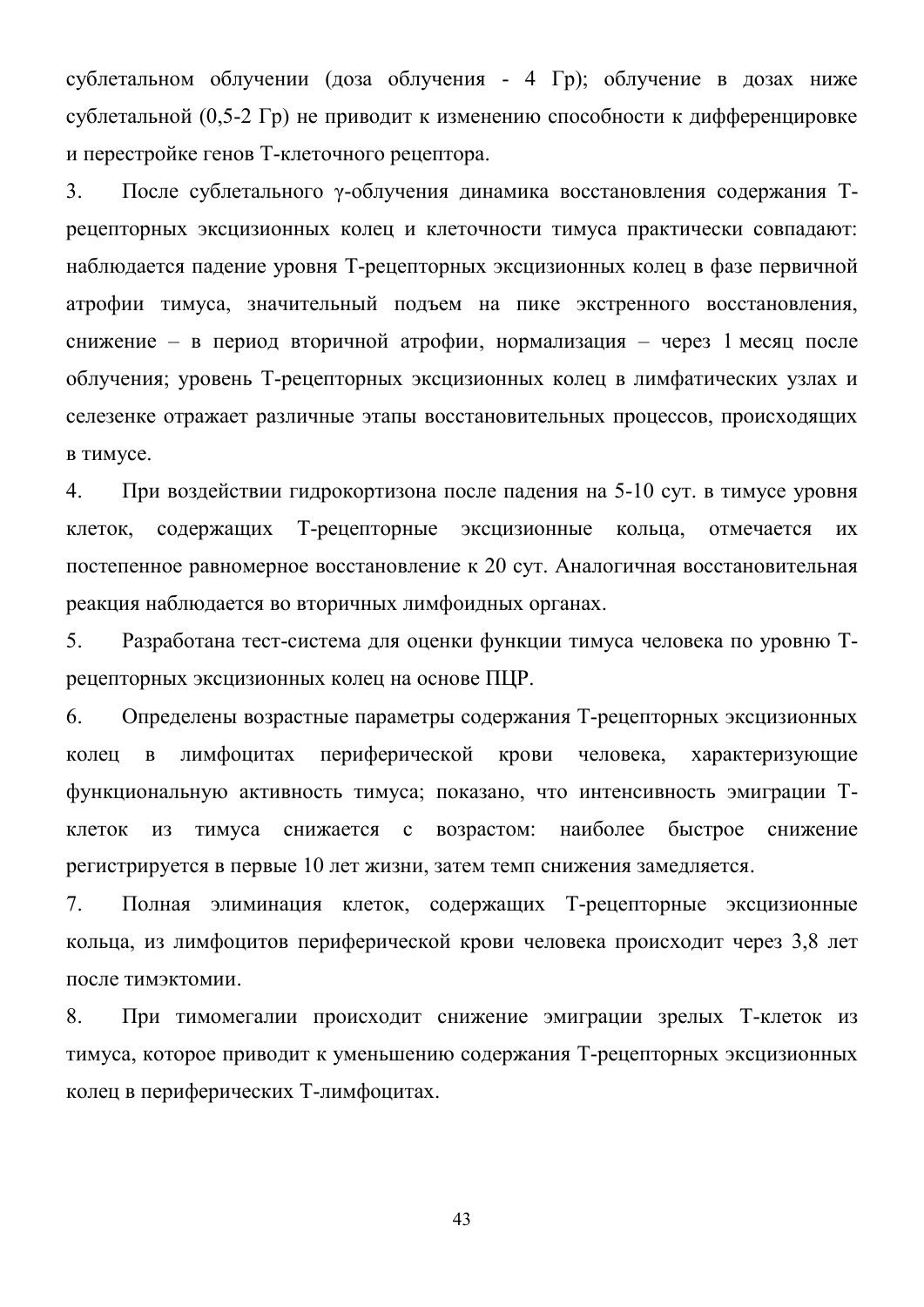9. Показано снижение содержания Т-рецепторных эксцизионных колец при аутоиммунных процессах (ревматоидном артрите), что может рассматриваться как свидетельство ослабления Т-лимфопоэтической функции тимуса.

10. При аллергических заболеваниях (аллергическом риноконъюнктивите) процесс перестройки генов Т-клеточного рецептора не изменяется. Аллергенспецифическая иммунотерапия смесью пыльцы деревьев не приводит изменениям эмиграции Т-клеток из тимуса.

# СПИСОК РАБОТ, ОПУБЛИКОВАННЫХ ПО ТЕМЕ ДИССЕРТАЦИИ

1. Ярилин, А.А. Регуляторные Т-клетки, зависимые от фактора FOXP3, и перспективы их изучения при беременности / А.А. Ярилин, А.Д. Донецкова // Russian Journal of Immunology.  $-2005. - V. 9. - Suppl. 2. - P. 149-152.$ 

2. Донецкова, А.Д. Определение FOXP3 – молекулярного маркера регуляторных клеток / А.Д. Донецкова, Л.В. Пичугина, М.Ф. Никонова, Н.И. Шарова, А.А. Ярилин // Медицинская иммунология.  $-2005. - T. 7. - N$ <sup>2</sup> 2-3.  $- C. 112.$ 

3. Ярилин, А.А. Регуляторные  $F\alpha p3^+$  Т-клетки и их роль при аллергии / А.А. Ярилин, А.Д. Донецкова // Российский аллергологический журнал. - 2005. - $N<sub>22</sub> - C. 22-26.$ 

4. Ярилин, А.А. Естественные регуляторные Т-клетки и фактор FOXP3 / А.А. Ярилин, А.Д. Донецкова // **Иммунология.** - 2006. - Т. 27. - №3. - С. 176-188.

5. Шарова, Н.И. Экспрессия фенотипа регуляторных Т-лимфоцитов в культуре клеток кроветворных и лимфоидных органов плода человека / Н.И. Шарова, А.Д. Донецкова, И.В. Дубровина, Г.Т. Сухих, А.А. Ярилин // Клеточные **Технологии в биологии и медицине**. − 2006. – № 2. – С. 96-102.

6. Sharova, N.I. Expression of regulatory T-lymphocyte phenotype in human fetal hemopoietic and lymphoid cell culture / N.I. Sharova, A.D. Donetskova, I.V. Dubrovina, G.T. Sukhikh, A.A. Yarilin  $\ell$  Bulletin of Experimental Biology and Medicine.  $-$  2006.  $T. 141. - N<sub>2</sub> 4. - P. 524-529.$ 

7. Донецкова, А.Д. Анализ экспрессии молекулярного маркера регуляторных клеток FOXP3 в норме и при аллергопатологии у детей / А.Д. Донецкова, О.В. Бурменская, М.Н. Ярцев, Д.Ю. Трофимов, А.А. Ярилин // Медицинская иммунология. − 2007. – Т. 9. – № 2-3. – С. 180.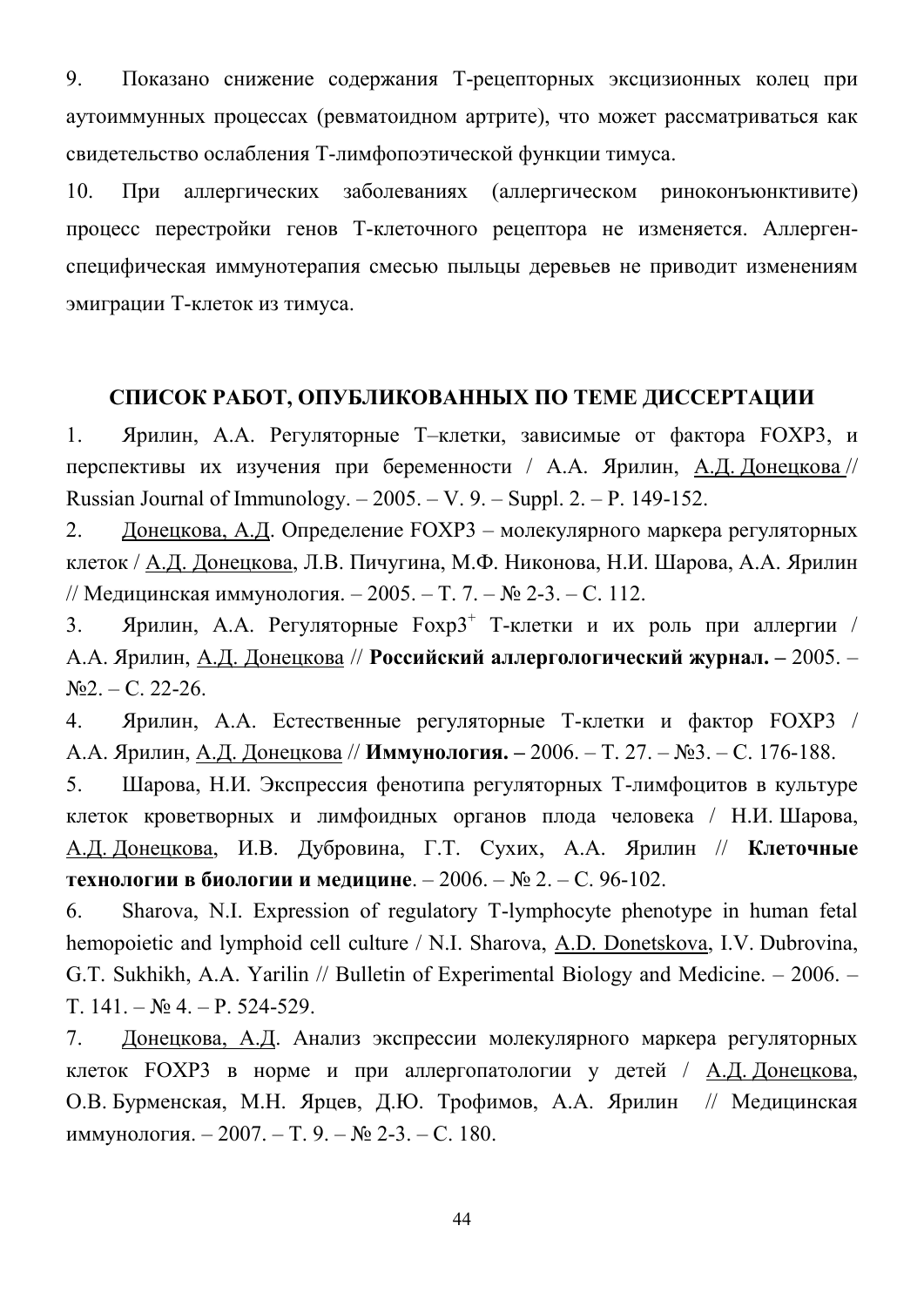8. Донецкова, А.Д. Регуляторные Т-клетки при аллергии у детей / А.Д. Донецкова, О.В. Бурменская, М.Н. Ярцев, Д.Ю. Трофимов, Л.П. Алексеев, А.А. Ярилин // Российский аллергологический журнал. - 2007. - № 3, прил. 1. -C. 17.

9. Донецкова, А.Д. Выработка цитокинов эпителиальными клетками тимуса человека / А.Д. Донецкова, Н.И. Шарова, О.В. Бурменская, А.П. Топтыгина, Д.Ю. Трофимов, Л.П. Алексеев, А.А. Ярилин // Российский аллергологический журнал. − 2007. – № 3, прил. 1. – С. 70.

10. Донецкова, А.Д. Регуляторные Т-клетки при аллергических заболеваниях / А.Д. Лонецкова, А.А. Ярилин // Российский Мелицинский Форум - 2007. - М.,  $2007. - C. 121-122.$ 

11. Донецкова, А.Д. Исследование регуляторных Т-клеток при аллергии у детей / А.Д. Донецкова, А.А. Ярилин // Физиология и патология иммунной системы. - $2007. - T. 11. - N<sub>2</sub> 6. - C. 11.$ 

12. Донецкова, А.Д. Регуляторные Т-клетки при аллергии у детей / А.Д. Донецкова, Н.И. Шарова, М.М. Литвина, О.В. Бурменская, Д.Ю. Трофимов, М.Н. Ярцев, Л.П. Алексеев, А.А. Ярилин // Медицинская иммунология. - 2008. - $T_{1}$  10.  $-N_2$  2-3.  $-C_{1}$  159-166.

13. Донецкова, А.Д. Возрастные особенности естественных регуляторных Тклеток в норме и при аллергических заболеваниях / А.Д. Донецкова, М.Ф. Никонова, М.Н. Ярцев, А.А. Ярилин // Российский иммунологический журнал. - 2008. - $T_1$ ,  $2(11)$ .  $-N_2$ ,  $2-3$ .  $-C_1$ ,  $214-215$ .

14. Трофимов, Д.Ю. Разработка тест-системы для определения уровня экспрессии мРНК Foxp3 на основе ОТ-ПЦР в режиме реального времени / Д.Ю. Трофимов, О.В. Бурменская, А.Д. Донецкова, Е.И. Батенева, А.А. Ярилин, Л.П. Алексеев // Иммунология. - 2008. - Т. 29. - № 3. - С. 182-187.

15. Шарова, Н.И. Экспрессия цитокиновых генов и секреция цитокинов эпителиальными и лимфоидными клетками тимуса человека / Н.И. Шарова, А.Д. Донецкова, А.П. Топтыгина, А.Н. Митин, М.М. Литвина, О.В. Бурменская, Д.Ю. Трофимов, Г.Т. Сухих, Л.П. Алексеев, А.А. Ярилин // **Иммунология.** - 2008. - $T, 29, -N_2, 6, -C, 329-334.$ 

16. Донецкова, А.Д. Регуляторные Т-лимфоциты у детей с тимомегалией / А.Д. Донецкова, М.Ф. Никонова, И.М. Данько, П.Д. Ваганов, О.В. Бурменская, Д.Ю. Трофимов, Л.П. Алексеев, А.А. Ярилин // Российский иммунологический  $\mathbf{X}\mathbf{Y}\mathbf{P}\mathbf{H}\mathbf{A}\mathbf{J} = 2008. - \text{T}$ . 2(11).  $-\mathbf{N}$  4.  $-\text{C}$ . 427-432.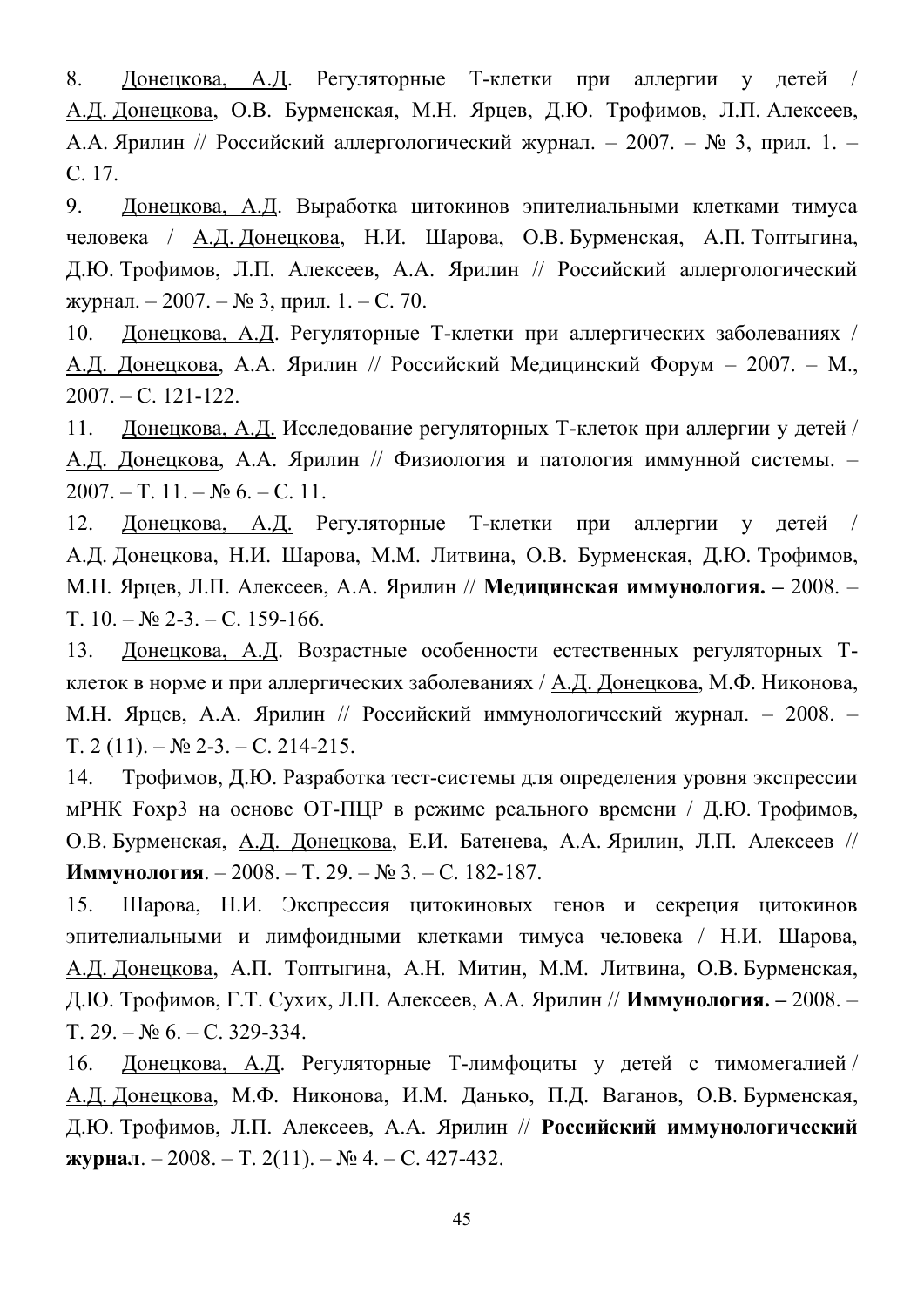17. Ярилин, А.А. Применение проточной цитометрии для оценки функциональной активности иммунной системы человека. Пособие для врачей клинической лабораторной диагностики / А.А. Ярилин, С.В. Климова, А.В. Симонова, М.В. Пащенков, М.Ф. Никонова, А.Д. Донецкова, А.И. Мартынов, С.С. Аршинова, Б.В. Пинегин. – М.: ДРИМ Продакшн, 2008. – 54 с.

18. Донецкова, А.Д. Индукция транскрипционных факторов субпопуляций Тклеток при инкубации лимфоцитов с аллергенами / А.Д. Донецкова, М.Ф. Никонова, М.В. Пащенков, М.Н. Санков, И.В. Андреев, А.И. Мартынов, А.А. Ярилин // Медицинская иммунология. - 2009. - Т. 11. - № 4-5. - С. 351.

19. Пащенков, М.В. Оценка клеточного иммунитета. Пособие для врачей клинической лабораторной диагностики / М.В. Пащенков, А.В. Симонова, С.С. Аршинова, А.И. Мартынов, А.А. Ярилин, Б.В. Пинегин, В.В. Кулаков, С.В. Климова, М.Ф. Никонова, Н.И. Шарова, А.Д. Донецкова, М.М. Литвина, В.В. Муругин – М.: ДРИМ Продакшн, 2009. – 50 с.

20. Донецкова, А.Д. Индукция экспрессии транскрипционного фактора FOXP3 в кроветворных клетках-предшественниках и тимоцитах человека in vitro / А.Д. Донецкова, Н.И. Шарова, М.Ф. Никонова, А.А. Ярилин // Иммунология. - $2010. - T. 31. - N<sub>2</sub> 5. - C. 232-235.$ 

21. Смолягин, А.И. Функциональные последствия тимэктомии у детей: численность, субпопуляционный состав лимфоцитов и содержание эксцизионных колец / А.И. Смолягин, А.Л. Фроленко, <u>А.Д. Донецкова</u>, А.А. Ярилин // Иммунология. - 2010. - Т. 31. - № 6. - С. 289-293.

22. Донецкова, А.Д. Тимусные эксцизионные кольца в лимфоцитах периферической крови, возрастная линамика и влияние тимэктомии / А.Д. Донецкова, А.Л. Фроленко, В.В. Трошина, А.И. Смолягин, А.А. Ярилин // Иммунология. – 2010. – № 6. – Т. 31. – С. 293-299.

23. Никонова, М.Ф. Экспрессия генов транскрипционных факторов, контролирующих дифференцировку CD4+ Т-клеток, при аллергопатологии / М.Ф. Никонова, А.Д. Донецкова, Н.И. Шарова, А.А. Ярилин // Физиология и патология иммунной системы. − 2010. – № 9. – С. 7-13.

24. Goloviznin, M. The approach to "in vivo" thymus gland function study in rheumatoid arthritis and acute myocardial infarction / M. Goloviznin, A. Donetskova, N. Lakhonina, M. Nikonova, A. Yarilin, Y. Buldakova, A. Tektova // Int. Immunol. - $2010. - V. 22. - Isue 1. - Suppl. 1. - P. 82.$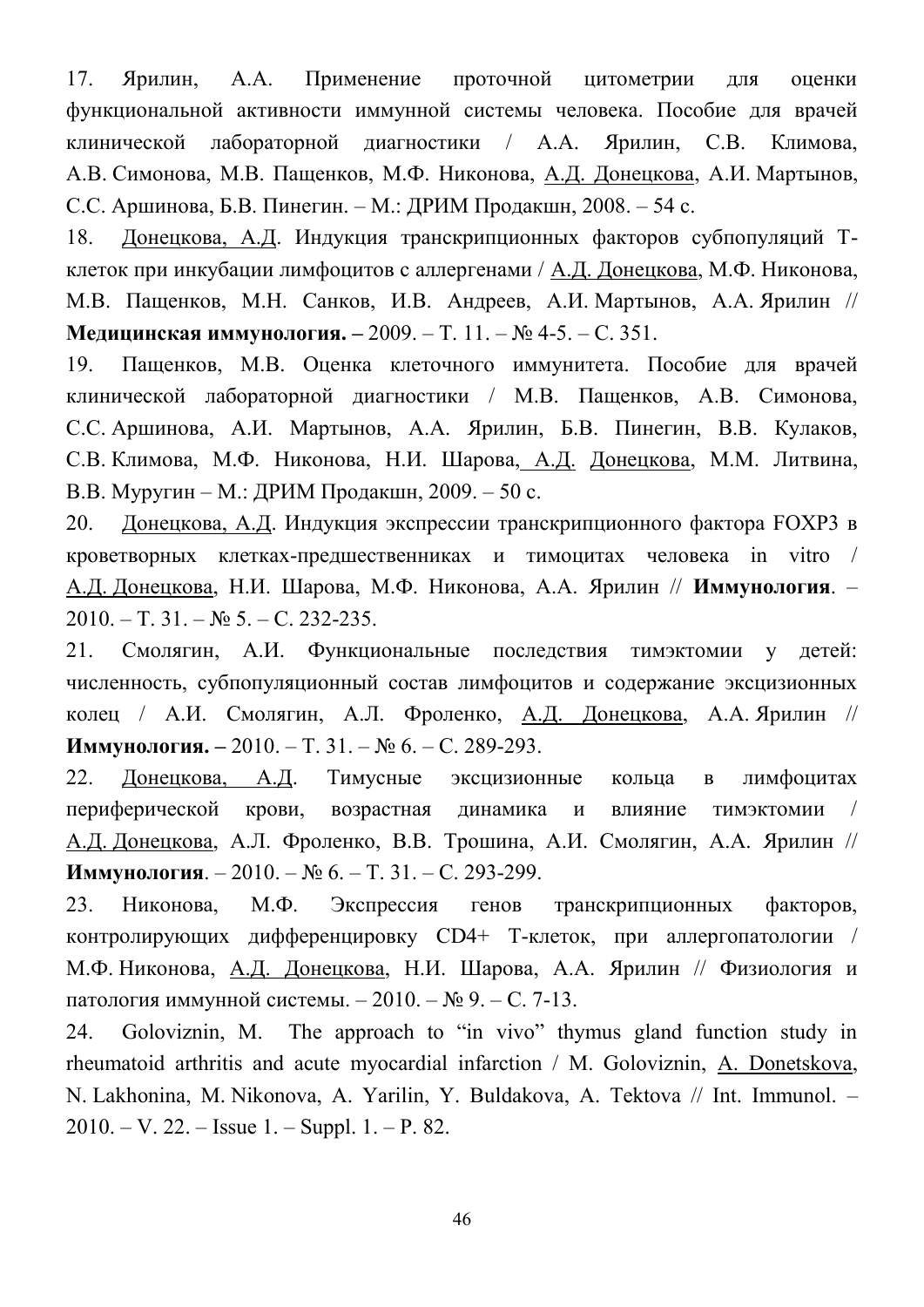25. Goloviznin, M. T cell receptor rearrangement excision circles (TREC) as potential biomarkers of ischemic heart disease / M. Goloviznin, A. Donetskova, N. Lakhonina, M. Nikonova, A. Yarilin, Y. Buldakova, A. Tektova // 6-th Malaysia, Indonesia & Brunei Darussalam Medical Science Conference. Materials.  $-2010$ . - P. 50.

26. Донецкова, А.Д. Экспрессия генов транскрипционных факторов, контролирующих дифференцировку адаптивных субпопуляций СD4+ Тлимфоцитов, в покоящихся и активированных лимфоцитах у здоровых людей / А.Д. Донецкова, М.Ф. Никонова, А.А. Ярилин // Иммунология. - 2011. - Т. 32. - $N<sub>2</sub>$  4. – C. 184-189.

27. Никонова, М.Ф. Особенности экспрессии генов транскрипционных факторов, контролирующих дифференцировку адаптивных субпопуляций СD4+ Тлимфоцитов, при аллергии / М.Ф. Никонова, А.Д. Донецкова, О.И. Сидорович, Л.В. Лусс, А.А. Ярилин // **Иммунология.** – 2011. – Т. 32. – № 4. – С. 189-192.

28. Никонова, М.Ф. Влияние препаратов аллергенов из пыльцы растений на экспрессию генов транскрипционных факторов, контролирующих дифференцировку Т-хелперов, в культуре лимфоцитов здоровых людей и больных аллергическим риноконъюнктивитом / М.Ф. Никонова, А.Д. Донецкова, И.В. Андреев, М.Н. Санков, О.И. Сидорович, А.И. Мартынов, А.А. Ярилин // Иммунология. - $2012. - T. 33. - N<sub>2</sub> 1. - C. 45-48.$ 

29. Комогорова, В.В. Распределение ACANTHAMOEBA SP. штамма CDHT в органах мышей по данным полимеразной цепной реакции и влияние акантамебы на клеточность лимфоидных органов / В.В. Комогорова, С.В. Латышев, А.Д. Донецкова, А.М. Савилова, С.В. Шевелев, Я.А. Литвин, А.А. Ярилин // Российский иммунологический журнал. – 2012. – Т. 6 (15). – № 2. – С. 132-137.

30. Никонова, М.Ф. Биологическое действие препаратов аллергенов из пыльцы растений в культуре лимфоцитов человека / М.Ф. Никонова, А.Д. Донецкова, И.В. Андреев, М.Н. Санков, А.И. Мартынов, А.А. Ярилин // Иммунология.  $-2012. T. 33. - N<sub>2</sub> 2. - C. 86-89.$ 

31. Ваганов, П.Д. Ослабление эмиграции Т-лимфоцитов из тимуса при тимомегалии у детей раннего возраста / П.Д. Ваганов, А.Д. Донецкова, М.Ф. Никонова, И.М. Данько, А.А. Ярилин // Российский медицинский журнал. - $2012. - N_2 5. - C. 27-29.$ 

32. Ярилин, А.А. Т-клетки – недавние эмигранты из тимуса / А.А. Ярилин, А.Д. Донецкова // **Иммунология.** - 2012. - Т. 33. - № 6. - С. 326-334.